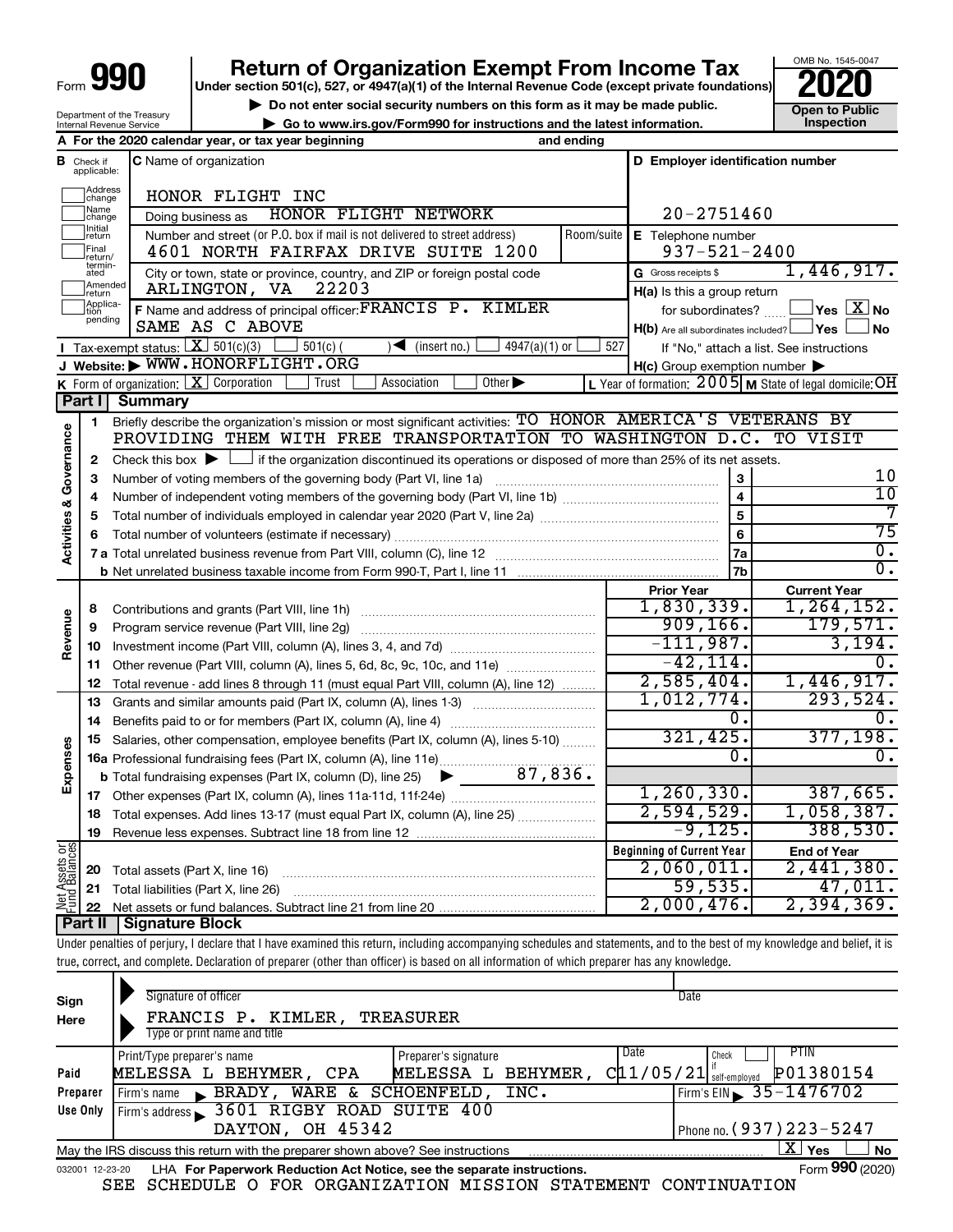|              | HONOR FLIGHT INC<br>Form 990 (2020)                                                                                                                                                                                                                                                  | $20 - 2751460$                          | Page 2 |
|--------------|--------------------------------------------------------------------------------------------------------------------------------------------------------------------------------------------------------------------------------------------------------------------------------------|-----------------------------------------|--------|
|              | Part III   Statement of Program Service Accomplishments                                                                                                                                                                                                                              |                                         |        |
|              |                                                                                                                                                                                                                                                                                      |                                         |        |
| 1            | Briefly describe the organization's mission:<br>TRANSPORT AMERICA'S VETERANS TO WASHINGTON, D.C. TO VISIT THOSE                                                                                                                                                                      |                                         |        |
|              | MEMORIALS DEDICATED TO HONOR THEIR SERVICE AND SACRIFICES.                                                                                                                                                                                                                           |                                         |        |
|              |                                                                                                                                                                                                                                                                                      |                                         |        |
|              | Did the organization undertake any significant program services during the year which were not listed on the                                                                                                                                                                         |                                         |        |
| $\mathbf{2}$ | prior Form 990 or 990-EZ?                                                                                                                                                                                                                                                            | $\Box$ Yes $[\overline{\mathrm{X}}]$ No |        |
|              | If "Yes," describe these new services on Schedule O.                                                                                                                                                                                                                                 |                                         |        |
| 3            | Did the organization cease conducting, or make significant changes in how it conducts, any program services?<br>If "Yes," describe these changes on Schedule O.                                                                                                                      | $\Box$ Yes $[\overline{\mathrm{X}}]$ No |        |
| 4            | Describe the organization's program service accomplishments for each of its three largest program services, as measured by expenses.<br>Section 501(c)(3) and 501(c)(4) organizations are required to report the amount of grants and allocations to others, the total expenses, and |                                         |        |
| 4a           | revenue, if any, for each program service reported.<br>881, 094. including grants of \$293, 524. ) (Revenue \$<br>) (Expenses \$<br>(Code:                                                                                                                                           | 179,571.                                |        |
|              | MANAGE AND LEAD A NETWORK OF 125+ NATIONWIDE HUBS, IN 45 STATES THAT<br>COORDINATE, FUNDRAISE AND MAKE HONOR FLIGHT TRIPS TO WASHINGTON D.C.                                                                                                                                         |                                         |        |
|              | THAT TRANSPORT AMERICA'S VETERANS TO THEIR WAR AND SERVICE MEMORIALS.                                                                                                                                                                                                                |                                         |        |
|              | ALL VETERANS TRAVEL FREE OF CHARGE ON THESE TRIPS. METHODS OF TRANSPORT                                                                                                                                                                                                              |                                         |        |
|              | INCLUDE COMMERCIAL, PRIVATE AND CHARTER AIRCRAFT AND BUSES. 40 VETERANS                                                                                                                                                                                                              |                                         |        |
|              | WERE TRANSPORTED IN 2020 - DUE TO PROGRAM SUSPENSION FOR COVID-19.                                                                                                                                                                                                                   |                                         |        |
|              |                                                                                                                                                                                                                                                                                      |                                         |        |
|              |                                                                                                                                                                                                                                                                                      |                                         |        |
|              |                                                                                                                                                                                                                                                                                      |                                         |        |
|              |                                                                                                                                                                                                                                                                                      |                                         |        |
|              |                                                                                                                                                                                                                                                                                      |                                         |        |
| 4b           |                                                                                                                                                                                                                                                                                      |                                         |        |
|              |                                                                                                                                                                                                                                                                                      |                                         |        |
|              |                                                                                                                                                                                                                                                                                      |                                         |        |
|              |                                                                                                                                                                                                                                                                                      |                                         |        |
|              |                                                                                                                                                                                                                                                                                      |                                         |        |
|              |                                                                                                                                                                                                                                                                                      |                                         |        |
|              |                                                                                                                                                                                                                                                                                      |                                         |        |
|              |                                                                                                                                                                                                                                                                                      |                                         |        |
|              |                                                                                                                                                                                                                                                                                      |                                         |        |
|              |                                                                                                                                                                                                                                                                                      |                                         |        |
|              |                                                                                                                                                                                                                                                                                      |                                         |        |
| 4с           | (Code:<br>) (Expenses \$<br>including grants of \$<br>) (Revenue \$                                                                                                                                                                                                                  |                                         |        |
|              |                                                                                                                                                                                                                                                                                      |                                         |        |
|              |                                                                                                                                                                                                                                                                                      |                                         |        |
|              |                                                                                                                                                                                                                                                                                      |                                         |        |
|              |                                                                                                                                                                                                                                                                                      |                                         |        |
|              |                                                                                                                                                                                                                                                                                      |                                         |        |
|              |                                                                                                                                                                                                                                                                                      |                                         |        |
|              |                                                                                                                                                                                                                                                                                      |                                         |        |
|              |                                                                                                                                                                                                                                                                                      |                                         |        |
|              |                                                                                                                                                                                                                                                                                      |                                         |        |
|              |                                                                                                                                                                                                                                                                                      |                                         |        |
| 4d           | Other program services (Describe on Schedule O.)                                                                                                                                                                                                                                     |                                         |        |
|              | (Expenses \$<br>(Revenue \$<br>including grants of \$                                                                                                                                                                                                                                |                                         |        |
|              | 881,094.<br>4e Total program service expenses                                                                                                                                                                                                                                        |                                         |        |
|              |                                                                                                                                                                                                                                                                                      | Form 990 (2020)                         |        |
|              | 032002 12-23-20                                                                                                                                                                                                                                                                      |                                         |        |
|              | 15521105 795339 23108.000  2020.05000 HONOR FLIGHT INC                                                                                                                                                                                                                               | 23108_01                                |        |
|              |                                                                                                                                                                                                                                                                                      |                                         |        |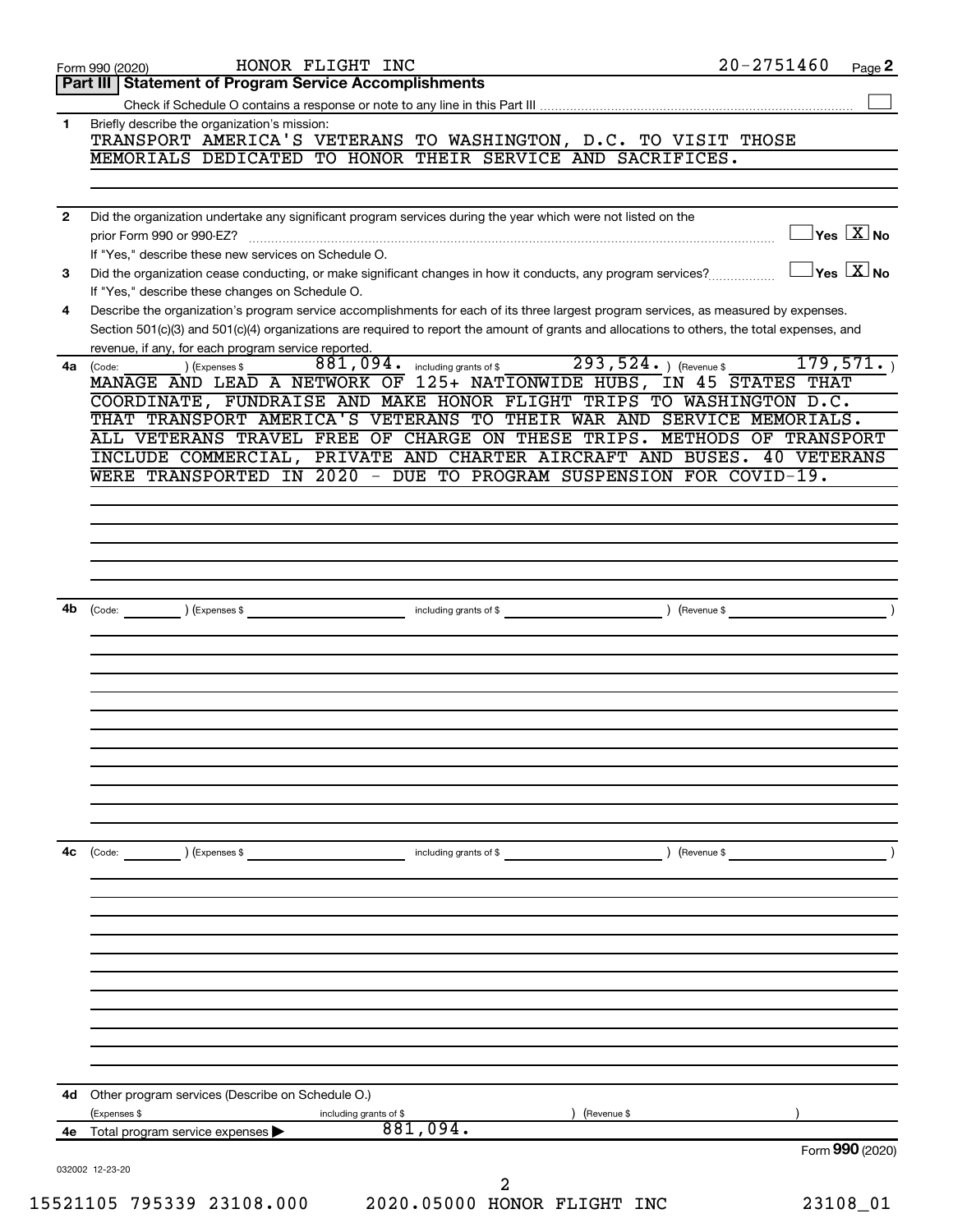|  | Form 990 (2020) |
|--|-----------------|

**Part IV Checklist of Required Schedules**

|     |                                                                                                                                       |                 | Yes                     | No                      |
|-----|---------------------------------------------------------------------------------------------------------------------------------------|-----------------|-------------------------|-------------------------|
| 1.  | Is the organization described in section 501(c)(3) or 4947(a)(1) (other than a private foundation)?                                   |                 |                         |                         |
|     | If "Yes," complete Schedule A                                                                                                         | 1               | х                       |                         |
| 2   |                                                                                                                                       | $\mathbf{2}$    | $\overline{\textbf{x}}$ |                         |
| 3   | Did the organization engage in direct or indirect political campaign activities on behalf of or in opposition to candidates for       |                 |                         |                         |
|     |                                                                                                                                       | 3               |                         | x                       |
| 4   | Section 501(c)(3) organizations. Did the organization engage in lobbying activities, or have a section 501(h) election in effect      |                 |                         | x                       |
|     |                                                                                                                                       | 4               |                         |                         |
| 5   | Is the organization a section 501(c)(4), 501(c)(5), or 501(c)(6) organization that receives membership dues, assessments, or          | 5               |                         | х                       |
| 6   | Did the organization maintain any donor advised funds or any similar funds or accounts for which donors have the right to             |                 |                         |                         |
|     | provide advice on the distribution or investment of amounts in such funds or accounts? If "Yes," complete Schedule D, Part I          | 6               |                         | х                       |
| 7   | Did the organization receive or hold a conservation easement, including easements to preserve open space,                             |                 |                         |                         |
|     |                                                                                                                                       | $\overline{7}$  |                         | х                       |
| 8   | Did the organization maintain collections of works of art, historical treasures, or other similar assets? If "Yes," complete          |                 |                         |                         |
|     |                                                                                                                                       | 8               |                         | х                       |
| 9   | Did the organization report an amount in Part X, line 21, for escrow or custodial account liability, serve as a custodian for         |                 |                         |                         |
|     | amounts not listed in Part X; or provide credit counseling, debt management, credit repair, or debt negotiation services?             |                 |                         |                         |
|     |                                                                                                                                       | 9               |                         | х                       |
| 10  | Did the organization, directly or through a related organization, hold assets in donor-restricted endowments                          |                 |                         |                         |
|     |                                                                                                                                       | 10              |                         | x                       |
| 11  | If the organization's answer to any of the following questions is "Yes," then complete Schedule D, Parts VI, VIII, VIII, IX, or X     |                 |                         |                         |
|     | as applicable.                                                                                                                        |                 |                         |                         |
|     | a Did the organization report an amount for land, buildings, and equipment in Part X, line 10? If "Yes," complete Schedule D,         |                 |                         |                         |
|     |                                                                                                                                       | 11a             |                         | х                       |
|     | <b>b</b> Did the organization report an amount for investments - other securities in Part X, line 12, that is 5% or more of its total |                 |                         |                         |
|     |                                                                                                                                       | 11b             |                         | х                       |
|     | c Did the organization report an amount for investments - program related in Part X, line 13, that is 5% or more of its total         |                 |                         | x                       |
|     |                                                                                                                                       | 11c             |                         |                         |
|     | d Did the organization report an amount for other assets in Part X, line 15, that is 5% or more of its total assets reported in       |                 | x                       |                         |
|     |                                                                                                                                       | 11d<br>11e      |                         | $\overline{\mathbf{x}}$ |
| f   | Did the organization's separate or consolidated financial statements for the tax year include a footnote that addresses               |                 |                         |                         |
|     | the organization's liability for uncertain tax positions under FIN 48 (ASC 740)? If "Yes," complete Schedule D, Part X                | 11f             | х                       |                         |
|     | 12a Did the organization obtain separate, independent audited financial statements for the tax year? If "Yes," complete               |                 |                         |                         |
|     |                                                                                                                                       | 12a             | х                       |                         |
|     | <b>b</b> Was the organization included in consolidated, independent audited financial statements for the tax year?                    |                 |                         |                         |
|     | If "Yes." and if the organization answered "No" to line 12a, then completing Schedule D. Parts XI and XII is optional                 | 12 <sub>b</sub> |                         | х                       |
| 13  |                                                                                                                                       | 13              |                         | $\overline{\textbf{x}}$ |
| 14a |                                                                                                                                       | 14a             |                         | x                       |
|     | <b>b</b> Did the organization have aggregate revenues or expenses of more than \$10,000 from grantmaking, fundraising, business,      |                 |                         |                         |
|     | investment, and program service activities outside the United States, or aggregate foreign investments valued at \$100,000            |                 |                         |                         |
|     |                                                                                                                                       | 14b             |                         | х                       |
| 15  | Did the organization report on Part IX, column (A), line 3, more than \$5,000 of grants or other assistance to or for any             |                 |                         |                         |
|     |                                                                                                                                       | 15              |                         | x                       |
| 16  | Did the organization report on Part IX, column (A), line 3, more than \$5,000 of aggregate grants or other assistance to              |                 |                         |                         |
|     |                                                                                                                                       | 16              |                         | х                       |
| 17  | Did the organization report a total of more than \$15,000 of expenses for professional fundraising services on Part IX,               |                 |                         |                         |
|     |                                                                                                                                       | 17              |                         | x                       |
| 18  | Did the organization report more than \$15,000 total of fundraising event gross income and contributions on Part VIII, lines          | 18              |                         | х                       |
| 19  | Did the organization report more than \$15,000 of gross income from gaming activities on Part VIII, line 9a?/f "Yes,"                 |                 |                         |                         |
|     |                                                                                                                                       | 19              |                         | х                       |
|     |                                                                                                                                       | 20a             |                         | $\overline{\text{X}}$   |
|     |                                                                                                                                       | 20 <sub>b</sub> |                         |                         |
| 21  | Did the organization report more than \$5,000 of grants or other assistance to any domestic organization or                           |                 |                         |                         |
|     |                                                                                                                                       | 21              | х                       |                         |
|     | 032003 12-23-20                                                                                                                       |                 |                         | Form 990 (2020)         |

15521105 795339 23108.000 2020.05000 HONOR FLIGHT INC 23108\_01 3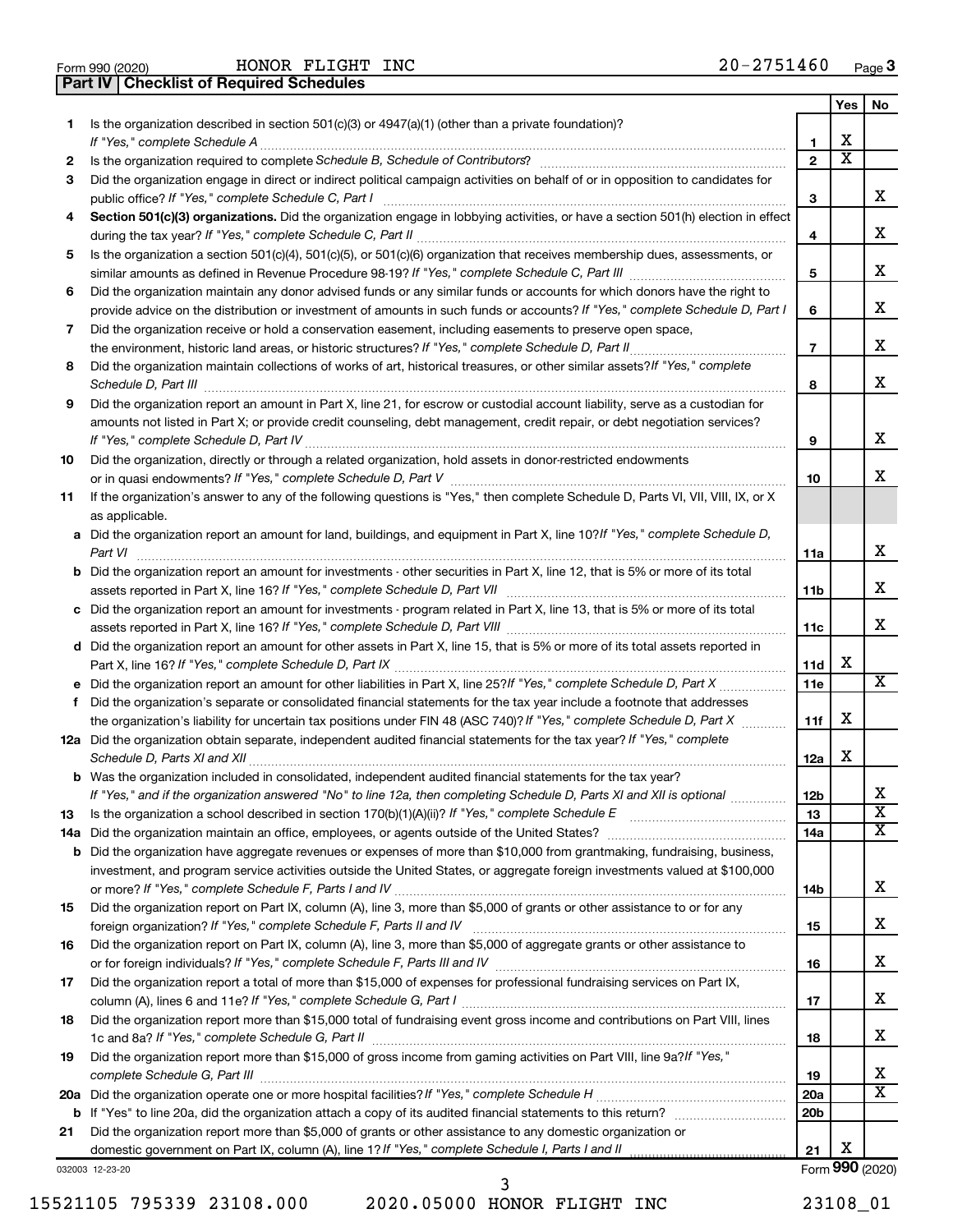|  | Form 990 (2020) |
|--|-----------------|
|  |                 |

*(continued)* **Part IV Checklist of Required Schedules**

|        |                                                                                                                                     |                 | Yes | No                      |
|--------|-------------------------------------------------------------------------------------------------------------------------------------|-----------------|-----|-------------------------|
| 22     | Did the organization report more than \$5,000 of grants or other assistance to or for domestic individuals on                       |                 |     |                         |
|        | Part IX, column (A), line 2? If "Yes," complete Schedule I, Parts I and III                                                         | 22              |     | x                       |
| 23     | Did the organization answer "Yes" to Part VII, Section A, line 3, 4, or 5 about compensation of the organization's current          |                 |     |                         |
|        | and former officers, directors, trustees, key employees, and highest compensated employees? If "Yes," complete                      |                 |     |                         |
|        | Schedule J                                                                                                                          | 23              |     | x                       |
|        | 24a Did the organization have a tax-exempt bond issue with an outstanding principal amount of more than \$100,000 as of the         |                 |     |                         |
|        | last day of the year, that was issued after December 31, 2002? If "Yes," answer lines 24b through 24d and complete                  |                 |     |                         |
|        | Schedule K. If "No," go to line 25a                                                                                                 | 24a             |     | x                       |
|        | <b>b</b> Did the organization invest any proceeds of tax-exempt bonds beyond a temporary period exception?                          | 24 <sub>b</sub> |     |                         |
|        | c Did the organization maintain an escrow account other than a refunding escrow at any time during the year to defease              |                 |     |                         |
|        | any tax-exempt bonds?                                                                                                               | 24c             |     |                         |
|        | d Did the organization act as an "on behalf of" issuer for bonds outstanding at any time during the year?                           | 24 <sub>d</sub> |     |                         |
|        |                                                                                                                                     |                 |     |                         |
|        | 25a Section 501(c)(3), 501(c)(4), and 501(c)(29) organizations. Did the organization engage in an excess benefit                    |                 |     | x                       |
|        | transaction with a disqualified person during the year? If "Yes," complete Schedule L, Part I                                       | 25a             |     |                         |
|        | <b>b</b> Is the organization aware that it engaged in an excess benefit transaction with a disqualified person in a prior year, and |                 |     |                         |
|        | that the transaction has not been reported on any of the organization's prior Forms 990 or 990-EZ? If "Yes," complete               |                 |     |                         |
|        | Schedule L, Part I                                                                                                                  | 25b             |     | x                       |
| 26     | Did the organization report any amount on Part X, line 5 or 22, for receivables from or payables to any current                     |                 |     |                         |
|        | or former officer, director, trustee, key employee, creator or founder, substantial contributor, or 35%                             |                 |     |                         |
|        | controlled entity or family member of any of these persons? If "Yes," complete Schedule L, Part II                                  | 26              |     | x                       |
| 27     | Did the organization provide a grant or other assistance to any current or former officer, director, trustee, key employee,         |                 |     |                         |
|        | creator or founder, substantial contributor or employee thereof, a grant selection committee member, or to a 35% controlled         |                 |     |                         |
|        | entity (including an employee thereof) or family member of any of these persons? If "Yes," complete Schedule L, Part III            | 27              |     | x                       |
| 28     | Was the organization a party to a business transaction with one of the following parties (see Schedule L, Part IV                   |                 |     |                         |
|        | instructions, for applicable filing thresholds, conditions, and exceptions):                                                        |                 |     |                         |
|        | a A current or former officer, director, trustee, key employee, creator or founder, or substantial contributor? If                  |                 |     |                         |
|        | "Yes," complete Schedule L, Part IV                                                                                                 | 28a             |     | х                       |
|        |                                                                                                                                     | 28b             |     | $\overline{\mathtt{x}}$ |
|        | c A 35% controlled entity of one or more individuals and/or organizations described in lines 28a or 28b?If                          |                 |     |                         |
|        |                                                                                                                                     | 28c             |     | х                       |
| 29     |                                                                                                                                     | 29              |     | $\overline{\mathtt{x}}$ |
| 30     | Did the organization receive contributions of art, historical treasures, or other similar assets, or qualified conservation         |                 |     |                         |
|        |                                                                                                                                     | 30              |     | x                       |
| 31     | Did the organization liquidate, terminate, or dissolve and cease operations? If "Yes," complete Schedule N, Part I                  | 31              |     | $\overline{\mathtt{x}}$ |
| 32     | Did the organization sell, exchange, dispose of, or transfer more than 25% of its net assets? If "Yes," complete                    |                 |     |                         |
|        | Schedule N, Part II                                                                                                                 | 32              |     | X                       |
| 33     | Did the organization own 100% of an entity disregarded as separate from the organization under Regulations                          |                 |     |                         |
|        |                                                                                                                                     | 33              |     | х                       |
| 34     | Was the organization related to any tax-exempt or taxable entity? If "Yes," complete Schedule R, Part II, III, or IV, and           |                 |     |                         |
|        | Part V, line 1                                                                                                                      | 34              |     | x                       |
|        |                                                                                                                                     | 35a             |     | $\overline{\mathtt{x}}$ |
|        | <b>b</b> If "Yes" to line 35a, did the organization receive any payment from or engage in any transaction with a controlled entity  |                 |     |                         |
|        |                                                                                                                                     | 35b             |     |                         |
| 36     | Section 501(c)(3) organizations. Did the organization make any transfers to an exempt non-charitable related organization?          |                 |     |                         |
|        |                                                                                                                                     | 36              |     | x                       |
|        | Did the organization conduct more than 5% of its activities through an entity that is not a related organization                    |                 |     |                         |
| 37     |                                                                                                                                     |                 |     | x                       |
|        | and that is treated as a partnership for federal income tax purposes? If "Yes," complete Schedule R, Part VI                        | 37              |     |                         |
| 38     | Did the organization complete Schedule O and provide explanations in Schedule O for Part VI, lines 11b and 19?                      |                 | х   |                         |
| Part V | Statements Regarding Other IRS Filings and Tax Compliance                                                                           | 38              |     |                         |
|        |                                                                                                                                     |                 |     |                         |
|        |                                                                                                                                     |                 |     |                         |
|        |                                                                                                                                     |                 | Yes | No                      |
|        | 1a<br>$\Omega$<br>b Enter the number of Forms W-2G included in line 1a. Enter -0- if not applicable<br>1 <sub>b</sub>               |                 |     |                         |
|        |                                                                                                                                     |                 |     |                         |
|        | c Did the organization comply with backup withholding rules for reportable payments to vendors and reportable gaming                |                 | х   |                         |
|        |                                                                                                                                     | 1c              |     | Form 990 (2020)         |
|        | 032004 12-23-20<br>4                                                                                                                |                 |     |                         |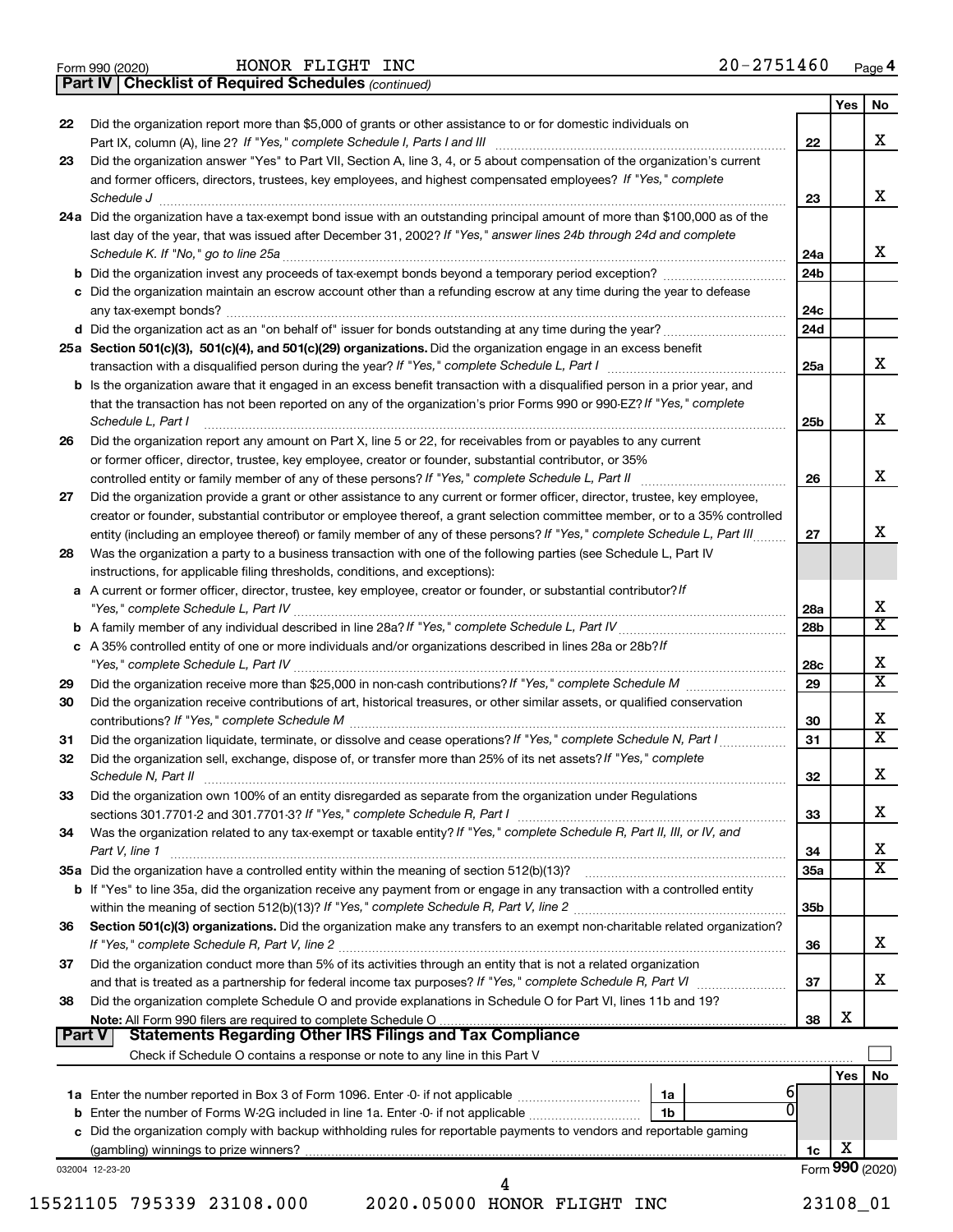|                                                                                                             | $20 - 2751460$<br>HONOR FLIGHT INC<br>Form 990 (2020)                                                                                                                                                          |          |            | Page 5                  |  |  |  |
|-------------------------------------------------------------------------------------------------------------|----------------------------------------------------------------------------------------------------------------------------------------------------------------------------------------------------------------|----------|------------|-------------------------|--|--|--|
| ∣ Part V                                                                                                    | Statements Regarding Other IRS Filings and Tax Compliance (continued)                                                                                                                                          |          |            |                         |  |  |  |
|                                                                                                             |                                                                                                                                                                                                                |          | <b>Yes</b> | No                      |  |  |  |
|                                                                                                             | 2a Enter the number of employees reported on Form W-3, Transmittal of Wage and Tax Statements,                                                                                                                 |          |            |                         |  |  |  |
|                                                                                                             | filed for the calendar year ending with or within the year covered by this return <i>[[[[[[[[[[[[[]]]</i> ]]<br>2a                                                                                             |          | х          |                         |  |  |  |
|                                                                                                             |                                                                                                                                                                                                                |          |            |                         |  |  |  |
|                                                                                                             |                                                                                                                                                                                                                |          |            |                         |  |  |  |
|                                                                                                             | 3a Did the organization have unrelated business gross income of \$1,000 or more during the year?                                                                                                               |          |            |                         |  |  |  |
|                                                                                                             | <b>b</b> If "Yes," has it filed a Form 990-T for this year? If "No" to line 3b, provide an explanation on Schedule O                                                                                           | 3b       |            |                         |  |  |  |
|                                                                                                             | 4a At any time during the calendar year, did the organization have an interest in, or a signature or other authority over, a                                                                                   |          |            |                         |  |  |  |
|                                                                                                             | financial account in a foreign country (such as a bank account, securities account, or other financial account)?                                                                                               | 4a       |            | х                       |  |  |  |
|                                                                                                             | <b>b</b> If "Yes," enter the name of the foreign country $\blacktriangleright$                                                                                                                                 |          |            |                         |  |  |  |
|                                                                                                             | See instructions for filing requirements for FinCEN Form 114, Report of Foreign Bank and Financial Accounts (FBAR).                                                                                            |          |            |                         |  |  |  |
|                                                                                                             |                                                                                                                                                                                                                | 5a       |            | х                       |  |  |  |
| b                                                                                                           |                                                                                                                                                                                                                | 5b       |            | $\overline{\mathtt{x}}$ |  |  |  |
| с                                                                                                           |                                                                                                                                                                                                                | 5c       |            |                         |  |  |  |
|                                                                                                             | 6a Does the organization have annual gross receipts that are normally greater than \$100,000, and did the organization solicit                                                                                 |          |            |                         |  |  |  |
|                                                                                                             | any contributions that were not tax deductible as charitable contributions?                                                                                                                                    | 6a       |            | x                       |  |  |  |
|                                                                                                             | <b>b</b> If "Yes," did the organization include with every solicitation an express statement that such contributions or gifts                                                                                  |          |            |                         |  |  |  |
|                                                                                                             |                                                                                                                                                                                                                | 6b       |            |                         |  |  |  |
| 7                                                                                                           | Organizations that may receive deductible contributions under section 170(c).                                                                                                                                  |          |            |                         |  |  |  |
| a                                                                                                           | Did the organization receive a payment in excess of \$75 made partly as a contribution and partly for goods and services provided to the payor?                                                                | 7a       |            | х                       |  |  |  |
| b                                                                                                           |                                                                                                                                                                                                                | 7b       |            |                         |  |  |  |
| c                                                                                                           | Did the organization sell, exchange, or otherwise dispose of tangible personal property for which it was required                                                                                              |          |            |                         |  |  |  |
|                                                                                                             | to file Form 8282?                                                                                                                                                                                             | 7c       |            | x                       |  |  |  |
|                                                                                                             | 7d                                                                                                                                                                                                             |          |            |                         |  |  |  |
| е                                                                                                           | Did the organization receive any funds, directly or indirectly, to pay premiums on a personal benefit contract?                                                                                                | 7e<br>7f |            | х<br>$\overline{X}$     |  |  |  |
| Ť                                                                                                           | Did the organization, during the year, pay premiums, directly or indirectly, on a personal benefit contract?                                                                                                   |          |            |                         |  |  |  |
| g                                                                                                           | If the organization received a contribution of qualified intellectual property, did the organization file Form 8899 as required?                                                                               |          |            |                         |  |  |  |
| h                                                                                                           | If the organization received a contribution of cars, boats, airplanes, or other vehicles, did the organization file a Form 1098-C?                                                                             |          |            |                         |  |  |  |
|                                                                                                             | Sponsoring organizations maintaining donor advised funds. Did a donor advised fund maintained by the<br>8                                                                                                      |          |            |                         |  |  |  |
|                                                                                                             | sponsoring organization have excess business holdings at any time during the year?                                                                                                                             | 8        |            |                         |  |  |  |
| 9                                                                                                           | Sponsoring organizations maintaining donor advised funds.                                                                                                                                                      |          |            |                         |  |  |  |
| a                                                                                                           | Did the sponsoring organization make any taxable distributions under section 4966?                                                                                                                             | 9а       |            |                         |  |  |  |
| b                                                                                                           |                                                                                                                                                                                                                | 9b       |            |                         |  |  |  |
| 10                                                                                                          | Section 501(c)(7) organizations. Enter:                                                                                                                                                                        |          |            |                         |  |  |  |
| а                                                                                                           | Initiation fees and capital contributions included on Part VIII, line 12 manual content contents on the late<br>10a                                                                                            |          |            |                         |  |  |  |
| b                                                                                                           | Gross receipts, included on Form 990, Part VIII, line 12, for public use of club facilities<br>10 <sub>b</sub>                                                                                                 |          |            |                         |  |  |  |
| 11                                                                                                          | Section 501(c)(12) organizations. Enter:                                                                                                                                                                       |          |            |                         |  |  |  |
| а                                                                                                           | 11a                                                                                                                                                                                                            |          |            |                         |  |  |  |
| b                                                                                                           | Gross income from other sources (Do not net amounts due or paid to other sources against                                                                                                                       |          |            |                         |  |  |  |
|                                                                                                             | 11b                                                                                                                                                                                                            |          |            |                         |  |  |  |
|                                                                                                             | 12a Section 4947(a)(1) non-exempt charitable trusts. Is the organization filing Form 990 in lieu of Form 1041?                                                                                                 | 12a      |            |                         |  |  |  |
|                                                                                                             | <b>b</b> If "Yes," enter the amount of tax-exempt interest received or accrued during the year<br>12b                                                                                                          |          |            |                         |  |  |  |
| 13                                                                                                          | Section 501(c)(29) qualified nonprofit health insurance issuers.                                                                                                                                               | 13a      |            |                         |  |  |  |
|                                                                                                             |                                                                                                                                                                                                                |          |            |                         |  |  |  |
|                                                                                                             | Note: See the instructions for additional information the organization must report on Schedule O.<br><b>b</b> Enter the amount of reserves the organization is required to maintain by the states in which the |          |            |                         |  |  |  |
|                                                                                                             | 13 <sub>b</sub>                                                                                                                                                                                                |          |            |                         |  |  |  |
|                                                                                                             | 13с                                                                                                                                                                                                            |          |            |                         |  |  |  |
| с                                                                                                           | Did the organization receive any payments for indoor tanning services during the tax year?                                                                                                                     | 14a      |            | Χ                       |  |  |  |
| 14a                                                                                                         |                                                                                                                                                                                                                | 14b      |            |                         |  |  |  |
| b If "Yes," has it filed a Form 720 to report these payments? If "No," provide an explanation on Schedule O |                                                                                                                                                                                                                |          |            |                         |  |  |  |
| 15                                                                                                          | Is the organization subject to the section 4960 tax on payment(s) of more than \$1,000,000 in remuneration or                                                                                                  | 15       |            | х                       |  |  |  |
|                                                                                                             | If "Yes," see instructions and file Form 4720, Schedule N.                                                                                                                                                     |          |            |                         |  |  |  |
| 16                                                                                                          | Is the organization an educational institution subject to the section 4968 excise tax on net investment income?                                                                                                | 16       |            | х                       |  |  |  |
|                                                                                                             | If "Yes," complete Form 4720, Schedule O.                                                                                                                                                                      |          |            |                         |  |  |  |
|                                                                                                             |                                                                                                                                                                                                                |          |            |                         |  |  |  |

Form (2020) **990**

032005 12-23-20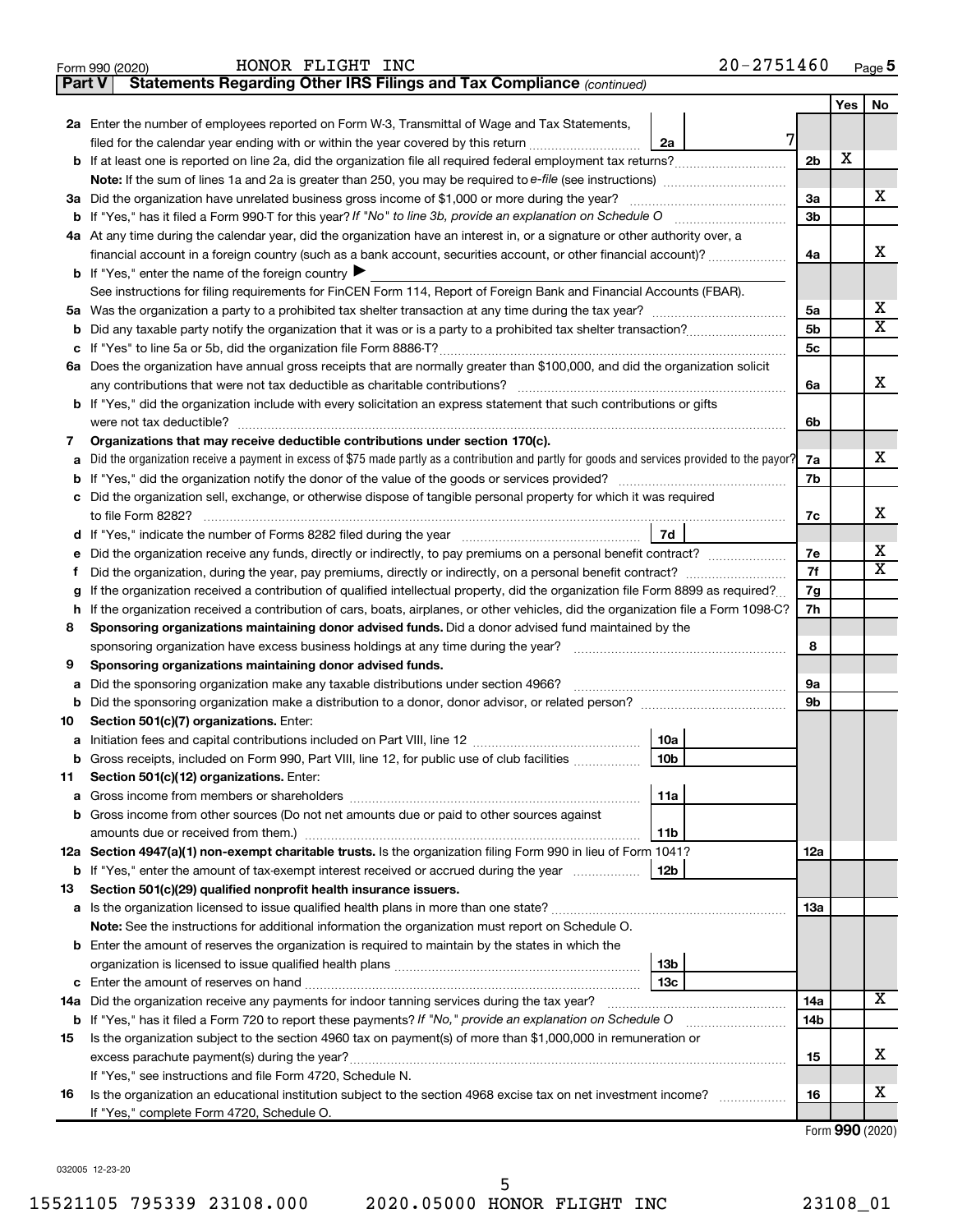| Form 990 (2020) |  |
|-----------------|--|
|-----------------|--|

**Part VI** Governance, Management, and Disclosure For each "Yes" response to lines 2 through 7b below, and for a "No" response *to line 8a, 8b, or 10b below, describe the circumstances, processes, or changes on Schedule O. See instructions.*

|     | Check if Schedule O contains a response or note to any line in this Part VI [11] [12] Check if Schedule O contains a response or note to any line in this Part VI |                        |    |       |                 |                         | $\mathbf{X}$            |
|-----|-------------------------------------------------------------------------------------------------------------------------------------------------------------------|------------------------|----|-------|-----------------|-------------------------|-------------------------|
|     | <b>Section A. Governing Body and Management</b>                                                                                                                   |                        |    |       |                 |                         |                         |
|     |                                                                                                                                                                   |                        |    |       |                 | Yes                     | No                      |
|     | 1a Enter the number of voting members of the governing body at the end of the tax year                                                                            |                        | 1a |       | 10 <sub>l</sub> |                         |                         |
|     | If there are material differences in voting rights among members of the governing body, or if the governing                                                       |                        |    |       |                 |                         |                         |
|     | body delegated broad authority to an executive committee or similar committee, explain on Schedule O.                                                             |                        |    |       |                 |                         |                         |
| b   | Enter the number of voting members included on line 1a, above, who are independent                                                                                |                        | 1b | 10    |                 |                         |                         |
| 2   | Did any officer, director, trustee, or key employee have a family relationship or a business relationship with any other                                          |                        |    |       |                 |                         |                         |
|     | officer, director, trustee, or key employee?                                                                                                                      |                        |    |       | 2               |                         | x                       |
| 3   | Did the organization delegate control over management duties customarily performed by or under the direct supervision                                             |                        |    |       |                 |                         |                         |
|     |                                                                                                                                                                   |                        |    |       | 3               |                         | х                       |
| 4   | Did the organization make any significant changes to its governing documents since the prior Form 990 was filed?                                                  |                        |    |       | 4               |                         | $\overline{\mathtt{x}}$ |
| 5   |                                                                                                                                                                   |                        |    |       | 5               |                         | $\overline{\textbf{X}}$ |
| 6   |                                                                                                                                                                   |                        |    |       | 6               |                         | $\overline{\textbf{x}}$ |
| 7a  | Did the organization have members, stockholders, or other persons who had the power to elect or appoint one or                                                    |                        |    |       |                 |                         |                         |
|     |                                                                                                                                                                   |                        |    |       | 7a              |                         | X                       |
|     |                                                                                                                                                                   |                        |    |       |                 |                         |                         |
| b   | Are any governance decisions of the organization reserved to (or subject to approval by) members, stockholders, or                                                |                        |    |       |                 |                         |                         |
|     | persons other than the governing body?                                                                                                                            |                        |    |       | 7b              |                         | x                       |
| 8   | Did the organization contemporaneously document the meetings held or written actions undertaken during the year by the following:                                 |                        |    |       |                 |                         |                         |
| a   |                                                                                                                                                                   |                        |    |       | 8а              | х                       |                         |
| b   |                                                                                                                                                                   |                        |    |       | 8b              | $\overline{\textbf{x}}$ |                         |
| 9   | Is there any officer, director, trustee, or key employee listed in Part VII, Section A, who cannot be reached at the                                              |                        |    |       |                 |                         | x                       |
|     |                                                                                                                                                                   |                        |    |       | 9               |                         |                         |
|     | <b>Section B. Policies</b> (This Section B requests information about policies not required by the Internal Revenue Code.)                                        |                        |    |       |                 |                         |                         |
|     |                                                                                                                                                                   |                        |    |       |                 | Yes                     | No                      |
|     |                                                                                                                                                                   |                        |    |       | 10a             |                         |                         |
|     | <b>b</b> If "Yes," did the organization have written policies and procedures governing the activities of such chapters, affiliates,                               |                        |    |       |                 |                         |                         |
|     |                                                                                                                                                                   |                        |    |       | 10 <sub>b</sub> |                         |                         |
|     | 11a Has the organization provided a complete copy of this Form 990 to all members of its governing body before filing the form?                                   |                        |    |       | 11a             | X                       |                         |
|     | <b>b</b> Describe in Schedule O the process, if any, used by the organization to review this Form 990.                                                            |                        |    |       |                 |                         |                         |
| 12a |                                                                                                                                                                   |                        |    |       | 12a             | х                       |                         |
| b   | Were officers, directors, or trustees, and key employees required to disclose annually interests that could give rise to conflicts?                               |                        |    |       | 12 <sub>b</sub> | $\overline{\textbf{x}}$ |                         |
| с   | Did the organization regularly and consistently monitor and enforce compliance with the policy? If "Yes," describe                                                |                        |    |       |                 |                         |                         |
|     |                                                                                                                                                                   |                        |    |       | 12c             | х                       |                         |
| 13  |                                                                                                                                                                   |                        |    |       | 13              | $\overline{\textbf{x}}$ |                         |
| 14  | Did the organization have a written document retention and destruction policy? [11] manufaction manufaction in                                                    |                        |    |       | 14              | $\overline{\textbf{x}}$ |                         |
| 15  | Did the process for determining compensation of the following persons include a review and approval by independent                                                |                        |    |       |                 |                         |                         |
|     | persons, comparability data, and contemporaneous substantiation of the deliberation and decision?                                                                 |                        |    |       |                 |                         |                         |
| а   |                                                                                                                                                                   |                        |    |       | <b>15a</b>      | X                       |                         |
|     |                                                                                                                                                                   |                        |    |       | 15b             | $\overline{\text{X}}$   |                         |
|     |                                                                                                                                                                   |                        |    |       |                 |                         |                         |
|     | If "Yes" to line 15a or 15b, describe the process in Schedule O (see instructions).                                                                               |                        |    |       |                 |                         |                         |
|     | 16a Did the organization invest in, contribute assets to, or participate in a joint venture or similar arrangement with a                                         |                        |    |       |                 |                         | X                       |
|     | taxable entity during the year?                                                                                                                                   |                        |    |       | 16a             |                         |                         |
|     | b If "Yes," did the organization follow a written policy or procedure requiring the organization to evaluate its participation                                    |                        |    |       |                 |                         |                         |
|     | in joint venture arrangements under applicable federal tax law, and take steps to safeguard the organization's                                                    |                        |    |       |                 |                         |                         |
|     | exempt status with respect to such arrangements?                                                                                                                  |                        |    |       | 16b             |                         |                         |
|     | <b>Section C. Disclosure</b>                                                                                                                                      |                        |    |       |                 |                         |                         |
| 17  | <b>NONE</b><br>List the states with which a copy of this Form 990 is required to be filed $\blacktriangleright$                                                   |                        |    |       |                 |                         |                         |
| 18  | Section 6104 requires an organization to make its Forms 1023 (1024 or 1024-A, if applicable), 990, and 990-T (Section 501(c)(3)s only) available                  |                        |    |       |                 |                         |                         |
|     | for public inspection. Indicate how you made these available. Check all that apply.                                                                               |                        |    |       |                 |                         |                         |
|     | $\lfloor x \rfloor$ Upon request<br><b>X</b> Own website<br>Another's website<br>Other (explain on Schedule O)                                                    |                        |    |       |                 |                         |                         |
| 19  | Describe on Schedule O whether (and if so, how) the organization made its governing documents, conflict of interest policy, and financial                         |                        |    |       |                 |                         |                         |
|     | statements available to the public during the tax year.                                                                                                           |                        |    |       |                 |                         |                         |
| 20  | State the name, address, and telephone number of the person who possesses the organization's books and records                                                    |                        |    |       |                 |                         |                         |
|     | MEREDITH ROSENBECK - 937-521-2400                                                                                                                                 |                        |    |       |                 |                         |                         |
|     | 4601 NORTH FAIRFAX DRIVE SUITE 1200, ARLINGTON,                                                                                                                   | $\overline{\text{VA}}$ |    | 22203 |                 |                         |                         |
|     | 032006 12-23-20                                                                                                                                                   |                        |    |       |                 | Form 990 (2020)         |                         |
|     | 6                                                                                                                                                                 |                        |    |       |                 |                         |                         |
|     | 15521105 795339 23108.000<br>2020.05000 HONOR FLIGHT INC                                                                                                          |                        |    |       |                 | 23108_01                |                         |
|     |                                                                                                                                                                   |                        |    |       |                 |                         |                         |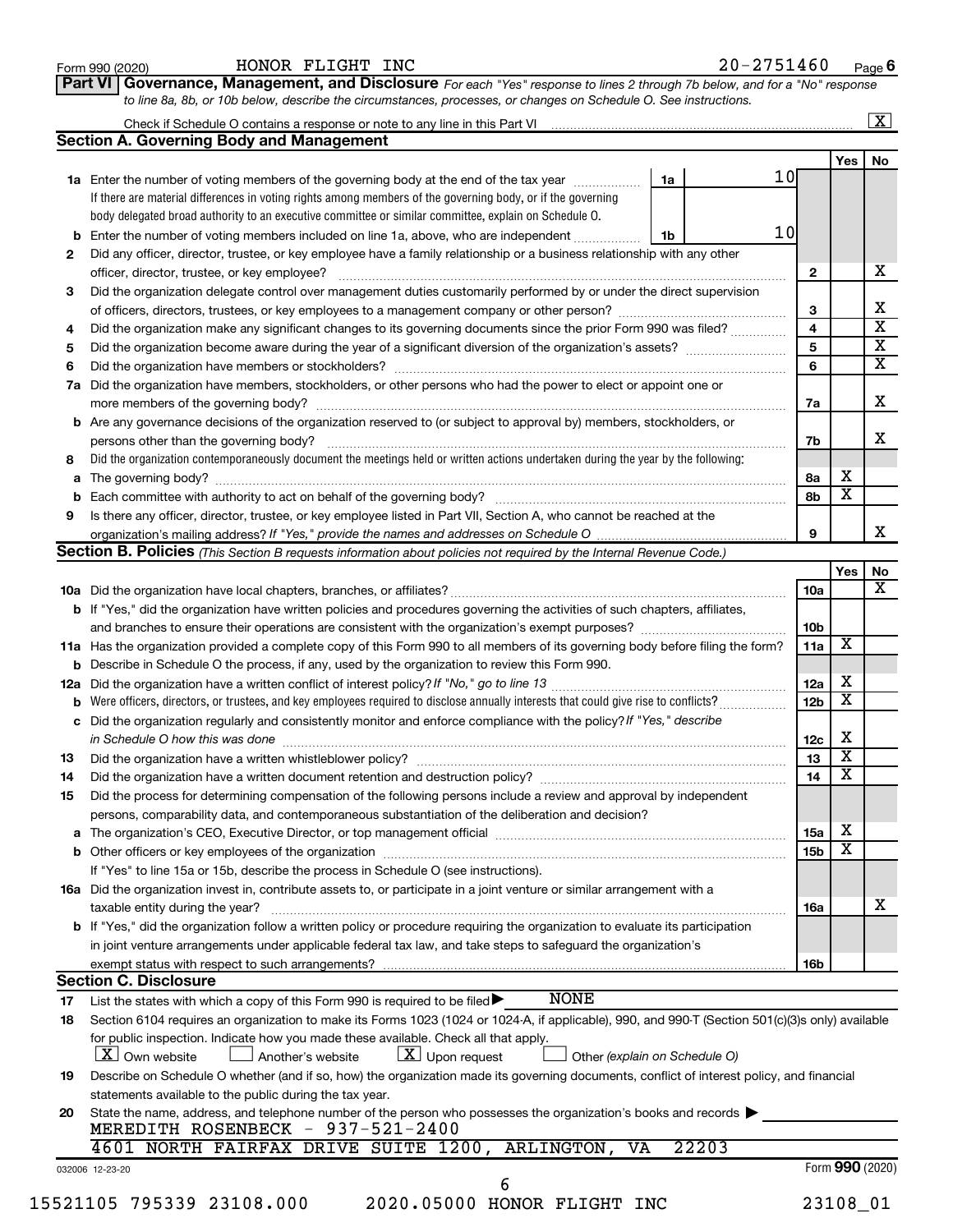| Form 990 (2020)                                                                            | HONOR FLIGHT INC                                                                                                                             | $20 - 2751460$ | Page 7 |  |  |  |  |  |
|--------------------------------------------------------------------------------------------|----------------------------------------------------------------------------------------------------------------------------------------------|----------------|--------|--|--|--|--|--|
| Part VII Compensation of Officers, Directors, Trustees, Key Employees, Highest Compensated |                                                                                                                                              |                |        |  |  |  |  |  |
| <b>Employees, and Independent Contractors</b>                                              |                                                                                                                                              |                |        |  |  |  |  |  |
|                                                                                            | Check if Schedule O contains a response or note to any line in this Part VII                                                                 |                |        |  |  |  |  |  |
|                                                                                            | Section A. Officers, Directors, Trustees, Key Employees, and Highest Compensated Employees                                                   |                |        |  |  |  |  |  |
|                                                                                            | de Acocaldia ible ichi for di concernenta da in bella a Bacada concernator foribe calculare della credita di concernenta di conceleri anno c |                |        |  |  |  |  |  |

**1a**  Complete this table for all persons required to be listed. Report compensation for the calendar year ending with or within the organization's tax year.  $\bullet$  List all of the organization's current officers, directors, trustees (whether individuals or organizations), regardless of amount of compensation.

Enter -0- in columns (D), (E), and (F) if no compensation was paid.

**•** List all of the organization's **current** key employees, if any. See instructions for definition of "key employee."

**Examber 1** List the organization's five *current* highest compensated employees (other than an officer, director, trustee, or key employee) who received reportable compensation (Box 5 of Form W-2 and/or Box 7 of Form 1099-MISC) of more than \$100,000 from the organization and any related organizations.

 $\bullet$  List all of the organization's former officers, key employees, and highest compensated employees who received more than \$100,000 of reportable compensation from the organization and any related organizations.

**•** List all of the organization's former directors or trustees that received, in the capacity as a former director or trustee of the organization, more than \$10,000 of reportable compensation from the organization and any related organizations.

See instructions for the order in which to list the persons above.

Check this box if neither the organization nor any related organization compensated any current officer, director, or trustee.  $\begin{array}{c} \hline \end{array}$ 

| (A)                       | (B)                  | (C)                           |                                                                  |                         |              |                                 |        | (D)                             | (E)             | (F)                      |
|---------------------------|----------------------|-------------------------------|------------------------------------------------------------------|-------------------------|--------------|---------------------------------|--------|---------------------------------|-----------------|--------------------------|
| Name and title            | Average              |                               | (do not check more than one                                      | Position                |              |                                 |        | Reportable                      | Reportable      | Estimated                |
|                           | hours per            |                               | box, unless person is both an<br>officer and a director/trustee) |                         |              |                                 |        | compensation                    | compensation    | amount of                |
|                           | week                 |                               |                                                                  |                         |              |                                 |        | from                            | from related    | other                    |
|                           | (list any            |                               |                                                                  |                         |              |                                 |        | the                             | organizations   | compensation             |
|                           | hours for<br>related |                               |                                                                  |                         |              |                                 |        | organization<br>(W-2/1099-MISC) | (W-2/1099-MISC) | from the<br>organization |
|                           | organizations        |                               |                                                                  |                         |              |                                 |        |                                 |                 | and related              |
|                           | below                |                               |                                                                  |                         |              |                                 |        |                                 |                 | organizations            |
|                           | line)                | ndividual trustee or director | Institutional trustee                                            | Officer                 | Key employee | Highest compensated<br>employee | Former |                                 |                 |                          |
| MEREDITH ROSENBECK<br>(1) | 40.00                |                               |                                                                  |                         |              |                                 |        |                                 |                 |                          |
| CEO                       |                      |                               |                                                                  | $\mathbf X$             |              |                                 |        | 145,000.                        | 0.              | $\mathbf 0$ .            |
| DAVE NICHOLS<br>(2)       | 10.00                |                               |                                                                  |                         |              |                                 |        |                                 |                 |                          |
| PRESIDENT AND CHAIRMAN    |                      | $\mathbf X$                   |                                                                  | $\overline{\mathbf{X}}$ |              |                                 |        | $\mathbf 0$ .                   | $\mathbf 0$ .   | $\mathbf 0$ .            |
| FRANK KIMLER<br>(3)       | 4.00                 |                               |                                                                  |                         |              |                                 |        |                                 |                 |                          |
| <b>TREASURER</b>          |                      | $\mathbf X$                   |                                                                  | $\mathbf X$             |              |                                 |        | 0.                              | $\mathbf 0$ .   | $\boldsymbol{0}$ .       |
| PAULA NELSON<br>(4)       | 2.00                 |                               |                                                                  |                         |              |                                 |        |                                 |                 |                          |
| <b>SECRETARY</b>          |                      | $\mathbf x$                   |                                                                  | $\mathbf X$             |              |                                 |        | 0.                              | 0.              | $\mathbf 0$ .            |
| BRIAN ZIEGLER<br>(5)      | 2.00                 |                               |                                                                  |                         |              |                                 |        |                                 |                 |                          |
| VICE CHAIR                |                      | X                             |                                                                  | $\mathbf X$             |              |                                 |        | $\mathbf 0$ .                   | 0.              | $\boldsymbol{0}$ .       |
| (6)<br>THERESA WERNER     | 2.00                 |                               |                                                                  |                         |              |                                 |        |                                 |                 |                          |
| BOARD MEMBER              |                      | X                             |                                                                  |                         |              |                                 |        | $\mathbf 0$                     | $\mathbf 0$     | $\mathbf 0$ .            |
| TERESA PURTIMAN<br>(7)    | 2.00                 |                               |                                                                  |                         |              |                                 |        |                                 |                 |                          |
| <b>BOARD MEMBER</b>       |                      | X                             |                                                                  |                         |              |                                 |        | 0.                              | $\mathbf 0$     | $\mathbf 0$ .            |
| (8)<br><b>MATT SHUMAN</b> | 2.00                 |                               |                                                                  |                         |              |                                 |        |                                 |                 |                          |
| BOARD MEMBER              |                      | X                             |                                                                  |                         |              |                                 |        | $\mathbf 0$ .                   | $\mathbf 0$ .   | $\mathbf 0$ .            |
| JOHN MCCASKILL<br>(9)     | 2.00                 |                               |                                                                  |                         |              |                                 |        |                                 |                 |                          |
| <b>BOARD MEMBER</b>       |                      | X                             |                                                                  |                         |              |                                 |        | 0                               | $\mathbf 0$ .   | $0$ .                    |
| (10) BILL WELSER          | 2.00                 |                               |                                                                  |                         |              |                                 |        |                                 |                 |                          |
| <b>BOARD MEMBER</b>       |                      | $\mathbf X$                   |                                                                  |                         |              |                                 |        | $\mathbf 0$ .                   | 0.              | $\mathbf 0$ .            |
| (11) DAVE SMITH           | 2.00                 |                               |                                                                  |                         |              |                                 |        |                                 |                 |                          |
| <b>BOARD MEMBER</b>       |                      | $\mathbf X$                   |                                                                  |                         |              |                                 |        | $\mathbf 0$ .                   | 0.              | $0$ .                    |
|                           |                      |                               |                                                                  |                         |              |                                 |        |                                 |                 |                          |
|                           |                      |                               |                                                                  |                         |              |                                 |        |                                 |                 |                          |
|                           |                      |                               |                                                                  |                         |              |                                 |        |                                 |                 |                          |
|                           |                      |                               |                                                                  |                         |              |                                 |        |                                 |                 |                          |
|                           |                      |                               |                                                                  |                         |              |                                 |        |                                 |                 |                          |
|                           |                      |                               |                                                                  |                         |              |                                 |        |                                 |                 |                          |
|                           |                      |                               |                                                                  |                         |              |                                 |        |                                 |                 |                          |
|                           |                      |                               |                                                                  |                         |              |                                 |        |                                 |                 |                          |
|                           |                      |                               |                                                                  |                         |              |                                 |        |                                 |                 |                          |
|                           |                      |                               |                                                                  |                         |              |                                 |        |                                 |                 |                          |
|                           |                      |                               |                                                                  |                         |              |                                 |        |                                 |                 |                          |
|                           |                      |                               |                                                                  |                         |              |                                 |        |                                 |                 |                          |

032007 12-23-20

Form (2020) **990**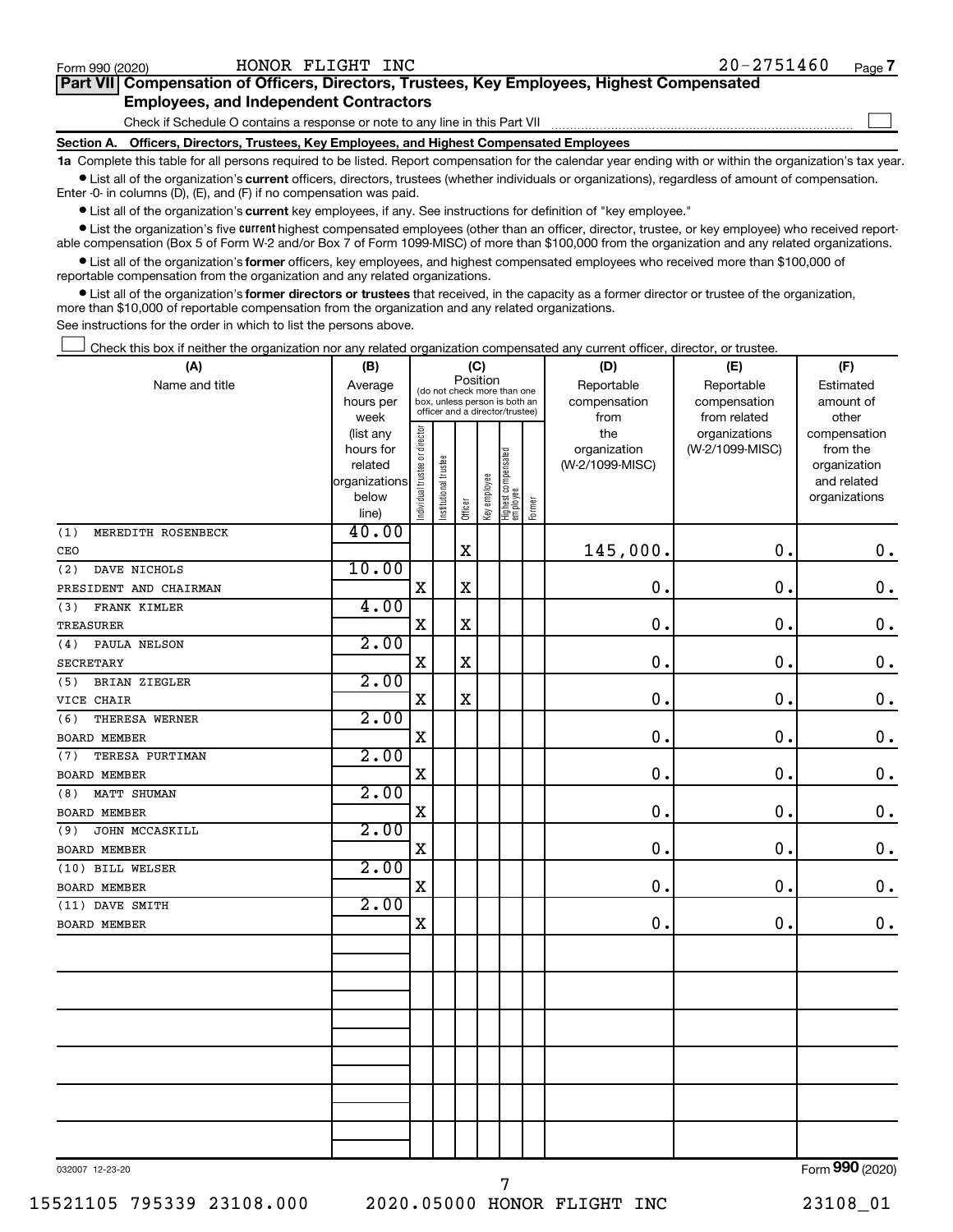|                 | HONOR FLIGHT INC<br>Form 990 (2020)                                                                                                                                                                                                                    |                                                               |                                   |                       |                                                                                                 |              |                                                                  |                                                                                       |                                | 20-2751460                                                         |    |                                              | Page 8           |
|-----------------|--------------------------------------------------------------------------------------------------------------------------------------------------------------------------------------------------------------------------------------------------------|---------------------------------------------------------------|-----------------------------------|-----------------------|-------------------------------------------------------------------------------------------------|--------------|------------------------------------------------------------------|---------------------------------------------------------------------------------------|--------------------------------|--------------------------------------------------------------------|----|----------------------------------------------|------------------|
| <b>Part VII</b> | Section A. Officers, Directors, Trustees, Key Employees, and Highest Compensated Employees(continued)                                                                                                                                                  |                                                               |                                   |                       |                                                                                                 |              |                                                                  |                                                                                       |                                |                                                                    |    |                                              |                  |
|                 | (A)<br>Name and title                                                                                                                                                                                                                                  | (B)<br>Average<br>hours per<br>week<br>(list any<br>hours for |                                   | (C)<br>Position       | (do not check more than one<br>box, unless person is both an<br>officer and a director/trustee) |              | (D)<br>Reportable<br>compensation<br>from<br>the<br>organization | (E)<br>Reportable<br>compensation<br>from related<br>organizations<br>(W-2/1099-MISC) |                                | (F)<br>Estimated<br>amount of<br>other<br>compensation<br>from the |    |                                              |                  |
|                 |                                                                                                                                                                                                                                                        | related<br>organizations<br>below<br>line)                    | director<br>Individual trustee or | Institutional trustee | Officer                                                                                         | Key employee | Highest compensated<br>employee                                  | Former                                                                                | (W-2/1099-MISC)                |                                                                    |    | organization<br>and related<br>organizations |                  |
|                 |                                                                                                                                                                                                                                                        |                                                               |                                   |                       |                                                                                                 |              |                                                                  |                                                                                       |                                |                                                                    |    |                                              |                  |
|                 |                                                                                                                                                                                                                                                        |                                                               |                                   |                       |                                                                                                 |              |                                                                  |                                                                                       |                                |                                                                    |    |                                              |                  |
|                 |                                                                                                                                                                                                                                                        |                                                               |                                   |                       |                                                                                                 |              |                                                                  |                                                                                       |                                |                                                                    |    |                                              |                  |
|                 |                                                                                                                                                                                                                                                        |                                                               |                                   |                       |                                                                                                 |              |                                                                  |                                                                                       |                                |                                                                    |    |                                              |                  |
|                 |                                                                                                                                                                                                                                                        |                                                               |                                   |                       |                                                                                                 |              |                                                                  | ▶                                                                                     | 145,000.                       |                                                                    | 0. |                                              | $\overline{0}$ . |
|                 | 1b Subtotal<br>c Total from continuation sheets to Part VII, Section A manuscreen by the Section A                                                                                                                                                     |                                                               |                                   |                       |                                                                                                 |              |                                                                  |                                                                                       | $\overline{0}$ .               |                                                                    | σ. |                                              | $\overline{0}$ . |
| 2               | Total number of individuals (including but not limited to those listed above) who received more than \$100,000 of reportable                                                                                                                           |                                                               |                                   |                       |                                                                                                 |              |                                                                  |                                                                                       | 145,000.                       |                                                                    | σ. |                                              | $\overline{0}$ . |
|                 | compensation from the organization $\blacktriangleright$                                                                                                                                                                                               |                                                               |                                   |                       |                                                                                                 |              |                                                                  |                                                                                       |                                |                                                                    |    |                                              |                  |
| 3               | Did the organization list any former officer, director, trustee, key employee, or highest compensated employee on                                                                                                                                      |                                                               |                                   |                       |                                                                                                 |              |                                                                  |                                                                                       |                                |                                                                    | 3  | Yes                                          | No<br>х          |
|                 | For any individual listed on line 1a, is the sum of reportable compensation and other compensation from the organization<br>and related organizations greater than \$150,000? If "Yes," complete Schedule J for such individual                        |                                                               |                                   |                       |                                                                                                 |              |                                                                  |                                                                                       |                                |                                                                    | 4  |                                              | х                |
| 5               | Did any person listed on line 1a receive or accrue compensation from any unrelated organization or individual for services                                                                                                                             |                                                               |                                   |                       |                                                                                                 |              |                                                                  |                                                                                       |                                |                                                                    | 5  |                                              | х                |
|                 | <b>Section B. Independent Contractors</b>                                                                                                                                                                                                              |                                                               |                                   |                       |                                                                                                 |              |                                                                  |                                                                                       |                                |                                                                    |    |                                              |                  |
| 1.              | Complete this table for your five highest compensated independent contractors that received more than \$100,000 of compensation from<br>the organization. Report compensation for the calendar year ending with or within the organization's tax year. |                                                               |                                   |                       |                                                                                                 |              |                                                                  |                                                                                       |                                |                                                                    |    |                                              |                  |
|                 | (A)<br>Name and business address                                                                                                                                                                                                                       |                                                               |                                   | <b>NONE</b>           |                                                                                                 |              |                                                                  |                                                                                       | (B)<br>Description of services |                                                                    |    | (C)<br>Compensation                          |                  |
|                 |                                                                                                                                                                                                                                                        |                                                               |                                   |                       |                                                                                                 |              |                                                                  |                                                                                       |                                |                                                                    |    |                                              |                  |
|                 |                                                                                                                                                                                                                                                        |                                                               |                                   |                       |                                                                                                 |              |                                                                  |                                                                                       |                                |                                                                    |    |                                              |                  |
|                 |                                                                                                                                                                                                                                                        |                                                               |                                   |                       |                                                                                                 |              |                                                                  |                                                                                       |                                |                                                                    |    |                                              |                  |
|                 |                                                                                                                                                                                                                                                        |                                                               |                                   |                       |                                                                                                 |              |                                                                  |                                                                                       |                                |                                                                    |    |                                              |                  |
| 2               | Total number of independent contractors (including but not limited to those listed above) who received more than<br>\$100,000 of compensation from the organization >                                                                                  |                                                               |                                   |                       |                                                                                                 |              | 0                                                                |                                                                                       |                                |                                                                    |    |                                              |                  |
|                 |                                                                                                                                                                                                                                                        |                                                               |                                   |                       |                                                                                                 |              |                                                                  |                                                                                       |                                |                                                                    |    | Form 990 (2020)                              |                  |

032008 12-23-20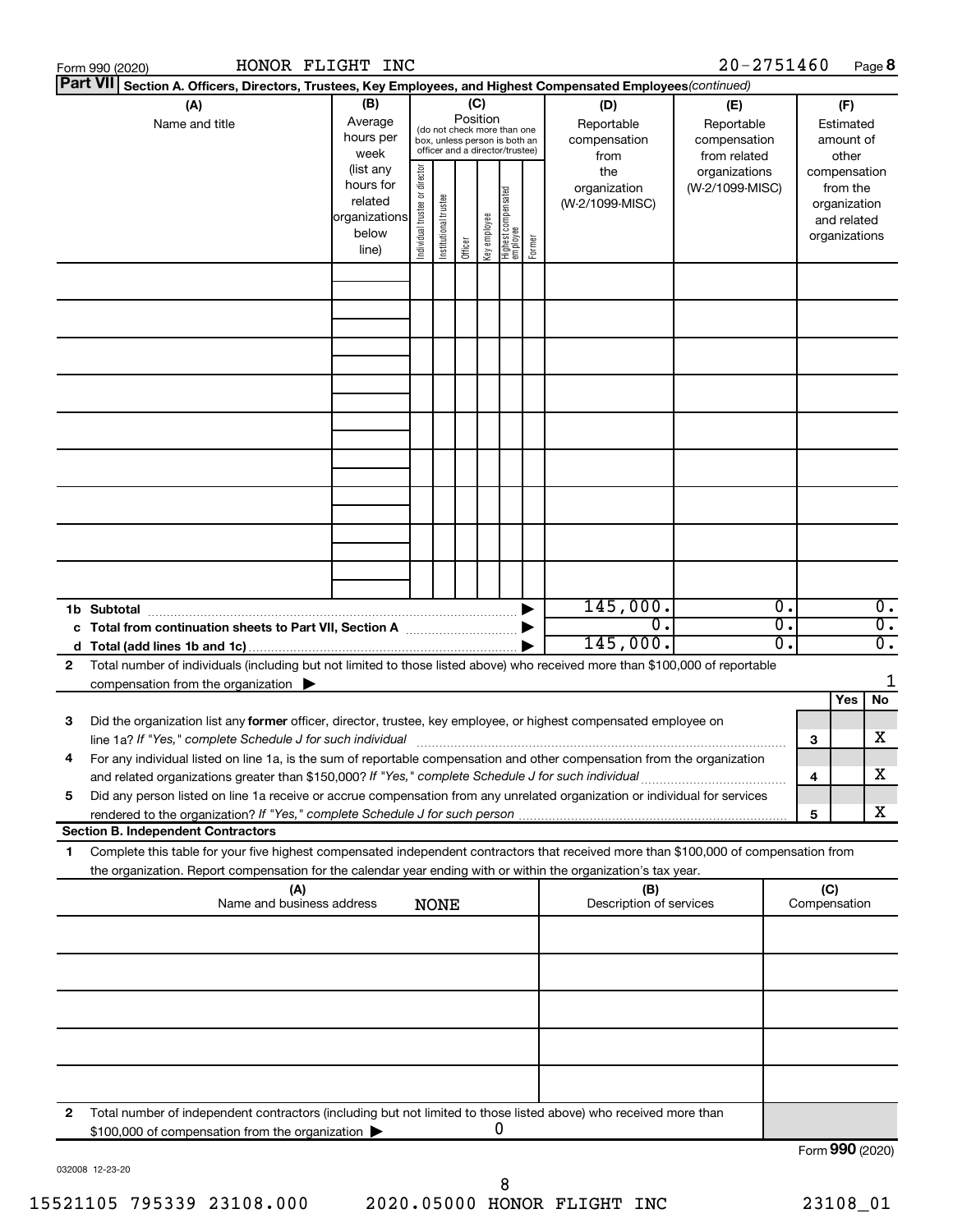|                                                           |      |     | Check if Schedule O contains a response or note to any line in this Part VIII |          |                |                |                      |                              |                                                               |                  |                                                          |
|-----------------------------------------------------------|------|-----|-------------------------------------------------------------------------------|----------|----------------|----------------|----------------------|------------------------------|---------------------------------------------------------------|------------------|----------------------------------------------------------|
|                                                           |      |     |                                                                               |          |                |                |                      | (A)<br>Total revenue         | (B)<br>Related or exempt<br>function revenue business revenue | (C)<br>Unrelated | Revenue excluded<br>from tax under<br>sections 512 - 514 |
|                                                           |      |     | <b>1 a</b> Federated campaigns                                                |          | 1a             |                | 31,525.              |                              |                                                               |                  |                                                          |
| Contributions, Gifts, Grants<br>and Other Similar Amounts |      |     | <b>b</b> Membership dues                                                      |          | 1 <sub>b</sub> |                |                      |                              |                                                               |                  |                                                          |
|                                                           |      | с   | Fundraising events                                                            |          | 1 <sub>c</sub> |                |                      |                              |                                                               |                  |                                                          |
|                                                           |      |     | d Related organizations                                                       |          | 1 <sub>d</sub> |                |                      |                              |                                                               |                  |                                                          |
|                                                           |      | е   | Government grants (contributions)                                             |          | 1e             |                | 57,963.              |                              |                                                               |                  |                                                          |
|                                                           |      |     | f All other contributions, gifts, grants, and                                 |          |                |                |                      |                              |                                                               |                  |                                                          |
|                                                           |      |     | similar amounts not included above                                            |          | 1f             |                | 1,174,664.           |                              |                                                               |                  |                                                          |
|                                                           |      | g   | Noncash contributions included in lines 1a-1f                                 |          | $1g$ \$        |                |                      |                              |                                                               |                  |                                                          |
|                                                           |      |     |                                                                               |          |                |                |                      | $\vert 1$ , $2$ 64 , $1$ 52. |                                                               |                  |                                                          |
|                                                           |      |     |                                                                               |          |                |                | <b>Business Code</b> |                              |                                                               |                  |                                                          |
|                                                           |      | 2 a | BUS RENTAL FOR HUBS                                                           |          |                |                | 900099               | 164,096.                     | 164,096.                                                      |                  |                                                          |
|                                                           |      | b   | <b>ANNUAL CONFERENCE</b>                                                      |          |                |                | 900099               | 11,000.                      | 11,000.                                                       |                  |                                                          |
|                                                           |      |     | BUS RENTAL ADMIN FEES                                                         |          |                |                | 900099               | 4,475.                       | 4,475.                                                        |                  |                                                          |
|                                                           |      | d   |                                                                               |          |                |                |                      |                              |                                                               |                  |                                                          |
| Program Service<br>Revenue                                |      | е   |                                                                               |          |                |                |                      |                              |                                                               |                  |                                                          |
|                                                           |      |     | All other program service revenue                                             |          |                |                |                      |                              |                                                               |                  |                                                          |
|                                                           |      | q   |                                                                               |          |                |                |                      | 179,571.                     |                                                               |                  |                                                          |
|                                                           | 3    |     | Investment income (including dividends, interest, and                         |          |                |                |                      |                              |                                                               |                  |                                                          |
|                                                           |      |     |                                                                               |          |                |                |                      | 3,194.                       |                                                               |                  | 3,194.                                                   |
|                                                           | 4    |     | Income from investment of tax-exempt bond proceeds                            |          |                |                |                      |                              |                                                               |                  |                                                          |
|                                                           | 5    |     |                                                                               |          |                |                |                      |                              |                                                               |                  |                                                          |
|                                                           |      |     |                                                                               |          | (i) Real       |                | (ii) Personal        |                              |                                                               |                  |                                                          |
|                                                           |      | 6а  | Gross rents<br>.                                                              | 6а       |                |                |                      |                              |                                                               |                  |                                                          |
|                                                           |      | b   | Less: rental expenses                                                         | 6b       |                |                |                      |                              |                                                               |                  |                                                          |
|                                                           |      | с   | Rental income or (loss)                                                       | 6c       |                |                |                      |                              |                                                               |                  |                                                          |
|                                                           |      |     | d Net rental income or (loss)                                                 |          | (i) Securities |                |                      |                              |                                                               |                  |                                                          |
|                                                           |      |     | 7 a Gross amount from sales of                                                |          |                |                | (ii) Other           |                              |                                                               |                  |                                                          |
|                                                           |      |     | assets other than inventory                                                   | 7a       |                |                |                      |                              |                                                               |                  |                                                          |
|                                                           |      |     | <b>b</b> Less: cost or other basis                                            |          |                |                |                      |                              |                                                               |                  |                                                          |
|                                                           |      |     | and sales expenses                                                            | 7b<br>7c |                |                |                      |                              |                                                               |                  |                                                          |
| ther Revenue                                              |      |     | c Gain or (loss)                                                              |          |                |                |                      |                              |                                                               |                  |                                                          |
|                                                           |      |     | 8 a Gross income from fundraising events (not                                 |          |                |                |                      |                              |                                                               |                  |                                                          |
| Ò                                                         |      |     | including \$                                                                  |          | оf             |                |                      |                              |                                                               |                  |                                                          |
|                                                           |      |     | contributions reported on line 1c). See                                       |          |                |                |                      |                              |                                                               |                  |                                                          |
|                                                           |      |     |                                                                               |          |                | l 8a           |                      |                              |                                                               |                  |                                                          |
|                                                           |      |     |                                                                               |          |                | 8 <sub>b</sub> |                      |                              |                                                               |                  |                                                          |
|                                                           |      |     | c Net income or (loss) from fundraising events                                |          |                |                |                      |                              |                                                               |                  |                                                          |
|                                                           |      |     | 9 a Gross income from gaming activities. See                                  |          |                |                | .                    |                              |                                                               |                  |                                                          |
|                                                           |      |     |                                                                               |          |                | l9a            |                      |                              |                                                               |                  |                                                          |
|                                                           |      |     |                                                                               |          |                | 9 <sub>b</sub> |                      |                              |                                                               |                  |                                                          |
|                                                           |      |     | c Net income or (loss) from gaming activities                                 |          |                |                |                      |                              |                                                               |                  |                                                          |
|                                                           |      |     | 10 a Gross sales of inventory, less returns                                   |          |                |                |                      |                              |                                                               |                  |                                                          |
|                                                           |      |     |                                                                               |          |                | 10a            |                      |                              |                                                               |                  |                                                          |
|                                                           |      |     | <b>b</b> Less: cost of goods sold                                             |          |                | 10b            |                      |                              |                                                               |                  |                                                          |
|                                                           |      |     | c Net income or (loss) from sales of inventory                                |          |                |                |                      |                              |                                                               |                  |                                                          |
|                                                           |      |     |                                                                               |          |                |                | <b>Business Code</b> |                              |                                                               |                  |                                                          |
| Miscellaneous<br>Revenue                                  | 11 a |     |                                                                               |          |                |                |                      |                              |                                                               |                  |                                                          |
|                                                           |      | b   |                                                                               |          |                |                |                      |                              |                                                               |                  |                                                          |
|                                                           |      | С   |                                                                               |          |                |                |                      |                              |                                                               |                  |                                                          |
|                                                           |      |     |                                                                               |          |                |                |                      |                              |                                                               |                  |                                                          |
|                                                           |      |     |                                                                               |          |                |                |                      |                              |                                                               |                  |                                                          |
|                                                           | 12   |     |                                                                               |          |                |                |                      | 1,446,917.                   | 179,571.                                                      | 0.               | 3,194.                                                   |
| 032009 12-23-20                                           |      |     |                                                                               |          |                |                |                      |                              |                                                               |                  | Form 990 (2020)                                          |

HONOR FLIGHT INC

**Part VIII Statement of Revenue**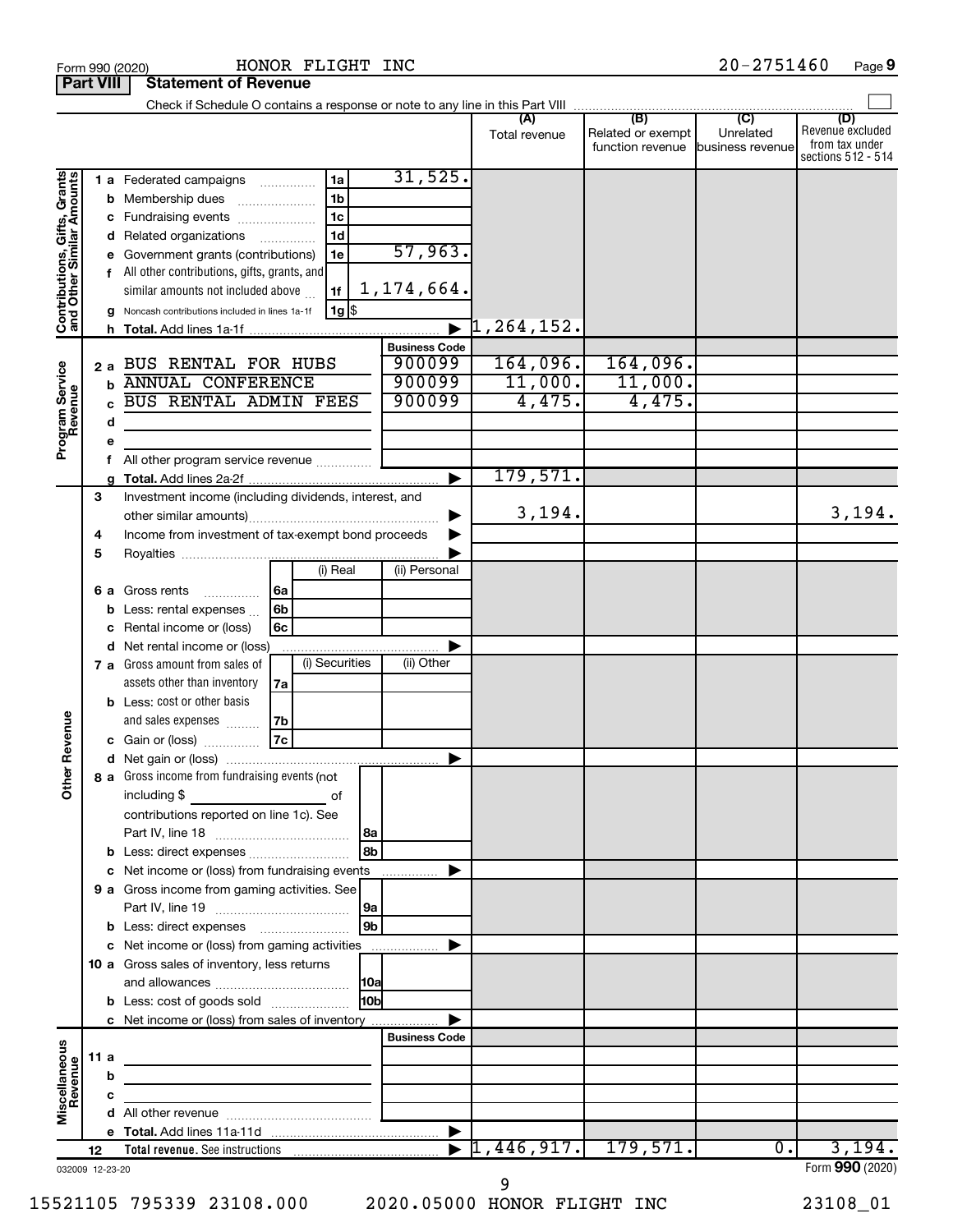Form 990 (2020) Page HONOR FLIGHT INC 20-2751460

**Part IX Statement of Functional Expenses**

*Section 501(c)(3) and 501(c)(4) organizations must complete all columns. All other organizations must complete column (A).*

|              | Check if Schedule O contains a response or note to any line in this Part IX                              |                       |                                    |                                           |                                |  |  |  |  |  |  |  |
|--------------|----------------------------------------------------------------------------------------------------------|-----------------------|------------------------------------|-------------------------------------------|--------------------------------|--|--|--|--|--|--|--|
|              | Do not include amounts reported on lines 6b,<br>7b, 8b, 9b, and 10b of Part VIII.                        | (A)<br>Total expenses | (B)<br>Program service<br>expenses | (C)<br>Management and<br>general expenses | (D)<br>Fundraising<br>expenses |  |  |  |  |  |  |  |
| 1.           | Grants and other assistance to domestic organizations                                                    |                       |                                    |                                           |                                |  |  |  |  |  |  |  |
|              | and domestic governments. See Part IV, line 21                                                           | 293,524.              | 293,524.                           |                                           |                                |  |  |  |  |  |  |  |
| $\mathbf{2}$ | Grants and other assistance to domestic                                                                  |                       |                                    |                                           |                                |  |  |  |  |  |  |  |
|              | individuals. See Part IV, line 22                                                                        |                       |                                    |                                           |                                |  |  |  |  |  |  |  |
| 3            | Grants and other assistance to foreign                                                                   |                       |                                    |                                           |                                |  |  |  |  |  |  |  |
|              | organizations, foreign governments, and foreign                                                          |                       |                                    |                                           |                                |  |  |  |  |  |  |  |
|              | individuals. See Part IV, lines 15 and 16                                                                |                       |                                    |                                           |                                |  |  |  |  |  |  |  |
| 4            | Benefits paid to or for members                                                                          |                       |                                    |                                           |                                |  |  |  |  |  |  |  |
| 5            | Compensation of current officers, directors,                                                             |                       |                                    |                                           |                                |  |  |  |  |  |  |  |
|              | trustees, and key employees                                                                              | 145,000.              | 145,000.                           |                                           |                                |  |  |  |  |  |  |  |
| 6            | Compensation not included above to disqualified                                                          |                       |                                    |                                           |                                |  |  |  |  |  |  |  |
|              | persons (as defined under section $4958(f)(1)$ ) and                                                     |                       |                                    |                                           |                                |  |  |  |  |  |  |  |
|              | persons described in section 4958(c)(3)(B)                                                               |                       |                                    |                                           |                                |  |  |  |  |  |  |  |
| 7            | Other salaries and wages                                                                                 | 197,827.              | 129,261.                           | 34, 283.                                  | 34, 283.                       |  |  |  |  |  |  |  |
| 8            | Pension plan accruals and contributions (include                                                         |                       |                                    |                                           |                                |  |  |  |  |  |  |  |
|              | section 401(k) and 403(b) employer contributions)                                                        |                       |                                    |                                           |                                |  |  |  |  |  |  |  |
| 9            |                                                                                                          |                       |                                    |                                           |                                |  |  |  |  |  |  |  |
| 10           |                                                                                                          | 34,371.               | 27,497.                            | 3,437.                                    | 3,437.                         |  |  |  |  |  |  |  |
| 11           | Fees for services (nonemployees):                                                                        |                       |                                    |                                           |                                |  |  |  |  |  |  |  |
|              |                                                                                                          |                       |                                    |                                           |                                |  |  |  |  |  |  |  |
|              |                                                                                                          | 3,182.                |                                    | 1,750.                                    | 1,432.                         |  |  |  |  |  |  |  |
|              |                                                                                                          | 15,656.               |                                    | 8,611.                                    | 7,045.                         |  |  |  |  |  |  |  |
| d            |                                                                                                          |                       |                                    |                                           |                                |  |  |  |  |  |  |  |
|              | e Professional fundraising services. See Part IV, line 17                                                |                       |                                    |                                           |                                |  |  |  |  |  |  |  |
| f            | Investment management fees                                                                               |                       |                                    |                                           |                                |  |  |  |  |  |  |  |
|              | g Other. (If line 11g amount exceeds 10% of line 25,                                                     | 27,779.               |                                    | 15,278.                                   | 12,501.                        |  |  |  |  |  |  |  |
|              | column (A) amount, list line 11g expenses on Sch 0.)                                                     |                       |                                    |                                           |                                |  |  |  |  |  |  |  |
| 12           |                                                                                                          | 9,316.                | 7,452.                             | 932.                                      | 932.                           |  |  |  |  |  |  |  |
| 13           |                                                                                                          | 17,293.               | 13,834.                            |                                           | 3,459.                         |  |  |  |  |  |  |  |
| 14           |                                                                                                          |                       |                                    |                                           |                                |  |  |  |  |  |  |  |
| 15<br>16     |                                                                                                          | 2,874.                | 2,300.                             | 287.                                      | 287.                           |  |  |  |  |  |  |  |
| 17           | Travel                                                                                                   | 96,598.               | 73,414.                            | 17,388.                                   | 5,796.                         |  |  |  |  |  |  |  |
| 18           | Payments of travel or entertainment expenses                                                             |                       |                                    |                                           |                                |  |  |  |  |  |  |  |
|              | for any federal, state, or local public officials                                                        |                       |                                    |                                           |                                |  |  |  |  |  |  |  |
| 19           | Conferences, conventions, and meetings                                                                   |                       |                                    |                                           |                                |  |  |  |  |  |  |  |
| 20           | Interest                                                                                                 |                       |                                    |                                           |                                |  |  |  |  |  |  |  |
| 21           |                                                                                                          |                       |                                    |                                           |                                |  |  |  |  |  |  |  |
| 22           | Depreciation, depletion, and amortization                                                                |                       |                                    |                                           |                                |  |  |  |  |  |  |  |
| 23           | Insurance                                                                                                | 7,297.                | 5,837.                             | 730.                                      | 730.                           |  |  |  |  |  |  |  |
| 24           | Other expenses. Itemize expenses not covered                                                             |                       |                                    |                                           |                                |  |  |  |  |  |  |  |
|              | above (List miscellaneous expenses on line 24e. If<br>line 24e amount exceeds 10% of line 25, column (A) |                       |                                    |                                           |                                |  |  |  |  |  |  |  |
|              | amount, list line 24e expenses on Schedule O.)                                                           |                       |                                    |                                           |                                |  |  |  |  |  |  |  |
| a            | <b>BUS TRANSPORTATION</b>                                                                                | 153, 434.             | 153,434.                           |                                           |                                |  |  |  |  |  |  |  |
|              | <b>BUSINESS FEES AND EXPEN</b>                                                                           | 22,347.               |                                    | 5,587.                                    | 16,760.                        |  |  |  |  |  |  |  |
|              | <b>MISCELLANEOUS</b>                                                                                     | 12,574.               | 12,574.                            |                                           |                                |  |  |  |  |  |  |  |
| d            | TELEPHONE                                                                                                | 8,963.                | 7,171.                             | 896.                                      | 896.                           |  |  |  |  |  |  |  |
|              | e All other expenses                                                                                     | 10,352.               | 9,796.                             | 278.                                      | 278.                           |  |  |  |  |  |  |  |
| 25           | Total functional expenses. Add lines 1 through 24e                                                       | $1,058,387$ .         | 881,094.                           | 89,457.                                   | 87,836.                        |  |  |  |  |  |  |  |
| 26           | Joint costs. Complete this line only if the organization                                                 |                       |                                    |                                           |                                |  |  |  |  |  |  |  |
|              | reported in column (B) joint costs from a combined                                                       |                       |                                    |                                           |                                |  |  |  |  |  |  |  |
|              | educational campaign and fundraising solicitation.                                                       |                       |                                    |                                           |                                |  |  |  |  |  |  |  |
|              | Check here<br>if following SOP 98-2 (ASC 958-720)                                                        |                       |                                    |                                           |                                |  |  |  |  |  |  |  |
|              | 032010 12-23-20                                                                                          |                       |                                    |                                           | Form 990 (2020)                |  |  |  |  |  |  |  |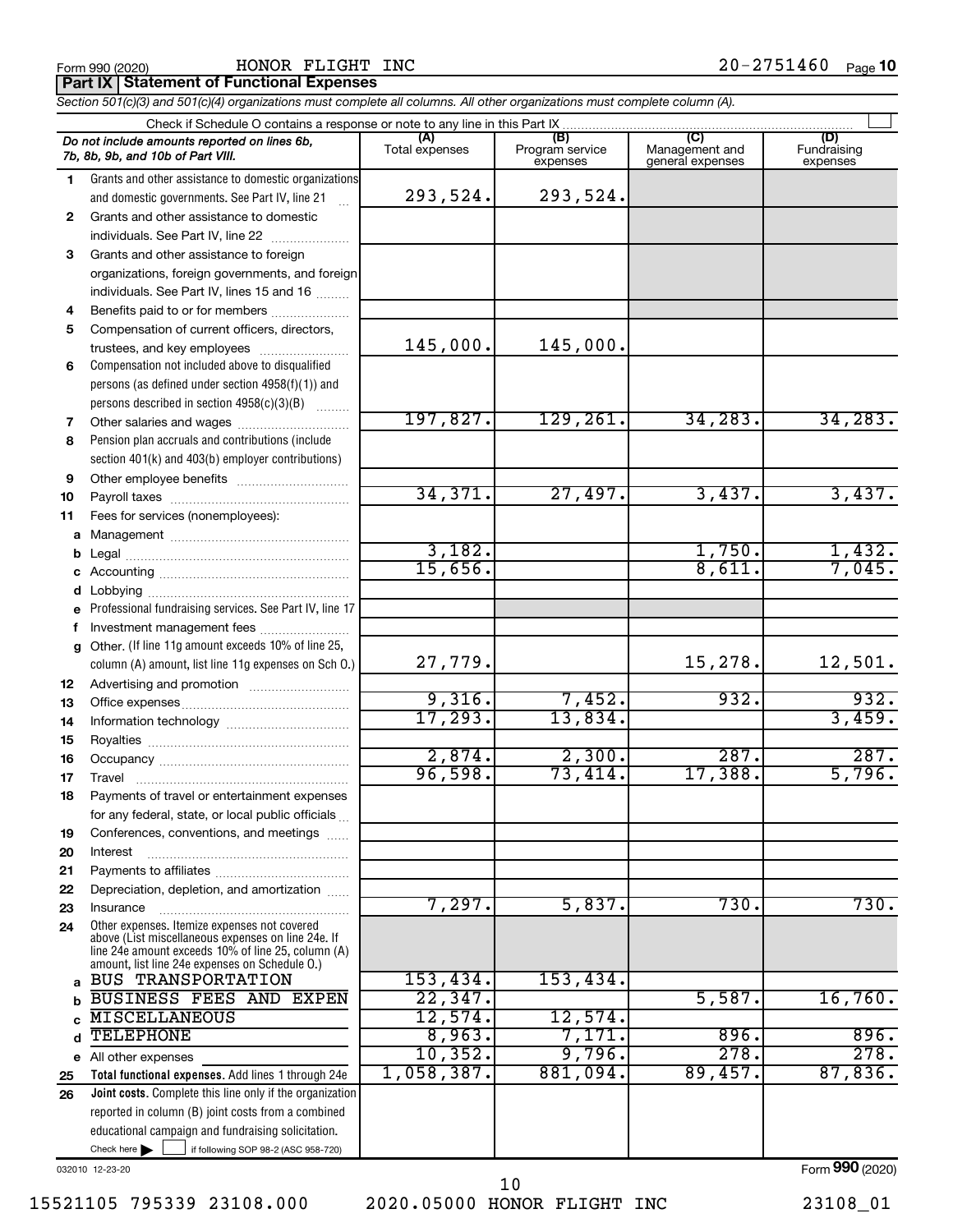11

Form 990 (2020) Page HONOR FLIGHT INC 20-2751460 20-2751460 Page 11

|                             | Part X   | <b>Balance Sheet</b>                                                                                   |                          |                 |                    |
|-----------------------------|----------|--------------------------------------------------------------------------------------------------------|--------------------------|-----------------|--------------------|
|                             |          |                                                                                                        |                          |                 |                    |
|                             |          |                                                                                                        | (A)<br>Beginning of year |                 | (B)<br>End of year |
|                             | 1        |                                                                                                        | 1,751,703.               | $\mathbf{1}$    | 2,005,726.         |
|                             | 2        |                                                                                                        |                          | $\mathbf{2}$    |                    |
|                             | З        |                                                                                                        |                          | 3               |                    |
|                             | 4        |                                                                                                        |                          | 4               | 128,417.           |
|                             | 5        | Loans and other receivables from any current or former officer, director,                              |                          |                 |                    |
|                             |          | trustee, key employee, creator or founder, substantial contributor, or 35%                             |                          |                 |                    |
|                             |          | controlled entity or family member of any of these persons                                             |                          | 5               |                    |
|                             | 6        | Loans and other receivables from other disqualified persons (as defined                                |                          |                 |                    |
|                             |          | under section $4958(f)(1)$ , and persons described in section $4958(c)(3)(B)$<br>$\ldots$              |                          | 6               |                    |
|                             | 7        |                                                                                                        |                          | 7               |                    |
| Assets                      | 8        |                                                                                                        |                          | 8               |                    |
|                             | 9        | Prepaid expenses and deferred charges                                                                  | 6,434.                   | 9               |                    |
|                             |          | <b>10a</b> Land, buildings, and equipment: cost or other                                               |                          |                 |                    |
|                             |          | basis. Complete Part VI of Schedule D<br>10a                                                           |                          |                 |                    |
|                             |          | 10b<br><b>b</b> Less: accumulated depreciation <i></i>                                                 |                          | 10 <sub>c</sub> |                    |
|                             | 11       |                                                                                                        |                          | 11              |                    |
|                             | 12       |                                                                                                        |                          | 12              |                    |
|                             | 13       |                                                                                                        |                          | 13              |                    |
|                             | 14       |                                                                                                        | 301,874.                 | 14              | 307, 237.          |
|                             | 15       |                                                                                                        | 2,060,011.               | 15              | 2,441,380.         |
|                             | 16       |                                                                                                        | 59,535.                  | 16<br>17        | 21,276.            |
|                             | 17       |                                                                                                        |                          |                 |                    |
|                             | 18<br>19 |                                                                                                        |                          | 18<br>19        | 25,735.            |
|                             | 20       |                                                                                                        |                          | 20              |                    |
|                             | 21       | Escrow or custodial account liability. Complete Part IV of Schedule D                                  |                          | 21              |                    |
|                             | 22       | Loans and other payables to any current or former officer, director,                                   |                          |                 |                    |
| Liabilities                 |          | trustee, key employee, creator or founder, substantial contributor, or 35%                             |                          |                 |                    |
|                             |          | controlled entity or family member of any of these persons                                             |                          | 22              |                    |
|                             | 23       | Secured mortgages and notes payable to unrelated third parties                                         |                          | 23              |                    |
|                             | 24       | Unsecured notes and loans payable to unrelated third parties                                           |                          | 24              |                    |
|                             | 25       | Other liabilities (including federal income tax, payables to related third                             |                          |                 |                    |
|                             |          | parties, and other liabilities not included on lines 17-24). Complete Part X                           |                          |                 |                    |
|                             |          | of Schedule D                                                                                          |                          | 25              |                    |
|                             | 26       |                                                                                                        | 59,535.                  | 26              | 47,011.            |
|                             |          | Organizations that follow FASB ASC 958, check here $\blacktriangleright \lfloor \underline{X} \rfloor$ |                          |                 |                    |
|                             |          | and complete lines 27, 28, 32, and 33.                                                                 |                          |                 |                    |
|                             | 27       |                                                                                                        | 1,639,654.               | 27              | 1,974,574.         |
|                             | 28       |                                                                                                        | 360,822.                 | 28              | 419,795.           |
|                             |          | Organizations that do not follow FASB ASC 958, check here $\blacktriangleright$                        |                          |                 |                    |
|                             |          | and complete lines 29 through 33.                                                                      |                          |                 |                    |
|                             | 29       |                                                                                                        |                          | 29              |                    |
|                             | 30       | Paid-in or capital surplus, or land, building, or equipment fund                                       |                          | 30              |                    |
|                             | 31       | Retained earnings, endowment, accumulated income, or other funds                                       |                          | 31              |                    |
| Net Assets or Fund Balances | 32       |                                                                                                        | 2,000,476.               | 32              | 2,394,369.         |
|                             | 33       |                                                                                                        | 2,060,011.               | 33              | 2,441,380.         |
|                             |          |                                                                                                        |                          |                 | Form 990 (2020)    |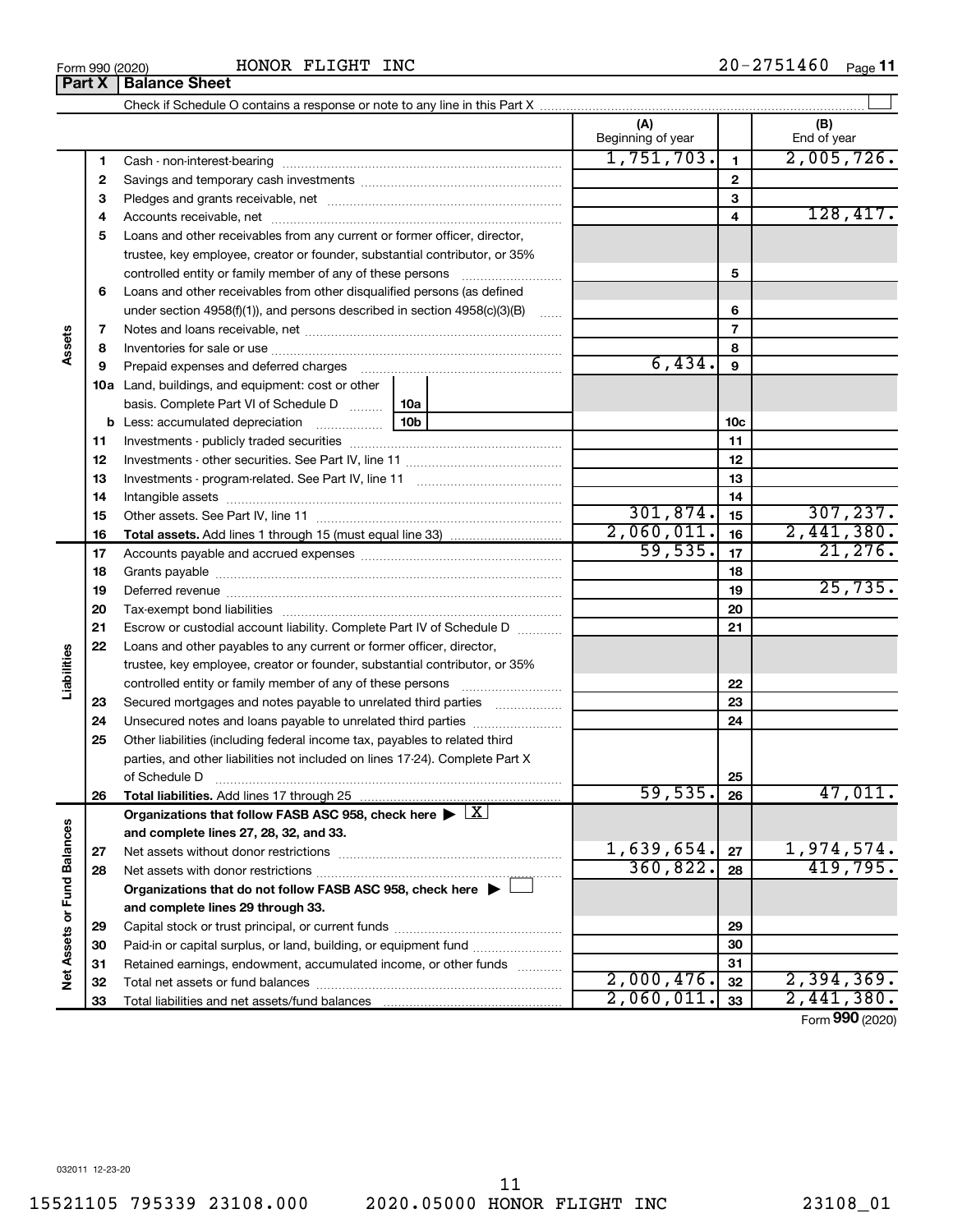|    | HONOR FLIGHT INC<br>Form 990 (2020)                                                                                                                                                                                            |                         | 20-2751460     |              | Page 12              |
|----|--------------------------------------------------------------------------------------------------------------------------------------------------------------------------------------------------------------------------------|-------------------------|----------------|--------------|----------------------|
|    | Part XI<br><b>Reconciliation of Net Assets</b>                                                                                                                                                                                 |                         |                |              |                      |
|    |                                                                                                                                                                                                                                |                         |                |              | $\boxed{\textbf{X}}$ |
|    |                                                                                                                                                                                                                                |                         |                |              |                      |
| 1  |                                                                                                                                                                                                                                | 1.                      | 1,446,917.     |              |                      |
| 2  |                                                                                                                                                                                                                                | $\mathbf{2}$            | 1,058,387.     |              |                      |
| 3  | Revenue less expenses. Subtract line 2 from line 1                                                                                                                                                                             | 3                       |                |              | 388,530.             |
| 4  |                                                                                                                                                                                                                                | $\overline{\mathbf{4}}$ | 2,000,476.     |              |                      |
| 5  |                                                                                                                                                                                                                                | 5                       |                |              |                      |
| 6  |                                                                                                                                                                                                                                | 6                       |                |              |                      |
| 7  | Investment expenses www.communication.com/www.communication.com/www.communication.com/www.com                                                                                                                                  | $\overline{7}$          |                |              |                      |
| 8  | Prior period adjustments material contents and content of the content of the content of the content of the content of the content of the content of the content of the content of the content of the content of the content of | 8                       |                |              |                      |
| 9  | Other changes in net assets or fund balances (explain on Schedule O)                                                                                                                                                           | 9                       |                |              | 5,363.               |
| 10 | Net assets or fund balances at end of year. Combine lines 3 through 9 (must equal Part X, line 32,                                                                                                                             |                         |                |              |                      |
|    |                                                                                                                                                                                                                                | 10                      | 2,394,369.     |              |                      |
|    | Part XII Financial Statements and Reporting                                                                                                                                                                                    |                         |                |              |                      |
|    |                                                                                                                                                                                                                                |                         |                |              | $\mathbf{X}$         |
|    |                                                                                                                                                                                                                                |                         |                | Yes          | <b>No</b>            |
| 1  | $\lfloor x \rfloor$ Accrual<br>Accounting method used to prepare the Form 990: $\Box$ Cash<br>Other<br>$\mathbf{L}$                                                                                                            |                         |                |              |                      |
|    | If the organization changed its method of accounting from a prior year or checked "Other," explain in Schedule O.                                                                                                              |                         |                |              |                      |
|    |                                                                                                                                                                                                                                |                         | 2a             |              | x                    |
|    | If "Yes," check a box below to indicate whether the financial statements for the year were compiled or reviewed on a                                                                                                           |                         |                |              |                      |
|    | separate basis, consolidated basis, or both:                                                                                                                                                                                   |                         |                |              |                      |
|    | Both consolidated and separate basis<br>Separate basis<br>Consolidated basis                                                                                                                                                   |                         |                |              |                      |
|    |                                                                                                                                                                                                                                |                         | 2 <sub>b</sub> | x            |                      |
|    | If "Yes," check a box below to indicate whether the financial statements for the year were audited on a separate basis,                                                                                                        |                         |                |              |                      |
|    | consolidated basis, or both:                                                                                                                                                                                                   |                         |                |              |                      |
|    | $ \mathbf{X} $ Separate basis<br>Consolidated basis<br>Both consolidated and separate basis                                                                                                                                    |                         |                |              |                      |
|    | c If "Yes" to line 2a or 2b, does the organization have a committee that assumes responsibility for oversight of the audit,                                                                                                    |                         |                |              |                      |
|    | review, or compilation of its financial statements and selection of an independent accountant?                                                                                                                                 |                         | 2c             | X            |                      |
|    | If the organization changed either its oversight process or selection process during the tax year, explain on Schedule O.                                                                                                      |                         |                |              |                      |
|    | 3a As a result of a federal award, was the organization required to undergo an audit or audits as set forth in the Single Audit                                                                                                |                         |                |              |                      |
|    |                                                                                                                                                                                                                                |                         | 3a             |              | x                    |
|    | <b>b</b> If "Yes," did the organization undergo the required audit or audits? If the organization did not undergo the required audit                                                                                           |                         |                |              |                      |
|    |                                                                                                                                                                                                                                |                         | Зb             | $000 \text{$ |                      |
|    |                                                                                                                                                                                                                                |                         |                |              |                      |

Form (2020) **990**

032012 12-23-20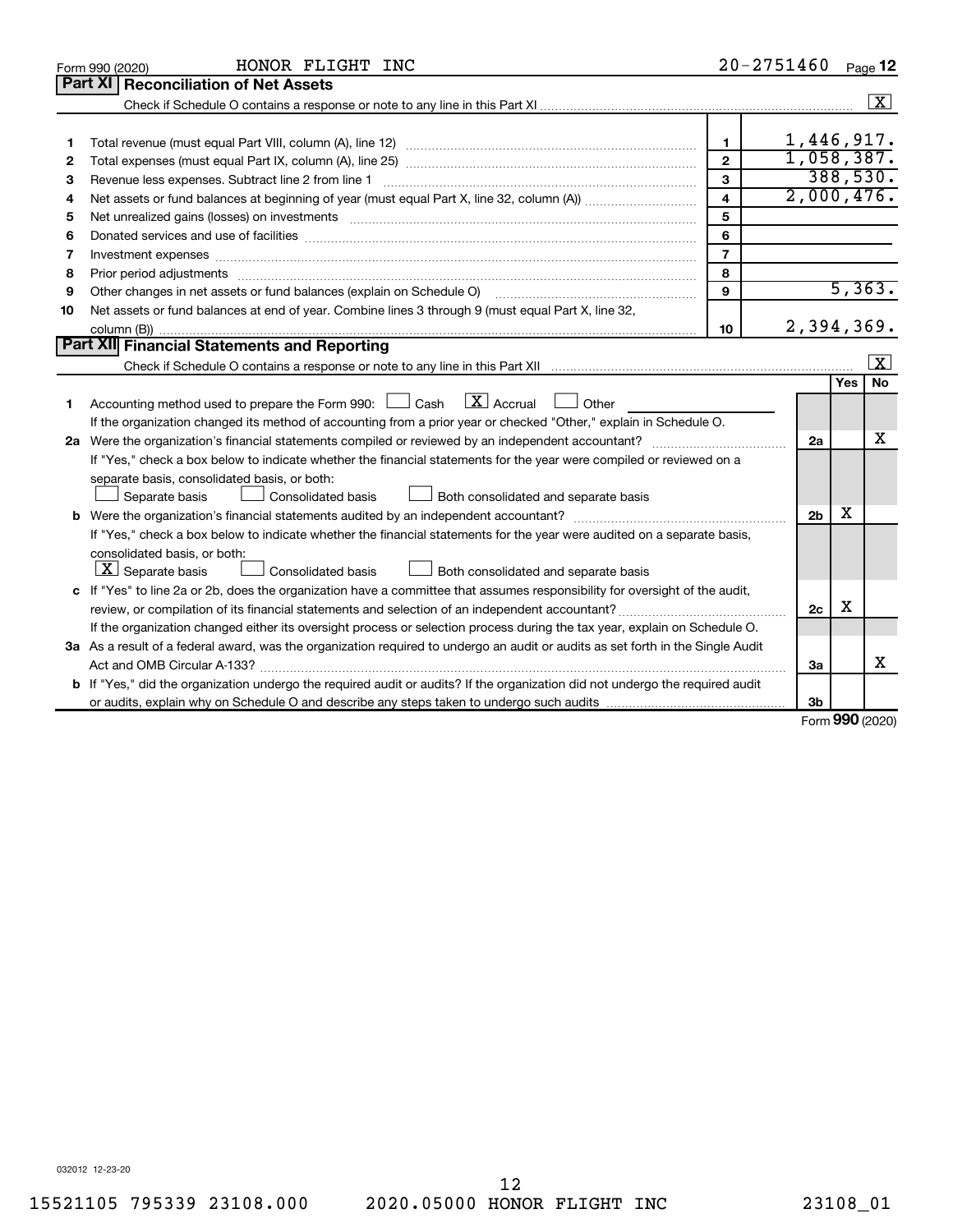**SCHEDULE A**

# **Public Charity Status and Public Support**

**(Form 990 or 990-EZ) Complete if the organization is a section 501(c)(3) organization or a section**

**4947(a)(1) nonexempt charitable trust. | Attach to Form 990 or Form 990-EZ.** 

| <b>Open to Public</b><br>Inspection |
|-------------------------------------|
| er identification numbe             |

OMB No. 1545-0047

|                                    |                     | Department of the Treasury<br>Internal Revenue Service |                                                                                                                                                                            | ▶ Attach to Form 990 or Form 990-EZ.<br>$\blacktriangleright$ Go to www.irs.gov/Form990 for instructions and the latest information.                                                                                                                                                                                                                                                                                                                                                                                                                                                                                                                                                                                                                                                                                                                                                                                                                                                                                                                                                                                                                                                                                                                                                                                                                                                                                                                                                                                                                                                                                                                                                                                                                                                                                                  |     |                                                                |                            | <b>Open to Public</b><br>Inspection   |
|------------------------------------|---------------------|--------------------------------------------------------|----------------------------------------------------------------------------------------------------------------------------------------------------------------------------|---------------------------------------------------------------------------------------------------------------------------------------------------------------------------------------------------------------------------------------------------------------------------------------------------------------------------------------------------------------------------------------------------------------------------------------------------------------------------------------------------------------------------------------------------------------------------------------------------------------------------------------------------------------------------------------------------------------------------------------------------------------------------------------------------------------------------------------------------------------------------------------------------------------------------------------------------------------------------------------------------------------------------------------------------------------------------------------------------------------------------------------------------------------------------------------------------------------------------------------------------------------------------------------------------------------------------------------------------------------------------------------------------------------------------------------------------------------------------------------------------------------------------------------------------------------------------------------------------------------------------------------------------------------------------------------------------------------------------------------------------------------------------------------------------------------------------------------|-----|----------------------------------------------------------------|----------------------------|---------------------------------------|
|                                    |                     | Name of the organization                               |                                                                                                                                                                            |                                                                                                                                                                                                                                                                                                                                                                                                                                                                                                                                                                                                                                                                                                                                                                                                                                                                                                                                                                                                                                                                                                                                                                                                                                                                                                                                                                                                                                                                                                                                                                                                                                                                                                                                                                                                                                       |     |                                                                |                            | <b>Employer identification number</b> |
|                                    |                     |                                                        | HONOR FLIGHT INC                                                                                                                                                           |                                                                                                                                                                                                                                                                                                                                                                                                                                                                                                                                                                                                                                                                                                                                                                                                                                                                                                                                                                                                                                                                                                                                                                                                                                                                                                                                                                                                                                                                                                                                                                                                                                                                                                                                                                                                                                       |     |                                                                |                            | $20 - 2751460$                        |
|                                    | <b>Part I</b>       |                                                        |                                                                                                                                                                            | Reason for Public Charity Status. (All organizations must complete this part.) See instructions.                                                                                                                                                                                                                                                                                                                                                                                                                                                                                                                                                                                                                                                                                                                                                                                                                                                                                                                                                                                                                                                                                                                                                                                                                                                                                                                                                                                                                                                                                                                                                                                                                                                                                                                                      |     |                                                                |                            |                                       |
| 1<br>2<br>3<br>4<br>5<br>6         |                     | city, and state:                                       | section 170(b)(1)(A)(iv). (Complete Part II.)                                                                                                                              | The organization is not a private foundation because it is: (For lines 1 through 12, check only one box.)<br>A church, convention of churches, or association of churches described in section 170(b)(1)(A)(i).<br>A school described in section 170(b)(1)(A)(ii). (Attach Schedule E (Form 990 or 990-EZ).)<br>A hospital or a cooperative hospital service organization described in section 170(b)(1)(A)(iii).<br>A medical research organization operated in conjunction with a hospital described in section 170(b)(1)(A)(iii). Enter the hospital's name,<br>An organization operated for the benefit of a college or university owned or operated by a governmental unit described in<br>A federal, state, or local government or governmental unit described in section 170(b)(1)(A)(v).                                                                                                                                                                                                                                                                                                                                                                                                                                                                                                                                                                                                                                                                                                                                                                                                                                                                                                                                                                                                                                      |     |                                                                |                            |                                       |
| $\overline{7}$                     | $\lfloor x \rfloor$ |                                                        |                                                                                                                                                                            | An organization that normally receives a substantial part of its support from a governmental unit or from the general public described in                                                                                                                                                                                                                                                                                                                                                                                                                                                                                                                                                                                                                                                                                                                                                                                                                                                                                                                                                                                                                                                                                                                                                                                                                                                                                                                                                                                                                                                                                                                                                                                                                                                                                             |     |                                                                |                            |                                       |
| 8<br>9                             |                     | university:                                            | section 170(b)(1)(A)(vi). (Complete Part II.)                                                                                                                              | A community trust described in section 170(b)(1)(A)(vi). (Complete Part II.)<br>An agricultural research organization described in section 170(b)(1)(A)(ix) operated in conjunction with a land-grant college<br>or university or a non-land-grant college of agriculture (see instructions). Enter the name, city, and state of the college or                                                                                                                                                                                                                                                                                                                                                                                                                                                                                                                                                                                                                                                                                                                                                                                                                                                                                                                                                                                                                                                                                                                                                                                                                                                                                                                                                                                                                                                                                       |     |                                                                |                            |                                       |
| 10<br>11<br>12<br>а<br>b<br>c<br>d |                     |                                                        | See section 509(a)(2). (Complete Part III.)<br>organization. You must complete Part IV, Sections A and B.<br>organization(s). You must complete Part IV, Sections A and C. | An organization that normally receives (1) more than 33 1/3% of its support from contributions, membership fees, and gross receipts from<br>activities related to its exempt functions, subject to certain exceptions; and (2) no more than 33 1/3% of its support from gross investment<br>income and unrelated business taxable income (less section 511 tax) from businesses acquired by the organization after June 30, 1975.<br>An organization organized and operated exclusively to test for public safety. See section 509(a)(4).<br>An organization organized and operated exclusively for the benefit of, to perform the functions of, or to carry out the purposes of one or<br>more publicly supported organizations described in section 509(a)(1) or section 509(a)(2). See section 509(a)(3). Check the box in<br>lines 12a through 12d that describes the type of supporting organization and complete lines 12e, 12f, and 12g.<br>Type I. A supporting organization operated, supervised, or controlled by its supported organization(s), typically by giving<br>the supported organization(s) the power to regularly appoint or elect a majority of the directors or trustees of the supporting<br>Type II. A supporting organization supervised or controlled in connection with its supported organization(s), by having<br>control or management of the supporting organization vested in the same persons that control or manage the supported<br>Type III functionally integrated. A supporting organization operated in connection with, and functionally integrated with,<br>its supported organization(s) (see instructions). You must complete Part IV, Sections A, D, and E.<br>Type III non-functionally integrated. A supporting organization operated in connection with its supported organization(s) |     |                                                                |                            |                                       |
|                                    |                     |                                                        |                                                                                                                                                                            | that is not functionally integrated. The organization generally must satisfy a distribution requirement and an attentiveness                                                                                                                                                                                                                                                                                                                                                                                                                                                                                                                                                                                                                                                                                                                                                                                                                                                                                                                                                                                                                                                                                                                                                                                                                                                                                                                                                                                                                                                                                                                                                                                                                                                                                                          |     |                                                                |                            |                                       |
| е                                  |                     | Enter the number of supported organizations            |                                                                                                                                                                            | requirement (see instructions). You must complete Part IV, Sections A and D, and Part V.<br>Check this box if the organization received a written determination from the IRS that it is a Type I, Type II, Type III<br>functionally integrated, or Type III non-functionally integrated supporting organization.                                                                                                                                                                                                                                                                                                                                                                                                                                                                                                                                                                                                                                                                                                                                                                                                                                                                                                                                                                                                                                                                                                                                                                                                                                                                                                                                                                                                                                                                                                                      |     |                                                                |                            |                                       |
|                                    |                     | (i) Name of supported                                  | Provide the following information about the supported organization(s).<br>(ii) EIN                                                                                         | (iii) Type of organization                                                                                                                                                                                                                                                                                                                                                                                                                                                                                                                                                                                                                                                                                                                                                                                                                                                                                                                                                                                                                                                                                                                                                                                                                                                                                                                                                                                                                                                                                                                                                                                                                                                                                                                                                                                                            |     | (iv) Is the organization listed<br>in your governing document? | (v) Amount of monetary     | (vi) Amount of other                  |
|                                    |                     | organization                                           |                                                                                                                                                                            | (described on lines 1-10<br>above (see instructions))                                                                                                                                                                                                                                                                                                                                                                                                                                                                                                                                                                                                                                                                                                                                                                                                                                                                                                                                                                                                                                                                                                                                                                                                                                                                                                                                                                                                                                                                                                                                                                                                                                                                                                                                                                                 | Yes | No                                                             | support (see instructions) | support (see instructions)            |
|                                    |                     |                                                        |                                                                                                                                                                            |                                                                                                                                                                                                                                                                                                                                                                                                                                                                                                                                                                                                                                                                                                                                                                                                                                                                                                                                                                                                                                                                                                                                                                                                                                                                                                                                                                                                                                                                                                                                                                                                                                                                                                                                                                                                                                       |     |                                                                |                            |                                       |
|                                    |                     |                                                        |                                                                                                                                                                            |                                                                                                                                                                                                                                                                                                                                                                                                                                                                                                                                                                                                                                                                                                                                                                                                                                                                                                                                                                                                                                                                                                                                                                                                                                                                                                                                                                                                                                                                                                                                                                                                                                                                                                                                                                                                                                       |     |                                                                |                            |                                       |
|                                    |                     |                                                        |                                                                                                                                                                            |                                                                                                                                                                                                                                                                                                                                                                                                                                                                                                                                                                                                                                                                                                                                                                                                                                                                                                                                                                                                                                                                                                                                                                                                                                                                                                                                                                                                                                                                                                                                                                                                                                                                                                                                                                                                                                       |     |                                                                |                            |                                       |
|                                    |                     |                                                        |                                                                                                                                                                            |                                                                                                                                                                                                                                                                                                                                                                                                                                                                                                                                                                                                                                                                                                                                                                                                                                                                                                                                                                                                                                                                                                                                                                                                                                                                                                                                                                                                                                                                                                                                                                                                                                                                                                                                                                                                                                       |     |                                                                |                            |                                       |
|                                    |                     |                                                        |                                                                                                                                                                            |                                                                                                                                                                                                                                                                                                                                                                                                                                                                                                                                                                                                                                                                                                                                                                                                                                                                                                                                                                                                                                                                                                                                                                                                                                                                                                                                                                                                                                                                                                                                                                                                                                                                                                                                                                                                                                       |     |                                                                |                            |                                       |
| Total                              |                     |                                                        |                                                                                                                                                                            |                                                                                                                                                                                                                                                                                                                                                                                                                                                                                                                                                                                                                                                                                                                                                                                                                                                                                                                                                                                                                                                                                                                                                                                                                                                                                                                                                                                                                                                                                                                                                                                                                                                                                                                                                                                                                                       |     |                                                                |                            |                                       |

LHA For Paperwork Reduction Act Notice, see the Instructions for Form 990 or 990-EZ. 032021 01-25-21 Schedule A (Form 990 or 990-EZ) 2020 13

 $\Box$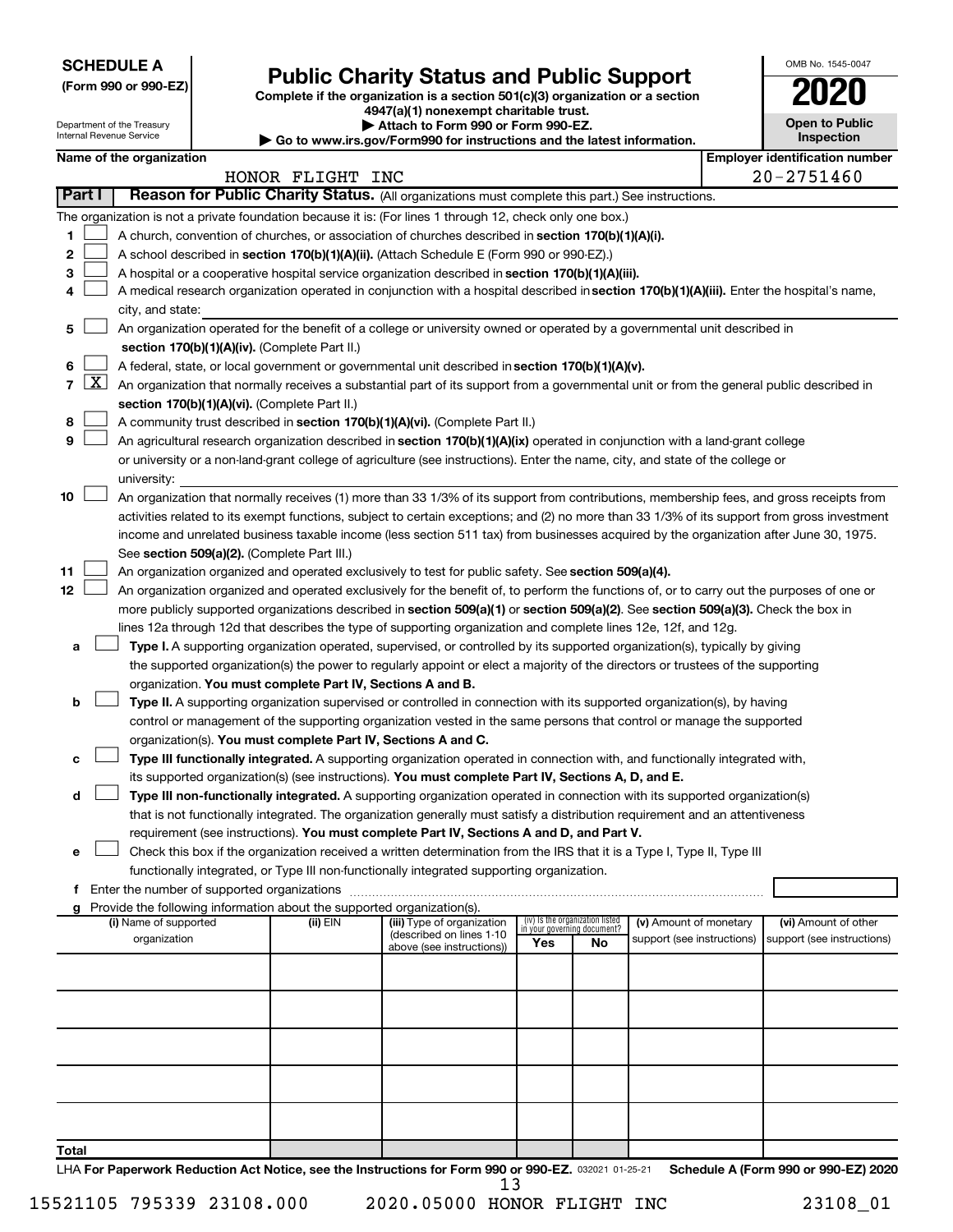#### Schedule A (Form 990 or 990-EZ) 2020 Page HONOR FLIGHT INC 20-2751460

**Part II** | Support Schedule for Organizations Described in Sections 170(b)(1)(A)(iv) and 170(b)(1)(A)(vi)

(Complete only if you checked the box on line 5, 7, or 8 of Part I or if the organization failed to qualify under Part III. If the organization fails to qualify under the tests listed below, please complete Part III.)

|    | <b>Section A. Public Support</b>                                                                                                                                                                                                                           |            |            |              |            |            |                                    |
|----|------------------------------------------------------------------------------------------------------------------------------------------------------------------------------------------------------------------------------------------------------------|------------|------------|--------------|------------|------------|------------------------------------|
|    | Calendar year (or fiscal year beginning in)                                                                                                                                                                                                                | (a) 2016   | (b) 2017   | $(c)$ 2018   | $(d)$ 2019 | (e) 2020   | (f) Total                          |
|    | 1 Gifts, grants, contributions, and                                                                                                                                                                                                                        |            |            |              |            |            |                                    |
|    | membership fees received. (Do not                                                                                                                                                                                                                          |            |            |              |            |            |                                    |
|    | include any "unusual grants.")                                                                                                                                                                                                                             | 2,019,680. | 2,250,844. | 2, 136, 410. | 2,739,505. | 1,443,723. | 10,590,162.                        |
|    | 2 Tax revenues levied for the organ-                                                                                                                                                                                                                       |            |            |              |            |            |                                    |
|    | ization's benefit and either paid to                                                                                                                                                                                                                       |            |            |              |            |            |                                    |
|    | or expended on its behalf                                                                                                                                                                                                                                  |            |            |              |            |            |                                    |
|    | 3 The value of services or facilities                                                                                                                                                                                                                      |            |            |              |            |            |                                    |
|    | furnished by a governmental unit to                                                                                                                                                                                                                        |            |            |              |            |            |                                    |
|    | the organization without charge                                                                                                                                                                                                                            |            |            |              |            |            |                                    |
|    | 4 Total. Add lines 1 through 3                                                                                                                                                                                                                             | 2,019,680  | 2,250,844. | 2,136,410    | 2,739,505  | 1,443,723. | 10,590,162.                        |
|    | 5 The portion of total contributions                                                                                                                                                                                                                       |            |            |              |            |            |                                    |
|    | by each person (other than a                                                                                                                                                                                                                               |            |            |              |            |            |                                    |
|    | governmental unit or publicly                                                                                                                                                                                                                              |            |            |              |            |            |                                    |
|    | supported organization) included                                                                                                                                                                                                                           |            |            |              |            |            |                                    |
|    | on line 1 that exceeds 2% of the                                                                                                                                                                                                                           |            |            |              |            |            |                                    |
|    | amount shown on line 11,                                                                                                                                                                                                                                   |            |            |              |            |            |                                    |
|    | column (f)                                                                                                                                                                                                                                                 |            |            |              |            |            |                                    |
|    | 6 Public support. Subtract line 5 from line 4.                                                                                                                                                                                                             |            |            |              |            |            | 10,590,162.                        |
|    | <b>Section B. Total Support</b>                                                                                                                                                                                                                            |            |            |              |            |            |                                    |
|    | Calendar year (or fiscal year beginning in)                                                                                                                                                                                                                | (a) 2016   | (b) 2017   | $(c)$ 2018   | $(d)$ 2019 | (e) 2020   | (f) Total                          |
|    | 7 Amounts from line 4                                                                                                                                                                                                                                      | 2,019,680  | 2,250,844  | 2,136,410    | 2,739,505  | 1,443,723. | 10,590,162.                        |
|    | 8 Gross income from interest,                                                                                                                                                                                                                              |            |            |              |            |            |                                    |
|    | dividends, payments received on                                                                                                                                                                                                                            |            |            |              |            |            |                                    |
|    | securities loans, rents, royalties,                                                                                                                                                                                                                        |            |            |              |            |            |                                    |
|    | and income from similar sources                                                                                                                                                                                                                            | 849.       | 2,440.     | 4,326.       | 9,599.     | 3,194.     | 20,408.                            |
|    | <b>9</b> Net income from unrelated business                                                                                                                                                                                                                |            |            |              |            |            |                                    |
|    | activities, whether or not the                                                                                                                                                                                                                             |            |            |              |            |            |                                    |
|    | business is regularly carried on                                                                                                                                                                                                                           |            |            |              |            |            |                                    |
|    | 10 Other income. Do not include gain                                                                                                                                                                                                                       |            |            |              |            |            |                                    |
|    | or loss from the sale of capital                                                                                                                                                                                                                           |            |            |              |            |            |                                    |
|    | assets (Explain in Part VI.)                                                                                                                                                                                                                               | 1,356.     | 276.       | 3,000.       |            |            | 4,632.                             |
|    | 11 Total support. Add lines 7 through 10                                                                                                                                                                                                                   |            |            |              |            |            | 10,615,202.                        |
|    | <b>12</b> Gross receipts from related activities, etc. (see instructions)                                                                                                                                                                                  |            |            |              |            | 12         |                                    |
|    | 13 First 5 years. If the Form 990 is for the organization's first, second, third, fourth, or fifth tax year as a section 501(c)(3)                                                                                                                         |            |            |              |            |            |                                    |
|    | organization, check this box and stop here                                                                                                                                                                                                                 |            |            |              |            |            |                                    |
|    | <b>Section C. Computation of Public Support Percentage</b>                                                                                                                                                                                                 |            |            |              |            |            |                                    |
|    |                                                                                                                                                                                                                                                            |            |            |              |            | 14         | 99.76<br>%                         |
|    |                                                                                                                                                                                                                                                            |            |            |              |            | 15         | 99.79<br>%                         |
|    | 16a 33 1/3% support test - 2020. If the organization did not check the box on line 13, and line 14 is 33 1/3% or more, check this box and                                                                                                                  |            |            |              |            |            |                                    |
|    |                                                                                                                                                                                                                                                            |            |            |              |            |            | $\blacktriangleright$ $\mathbf{X}$ |
|    | b 33 1/3% support test - 2019. If the organization did not check a box on line 13 or 16a, and line 15 is 33 1/3% or more, check this box                                                                                                                   |            |            |              |            |            |                                    |
|    | and stop here. The organization qualifies as a publicly supported organization material content and stop here. The organization material and stop here.                                                                                                    |            |            |              |            |            |                                    |
|    | 17a 10% -facts-and-circumstances test - 2020. If the organization did not check a box on line 13, 16a, or 16b, and line 14 is 10% or more,                                                                                                                 |            |            |              |            |            |                                    |
|    | and if the organization meets the facts-and-circumstances test, check this box and stop here. Explain in Part VI how the organization                                                                                                                      |            |            |              |            |            |                                    |
|    | meets the facts-and-circumstances test. The organization qualifies as a publicly supported organization                                                                                                                                                    |            |            |              |            |            |                                    |
|    |                                                                                                                                                                                                                                                            |            |            |              |            |            |                                    |
|    | <b>b 10% -facts-and-circumstances test - 2019.</b> If the organization did not check a box on line 13, 16a, 16b, or 17a, and line 15 is 10% or                                                                                                             |            |            |              |            |            |                                    |
|    | more, and if the organization meets the facts-and-circumstances test, check this box and <b>stop here.</b> Explain in Part VI how the                                                                                                                      |            |            |              |            |            |                                    |
| 18 | organization meets the facts-and-circumstances test. The organization qualifies as a publicly supported organization<br>Private foundation. If the organization did not check a box on line 13, 16a, 16b, 17a, or 17b, check this box and see instructions |            |            |              |            |            |                                    |

**Schedule A (Form 990 or 990-EZ) 2020**

032022 01-25-21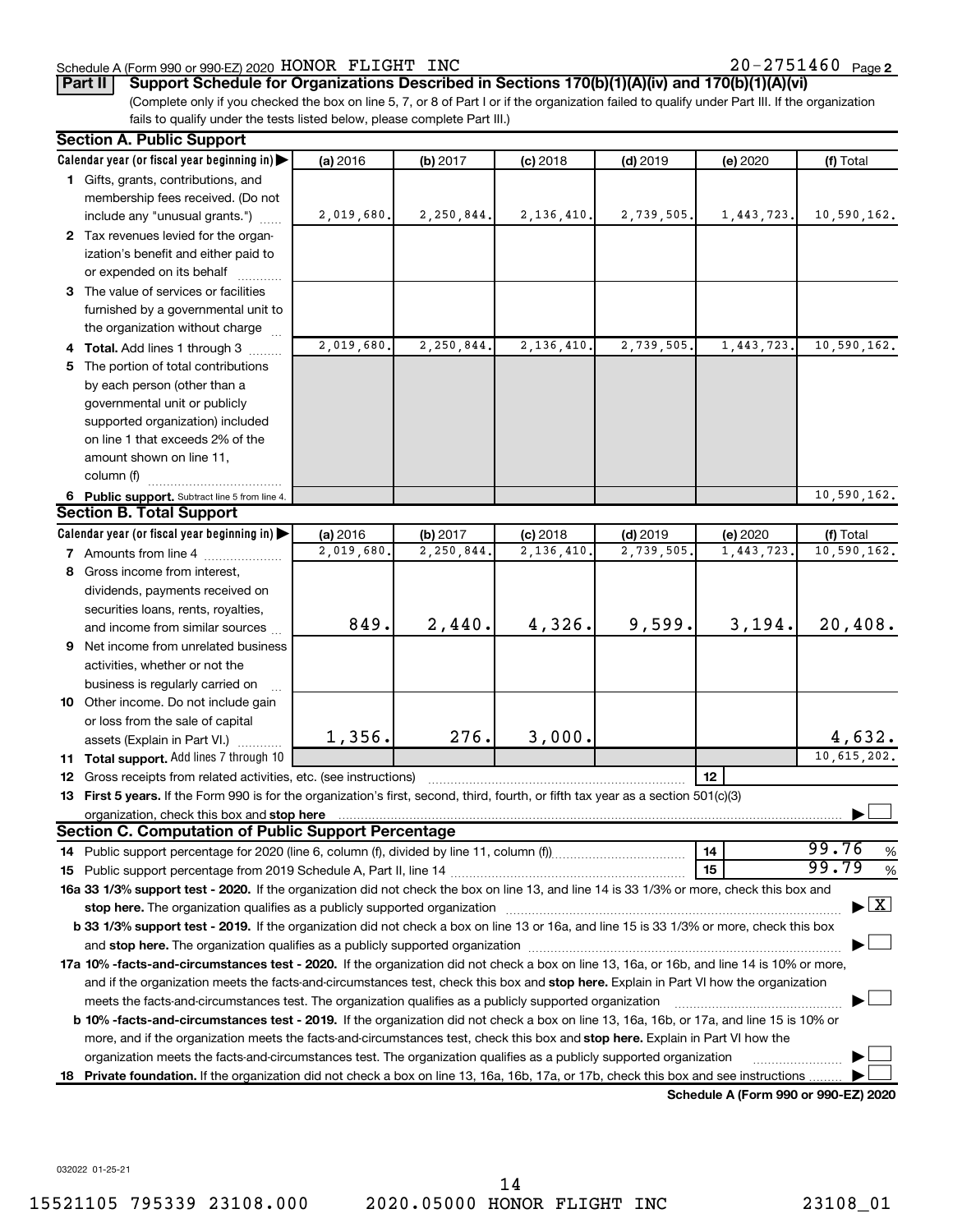#### Schedule A (Form 990 or 990-EZ) 2020 Page HONOR FLIGHT INC 20-2751460

#### **Part III | Support Schedule for Organizations Described in Section 509(a)(2)**

20-2751460 Page 3

(Complete only if you checked the box on line 10 of Part I or if the organization failed to qualify under Part II. If the organization fails to qualify under the tests listed below, please complete Part II.)

|    | <b>Section A. Public Support</b>                                                                                                                                                         |          |            |            |            |          |                                      |
|----|------------------------------------------------------------------------------------------------------------------------------------------------------------------------------------------|----------|------------|------------|------------|----------|--------------------------------------|
|    | Calendar year (or fiscal year beginning in)                                                                                                                                              | (a) 2016 | $(b)$ 2017 | (c) 2018   | $(d)$ 2019 | (e) 2020 | (f) Total                            |
|    | 1 Gifts, grants, contributions, and                                                                                                                                                      |          |            |            |            |          |                                      |
|    | membership fees received. (Do not                                                                                                                                                        |          |            |            |            |          |                                      |
|    | include any "unusual grants.")                                                                                                                                                           |          |            |            |            |          |                                      |
|    | 2 Gross receipts from admissions,<br>merchandise sold or services per-<br>formed, or facilities furnished in<br>any activity that is related to the<br>organization's tax-exempt purpose |          |            |            |            |          |                                      |
|    | 3 Gross receipts from activities that                                                                                                                                                    |          |            |            |            |          |                                      |
|    | are not an unrelated trade or bus-                                                                                                                                                       |          |            |            |            |          |                                      |
|    | iness under section 513                                                                                                                                                                  |          |            |            |            |          |                                      |
|    | 4 Tax revenues levied for the organ-                                                                                                                                                     |          |            |            |            |          |                                      |
|    | ization's benefit and either paid to                                                                                                                                                     |          |            |            |            |          |                                      |
|    | or expended on its behalf<br>.                                                                                                                                                           |          |            |            |            |          |                                      |
|    | 5 The value of services or facilities                                                                                                                                                    |          |            |            |            |          |                                      |
|    | furnished by a governmental unit to                                                                                                                                                      |          |            |            |            |          |                                      |
|    | the organization without charge                                                                                                                                                          |          |            |            |            |          |                                      |
|    | 6 Total. Add lines 1 through 5                                                                                                                                                           |          |            |            |            |          |                                      |
|    | 7a Amounts included on lines 1, 2, and                                                                                                                                                   |          |            |            |            |          |                                      |
|    | 3 received from disqualified persons                                                                                                                                                     |          |            |            |            |          |                                      |
|    | <b>b</b> Amounts included on lines 2 and 3 received<br>from other than disqualified persons that<br>exceed the greater of \$5,000 or 1% of the<br>amount on line 13 for the year         |          |            |            |            |          |                                      |
|    | c Add lines 7a and 7b                                                                                                                                                                    |          |            |            |            |          |                                      |
|    | 8 Public support. (Subtract line 7c from line 6.)                                                                                                                                        |          |            |            |            |          |                                      |
|    | <b>Section B. Total Support</b>                                                                                                                                                          |          |            |            |            |          |                                      |
|    | Calendar year (or fiscal year beginning in)                                                                                                                                              | (a) 2016 | (b) 2017   | $(c)$ 2018 | $(d)$ 2019 | (e) 2020 | (f) Total                            |
|    | 9 Amounts from line 6                                                                                                                                                                    |          |            |            |            |          |                                      |
|    | <b>10a</b> Gross income from interest,<br>dividends, payments received on<br>securities loans, rents, royalties,<br>and income from similar sources                                      |          |            |            |            |          |                                      |
|    | <b>b</b> Unrelated business taxable income<br>(less section 511 taxes) from businesses<br>acquired after June 30, 1975                                                                   |          |            |            |            |          |                                      |
|    | c Add lines 10a and 10b                                                                                                                                                                  |          |            |            |            |          |                                      |
|    | <b>11</b> Net income from unrelated business<br>activities not included in line 10b.<br>whether or not the business is<br>regularly carried on                                           |          |            |            |            |          |                                      |
|    | <b>12</b> Other income. Do not include gain<br>or loss from the sale of capital<br>assets (Explain in Part VI.) $\cdots$                                                                 |          |            |            |            |          |                                      |
|    | <b>13</b> Total support. (Add lines 9, 10c, 11, and 12.)                                                                                                                                 |          |            |            |            |          |                                      |
|    | 14 First 5 years. If the Form 990 is for the organization's first, second, third, fourth, or fifth tax year as a section 501(c)(3) organization,                                         |          |            |            |            |          |                                      |
|    | check this box and stop here                                                                                                                                                             |          |            |            |            |          |                                      |
|    | Section C. Computation of Public Support Percentage                                                                                                                                      |          |            |            |            |          |                                      |
|    |                                                                                                                                                                                          |          |            |            |            | 15       | %                                    |
|    | 16 Public support percentage from 2019 Schedule A, Part III, line 15                                                                                                                     |          |            |            |            | 16       | %                                    |
|    | <b>Section D. Computation of Investment Income Percentage</b>                                                                                                                            |          |            |            |            |          |                                      |
|    |                                                                                                                                                                                          |          |            |            |            | 17       | %                                    |
|    | 18 Investment income percentage from 2019 Schedule A, Part III, line 17                                                                                                                  |          |            |            |            | 18       | %                                    |
|    | 19a 33 1/3% support tests - 2020. If the organization did not check the box on line 14, and line 15 is more than 33 1/3%, and line 17 is not                                             |          |            |            |            |          |                                      |
|    | more than 33 1/3%, check this box and stop here. The organization qualifies as a publicly supported organization                                                                         |          |            |            |            |          |                                      |
|    | b 33 1/3% support tests - 2019. If the organization did not check a box on line 14 or line 19a, and line 16 is more than 33 1/3%, and                                                    |          |            |            |            |          |                                      |
|    | line 18 is not more than 33 1/3%, check this box and stop here. The organization qualifies as a publicly supported organization                                                          |          |            |            |            |          |                                      |
| 20 |                                                                                                                                                                                          |          |            |            |            |          |                                      |
|    | 032023 01-25-21                                                                                                                                                                          |          |            |            |            |          | Schedule A (Form 990 or 990-EZ) 2020 |
|    |                                                                                                                                                                                          |          |            | 15         |            |          |                                      |

15521105 795339 23108.000 2020.05000 HONOR FLIGHT INC 23108\_01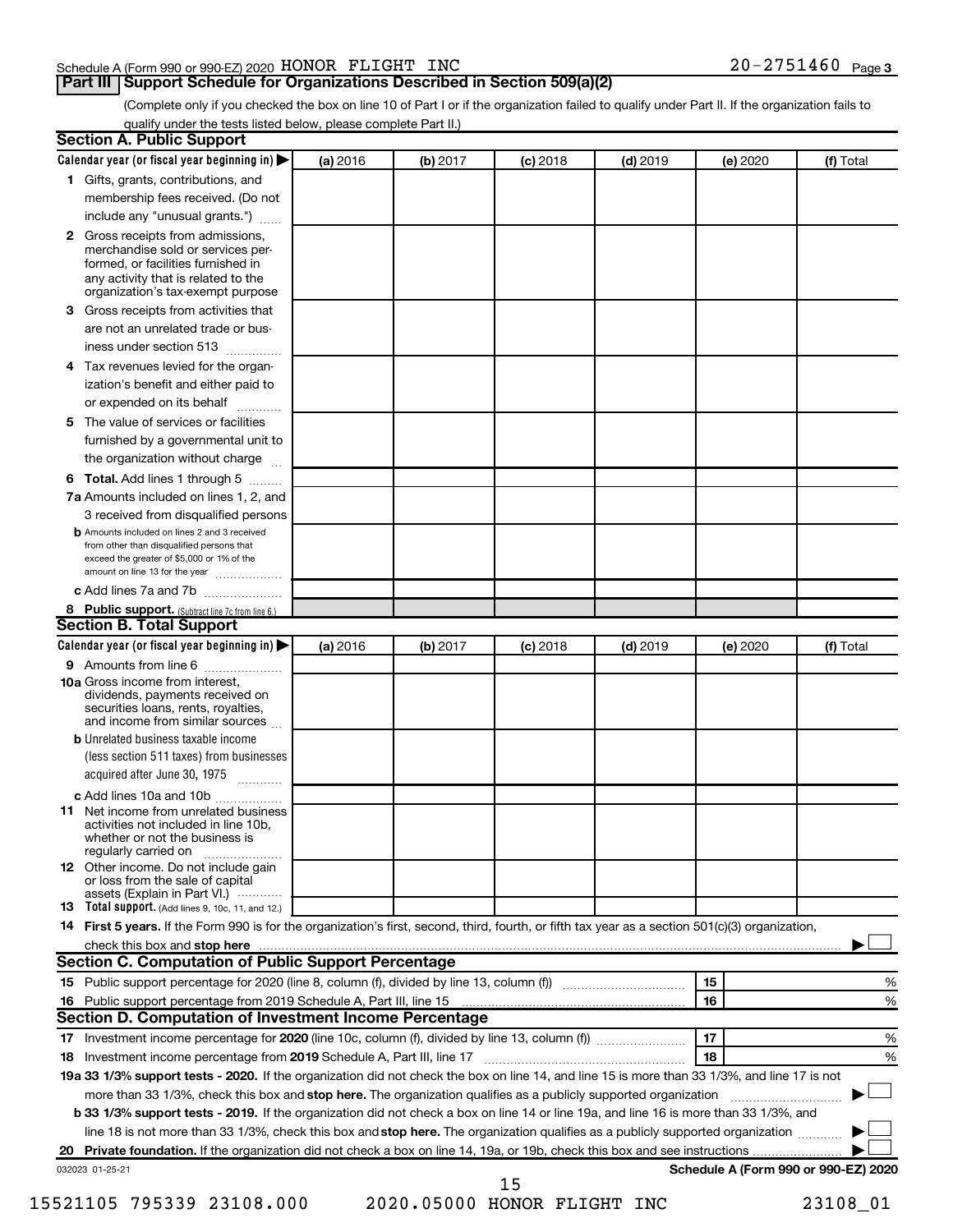**1**

**2**

**3a**

**3b**

**3c**

**4a**

**4b**

**4c**

**5a**

**5b 5c**

**6**

**7**

**8**

**9a**

**9b**

**9c**

**10a**

**10b**

**Yes No**

#### **Part IV Supporting Organizations**

(Complete only if you checked a box in line 12 on Part I. If you checked box 12a, Part I, complete Sections A and B. If you checked box 12b, Part I, complete Sections A and C. If you checked box 12c, Part I, complete Sections A, D, and E. If you checked box 12d, Part I, complete Sections A and D, and complete Part V.)

### **Section A. All Supporting Organizations**

- **1** Are all of the organization's supported organizations listed by name in the organization's governing documents? If "No," describe in Part VI how the supported organizations are designated. If designated by *class or purpose, describe the designation. If historic and continuing relationship, explain.*
- **2** Did the organization have any supported organization that does not have an IRS determination of status under section 509(a)(1) or (2)? If "Yes," explain in Part VI how the organization determined that the supported *organization was described in section 509(a)(1) or (2).*
- **3a** Did the organization have a supported organization described in section 501(c)(4), (5), or (6)? If "Yes," answer *lines 3b and 3c below.*
- **b** Did the organization confirm that each supported organization qualified under section 501(c)(4), (5), or (6) and satisfied the public support tests under section 509(a)(2)? If "Yes," describe in Part VI when and how the *organization made the determination.*
- **c** Did the organization ensure that all support to such organizations was used exclusively for section 170(c)(2)(B) purposes? If "Yes," explain in Part VI what controls the organization put in place to ensure such use.
- **4 a** *If* Was any supported organization not organized in the United States ("foreign supported organization")? *"Yes," and if you checked box 12a or 12b in Part I, answer lines 4b and 4c below.*
- **b** Did the organization have ultimate control and discretion in deciding whether to make grants to the foreign supported organization? If "Yes," describe in Part VI how the organization had such control and discretion *despite being controlled or supervised by or in connection with its supported organizations.*
- **c** Did the organization support any foreign supported organization that does not have an IRS determination under sections 501(c)(3) and 509(a)(1) or (2)? If "Yes," explain in Part VI what controls the organization used *to ensure that all support to the foreign supported organization was used exclusively for section 170(c)(2)(B) purposes.*
- **5a** Did the organization add, substitute, or remove any supported organizations during the tax year? If "Yes," answer lines 5b and 5c below (if applicable). Also, provide detail in**Part VI,** including (i) the names and EIN *numbers of the supported organizations added, substituted, or removed; (ii) the reasons for each such action; (iii) the authority under the organization's organizing document authorizing such action; and (iv) how the action was accomplished (such as by amendment to the organizing document).*
- **b** Type I or Type II only. Was any added or substituted supported organization part of a class already designated in the organization's organizing document?
- **c Substitutions only.**  Was the substitution the result of an event beyond the organization's control?
- **6** Did the organization provide support (whether in the form of grants or the provision of services or facilities) to **Part VI.** support or benefit one or more of the filing organization's supported organizations? If "Yes," provide detail in anyone other than (i) its supported organizations, (ii) individuals that are part of the charitable class benefited by one or more of its supported organizations, or (iii) other supporting organizations that also
- **7** Did the organization provide a grant, loan, compensation, or other similar payment to a substantial contributor regard to a substantial contributor? If "Yes," complete Part I of Schedule L (Form 990 or 990-EZ). (as defined in section 4958(c)(3)(C)), a family member of a substantial contributor, or a 35% controlled entity with
- **8** Did the organization make a loan to a disqualified person (as defined in section 4958) not described in line 7? *If "Yes," complete Part I of Schedule L (Form 990 or 990-EZ).*
- **9 a** Was the organization controlled directly or indirectly at any time during the tax year by one or more in section 509(a)(1) or (2))? If "Yes," provide detail in **Part VI.** disqualified persons, as defined in section 4946 (other than foundation managers and organizations described
- **b** Did one or more disqualified persons (as defined in line 9a) hold a controlling interest in any entity in which the supporting organization had an interest? If "Yes," provide detail in Part VI.
- **c** Did a disqualified person (as defined in line 9a) have an ownership interest in, or derive any personal benefit from, assets in which the supporting organization also had an interest? If "Yes," provide detail in Part VI.
- **10 a** Was the organization subject to the excess business holdings rules of section 4943 because of section supporting organizations)? If "Yes," answer line 10b below. 4943(f) (regarding certain Type II supporting organizations, and all Type III non-functionally integrated
	- **b** Did the organization have any excess business holdings in the tax year? (Use Schedule C, Form 4720, to *determine whether the organization had excess business holdings.)*

032024 01-25-21

**Schedule A (Form 990 or 990-EZ) 2020**

15521105 795339 23108.000 2020.05000 HONOR FLIGHT INC 23108\_01 16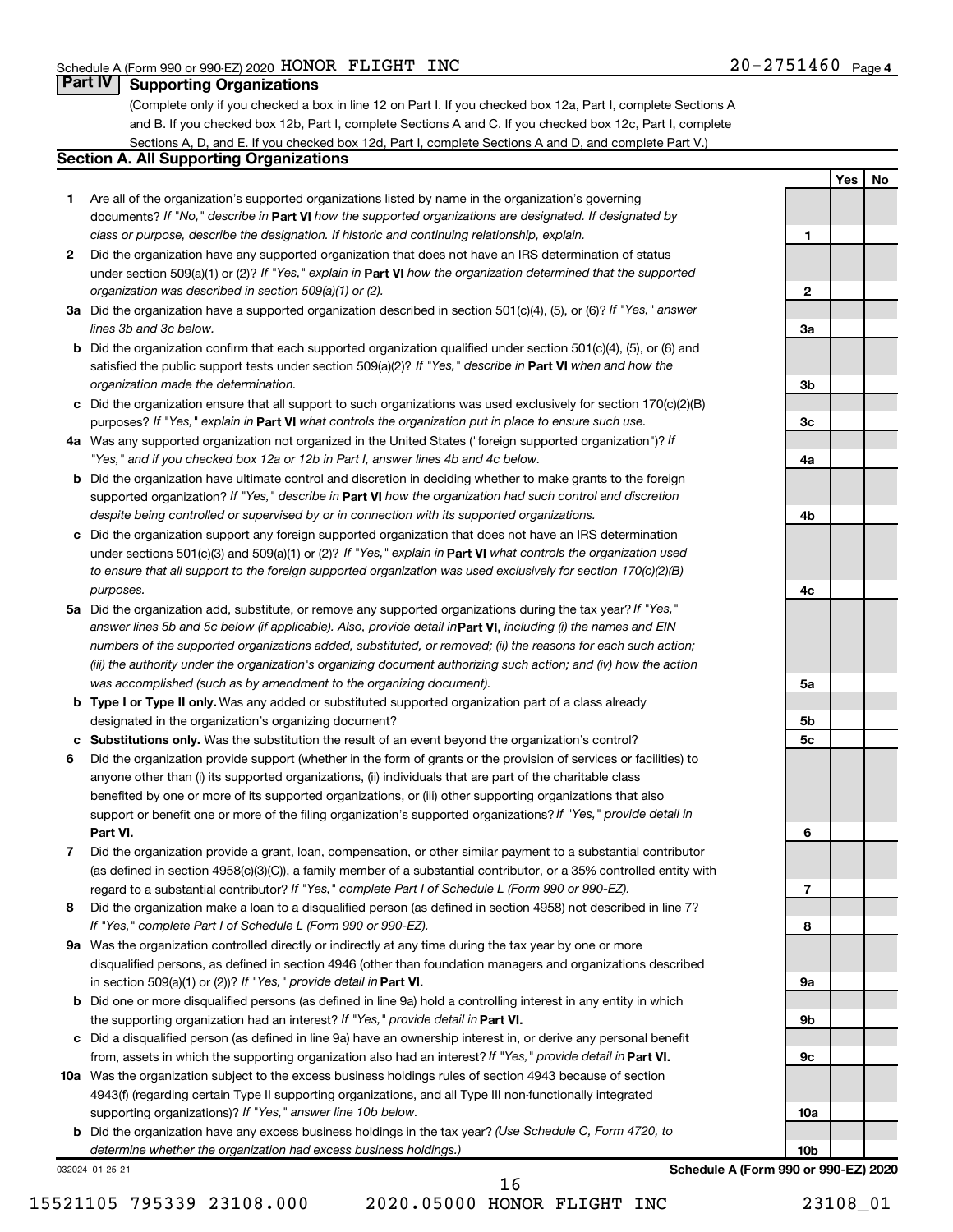|        |                                                                                                                                                                                                                                                                                                                                                                                                                                                                                                                                                                                                                                                                                                                                                                          |     | Yes | <b>No</b> |
|--------|--------------------------------------------------------------------------------------------------------------------------------------------------------------------------------------------------------------------------------------------------------------------------------------------------------------------------------------------------------------------------------------------------------------------------------------------------------------------------------------------------------------------------------------------------------------------------------------------------------------------------------------------------------------------------------------------------------------------------------------------------------------------------|-----|-----|-----------|
| 11     | Has the organization accepted a gift or contribution from any of the following persons?                                                                                                                                                                                                                                                                                                                                                                                                                                                                                                                                                                                                                                                                                  |     |     |           |
|        | a A person who directly or indirectly controls, either alone or together with persons described in lines 11b and                                                                                                                                                                                                                                                                                                                                                                                                                                                                                                                                                                                                                                                         |     |     |           |
|        | 11c below, the governing body of a supported organization?                                                                                                                                                                                                                                                                                                                                                                                                                                                                                                                                                                                                                                                                                                               | 11a |     |           |
|        | <b>b</b> A family member of a person described in line 11a above?                                                                                                                                                                                                                                                                                                                                                                                                                                                                                                                                                                                                                                                                                                        | 11b |     |           |
|        | c A 35% controlled entity of a person described in line 11a or 11b above? If "Yes" to line 11a, 11b, or 11c, provide                                                                                                                                                                                                                                                                                                                                                                                                                                                                                                                                                                                                                                                     |     |     |           |
|        | detail in Part VI.                                                                                                                                                                                                                                                                                                                                                                                                                                                                                                                                                                                                                                                                                                                                                       | 11c |     |           |
|        | <b>Section B. Type I Supporting Organizations</b>                                                                                                                                                                                                                                                                                                                                                                                                                                                                                                                                                                                                                                                                                                                        |     |     |           |
|        |                                                                                                                                                                                                                                                                                                                                                                                                                                                                                                                                                                                                                                                                                                                                                                          |     | Yes | No        |
| 1      | Did the governing body, members of the governing body, officers acting in their official capacity, or membership of one or<br>more supported organizations have the power to regularly appoint or elect at least a majority of the organization's officers,<br>directors, or trustees at all times during the tax year? If "No," describe in Part VI how the supported organization(s)<br>effectively operated, supervised, or controlled the organization's activities. If the organization had more than one supported<br>organization, describe how the powers to appoint and/or remove officers, directors, or trustees were allocated among the<br>supported organizations and what conditions or restrictions, if any, applied to such powers during the tax year. | 1   |     |           |
| 2      | Did the organization operate for the benefit of any supported organization other than the supported                                                                                                                                                                                                                                                                                                                                                                                                                                                                                                                                                                                                                                                                      |     |     |           |
|        | organization(s) that operated, supervised, or controlled the supporting organization? If "Yes," explain in                                                                                                                                                                                                                                                                                                                                                                                                                                                                                                                                                                                                                                                               |     |     |           |
|        | Part VI how providing such benefit carried out the purposes of the supported organization(s) that operated,                                                                                                                                                                                                                                                                                                                                                                                                                                                                                                                                                                                                                                                              |     |     |           |
|        | supervised, or controlled the supporting organization.                                                                                                                                                                                                                                                                                                                                                                                                                                                                                                                                                                                                                                                                                                                   | 2   |     |           |
|        | Section C. Type II Supporting Organizations                                                                                                                                                                                                                                                                                                                                                                                                                                                                                                                                                                                                                                                                                                                              |     |     |           |
|        |                                                                                                                                                                                                                                                                                                                                                                                                                                                                                                                                                                                                                                                                                                                                                                          |     | Yes | No        |
| 1      | Were a majority of the organization's directors or trustees during the tax year also a majority of the directors<br>or trustees of each of the organization's supported organization(s)? If "No," describe in Part VI how control<br>or management of the supporting organization was vested in the same persons that controlled or managed<br>the supported organization(s).                                                                                                                                                                                                                                                                                                                                                                                            |     |     |           |
|        | <b>Section D. All Type III Supporting Organizations</b>                                                                                                                                                                                                                                                                                                                                                                                                                                                                                                                                                                                                                                                                                                                  | 1   |     |           |
|        |                                                                                                                                                                                                                                                                                                                                                                                                                                                                                                                                                                                                                                                                                                                                                                          |     | Yes | No        |
| 1      | Did the organization provide to each of its supported organizations, by the last day of the fifth month of the<br>organization's tax year, (i) a written notice describing the type and amount of support provided during the prior tax<br>year, (ii) a copy of the Form 990 that was most recently filed as of the date of notification, and (iii) copies of the<br>organization's governing documents in effect on the date of notification, to the extent not previously provided?                                                                                                                                                                                                                                                                                    | 1   |     |           |
| 2      | Were any of the organization's officers, directors, or trustees either (i) appointed or elected by the supported                                                                                                                                                                                                                                                                                                                                                                                                                                                                                                                                                                                                                                                         |     |     |           |
|        | organization(s) or (ii) serving on the governing body of a supported organization? If "No," explain in Part VI how                                                                                                                                                                                                                                                                                                                                                                                                                                                                                                                                                                                                                                                       |     |     |           |
|        | the organization maintained a close and continuous working relationship with the supported organization(s).                                                                                                                                                                                                                                                                                                                                                                                                                                                                                                                                                                                                                                                              | 2   |     |           |
| 3      | By reason of the relationship described in line 2, above, did the organization's supported organizations have a                                                                                                                                                                                                                                                                                                                                                                                                                                                                                                                                                                                                                                                          |     |     |           |
|        | significant voice in the organization's investment policies and in directing the use of the organization's                                                                                                                                                                                                                                                                                                                                                                                                                                                                                                                                                                                                                                                               |     |     |           |
|        | income or assets at all times during the tax year? If "Yes," describe in Part VI the role the organization's                                                                                                                                                                                                                                                                                                                                                                                                                                                                                                                                                                                                                                                             |     |     |           |
|        | supported organizations played in this regard.                                                                                                                                                                                                                                                                                                                                                                                                                                                                                                                                                                                                                                                                                                                           | 3   |     |           |
|        | Section E. Type III Functionally Integrated Supporting Organizations                                                                                                                                                                                                                                                                                                                                                                                                                                                                                                                                                                                                                                                                                                     |     |     |           |
| 1.     | Check the box next to the method that the organization used to satisfy the Integral Part Test during the year(see instructions).                                                                                                                                                                                                                                                                                                                                                                                                                                                                                                                                                                                                                                         |     |     |           |
| a<br>b | The organization satisfied the Activities Test. Complete line 2 below.<br>The organization is the parent of each of its supported organizations. Complete line 3 below.                                                                                                                                                                                                                                                                                                                                                                                                                                                                                                                                                                                                  |     |     |           |
| c      | The organization supported a governmental entity. Describe in Part VI how you supported a governmental entity (see instructions).                                                                                                                                                                                                                                                                                                                                                                                                                                                                                                                                                                                                                                        |     |     |           |
| 2      | Activities Test. Answer lines 2a and 2b below.                                                                                                                                                                                                                                                                                                                                                                                                                                                                                                                                                                                                                                                                                                                           |     | Yes | No        |
| а      | Did substantially all of the organization's activities during the tax year directly further the exempt purposes of<br>the supported organization(s) to which the organization was responsive? If "Yes," then in Part VI identify<br>those supported organizations and explain how these activities directly furthered their exempt purposes,                                                                                                                                                                                                                                                                                                                                                                                                                             |     |     |           |
|        | how the organization was responsive to those supported organizations, and how the organization determined                                                                                                                                                                                                                                                                                                                                                                                                                                                                                                                                                                                                                                                                |     |     |           |
|        | that these activities constituted substantially all of its activities.                                                                                                                                                                                                                                                                                                                                                                                                                                                                                                                                                                                                                                                                                                   | 2a  |     |           |
| b      | Did the activities described in line 2a, above, constitute activities that, but for the organization's involvement,                                                                                                                                                                                                                                                                                                                                                                                                                                                                                                                                                                                                                                                      |     |     |           |
|        | one or more of the organization's supported organization(s) would have been engaged in? If "Yes," explain in<br>Part VI the reasons for the organization's position that its supported organization(s) would have engaged in                                                                                                                                                                                                                                                                                                                                                                                                                                                                                                                                             |     |     |           |
|        | these activities but for the organization's involvement.                                                                                                                                                                                                                                                                                                                                                                                                                                                                                                                                                                                                                                                                                                                 | 2b  |     |           |
| з      | Parent of Supported Organizations. Answer lines 3a and 3b below.                                                                                                                                                                                                                                                                                                                                                                                                                                                                                                                                                                                                                                                                                                         |     |     |           |
| a      | Did the organization have the power to regularly appoint or elect a majority of the officers, directors, or                                                                                                                                                                                                                                                                                                                                                                                                                                                                                                                                                                                                                                                              |     |     |           |
|        | trustees of each of the supported organizations? If "Yes" or "No" provide details in Part VI.                                                                                                                                                                                                                                                                                                                                                                                                                                                                                                                                                                                                                                                                            | За  |     |           |
|        | b Did the organization exercise a substantial degree of direction over the policies, programs, and activities of each                                                                                                                                                                                                                                                                                                                                                                                                                                                                                                                                                                                                                                                    |     |     |           |
|        | of its supported organizations? If "Yes," describe in Part VI the role played by the organization in this regard.                                                                                                                                                                                                                                                                                                                                                                                                                                                                                                                                                                                                                                                        | 3b  |     |           |
|        | Schedule A (Form 990 or 990-EZ) 2020<br>032025 01-25-21<br>17                                                                                                                                                                                                                                                                                                                                                                                                                                                                                                                                                                                                                                                                                                            |     |     |           |

15521105 795339 23108.000 2020.05000 HONOR FLIGHT INC 23108\_01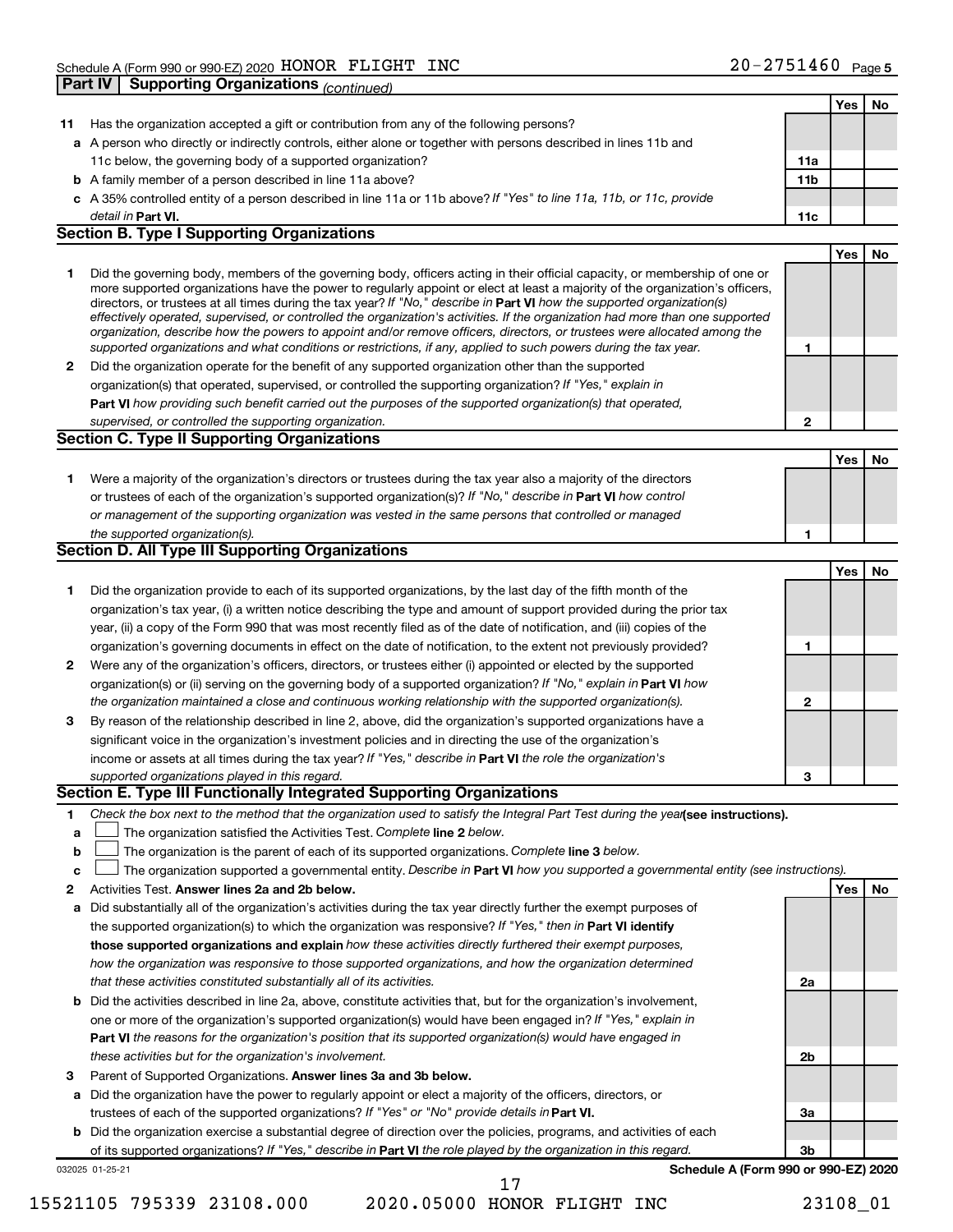Schedule A (Form 990 or 990-EZ) 2020 Page HONOR FLIGHT INC 20-2751460 **Part V** | Type III Non-Functionally Integrated 509(a)(3) Supporting Organizations

1 **b** Check here if the organization satisfied the Integral Part Test as a qualifying trust on Nov. 20, 1970 (explain in Part **VI**). See instructions. All other Type III non-functionally integrated supporting organizations must complete Sections A through E.

|              | Section A - Adjusted Net Income                                             |                | (A) Prior Year | (B) Current Year<br>(optional) |
|--------------|-----------------------------------------------------------------------------|----------------|----------------|--------------------------------|
| 1            | Net short-term capital gain                                                 | 1              |                |                                |
| 2            | Recoveries of prior-year distributions                                      | $\overline{2}$ |                |                                |
| 3            | Other gross income (see instructions)                                       | 3              |                |                                |
| 4            | Add lines 1 through 3.                                                      | 4              |                |                                |
| 5            | Depreciation and depletion                                                  | 5              |                |                                |
| 6            | Portion of operating expenses paid or incurred for production or            |                |                |                                |
|              | collection of gross income or for management, conservation, or              |                |                |                                |
|              | maintenance of property held for production of income (see instructions)    | 6              |                |                                |
| 7            | Other expenses (see instructions)                                           | $\overline{7}$ |                |                                |
| 8            | <b>Adjusted Net Income</b> (subtract lines 5, 6, and 7 from line 4)         | 8              |                |                                |
|              | <b>Section B - Minimum Asset Amount</b>                                     |                | (A) Prior Year | (B) Current Year<br>(optional) |
| 1            | Aggregate fair market value of all non-exempt-use assets (see               |                |                |                                |
|              | instructions for short tax year or assets held for part of year):           |                |                |                                |
|              | a Average monthly value of securities                                       | 1a             |                |                                |
|              | <b>b</b> Average monthly cash balances                                      | 1 <sub>b</sub> |                |                                |
|              | c Fair market value of other non-exempt-use assets                          | 1c             |                |                                |
|              | <b>d</b> Total (add lines 1a, 1b, and 1c)                                   | 1d             |                |                                |
|              | e Discount claimed for blockage or other factors                            |                |                |                                |
|              | (explain in detail in <b>Part VI</b> ):                                     |                |                |                                |
| 2            | Acquisition indebtedness applicable to non-exempt-use assets                | $\mathbf{2}$   |                |                                |
| З            | Subtract line 2 from line 1d.                                               | 3              |                |                                |
| 4            | Cash deemed held for exempt use. Enter 0.015 of line 3 (for greater amount, |                |                |                                |
|              | see instructions).                                                          | 4              |                |                                |
| 5            | Net value of non-exempt-use assets (subtract line 4 from line 3)            | 5              |                |                                |
| 6            | Multiply line 5 by 0.035.                                                   | 6              |                |                                |
| 7            | Recoveries of prior-year distributions                                      | $\overline{7}$ |                |                                |
| 8            | Minimum Asset Amount (add line 7 to line 6)                                 | 8              |                |                                |
|              | <b>Section C - Distributable Amount</b>                                     |                |                | <b>Current Year</b>            |
| $\mathbf{1}$ | Adjusted net income for prior year (from Section A, line 8, column A)       | 1              |                |                                |
| 2            | Enter 0.85 of line 1.                                                       | $\mathbf{2}$   |                |                                |
| 3            | Minimum asset amount for prior year (from Section B, line 8, column A)      | 3              |                |                                |
| 4            | Enter greater of line 2 or line 3.                                          | 4              |                |                                |
| 5            | Income tax imposed in prior year                                            | 5              |                |                                |
| 6            | <b>Distributable Amount.</b> Subtract line 5 from line 4, unless subject to |                |                |                                |
|              | emergency temporary reduction (see instructions).                           | 6              |                |                                |
|              |                                                                             |                |                |                                |

**7** Check here if the current year is the organization's first as a non-functionally integrated Type III supporting organization (see instructions).

**Schedule A (Form 990 or 990-EZ) 2020**

032026 01-25-21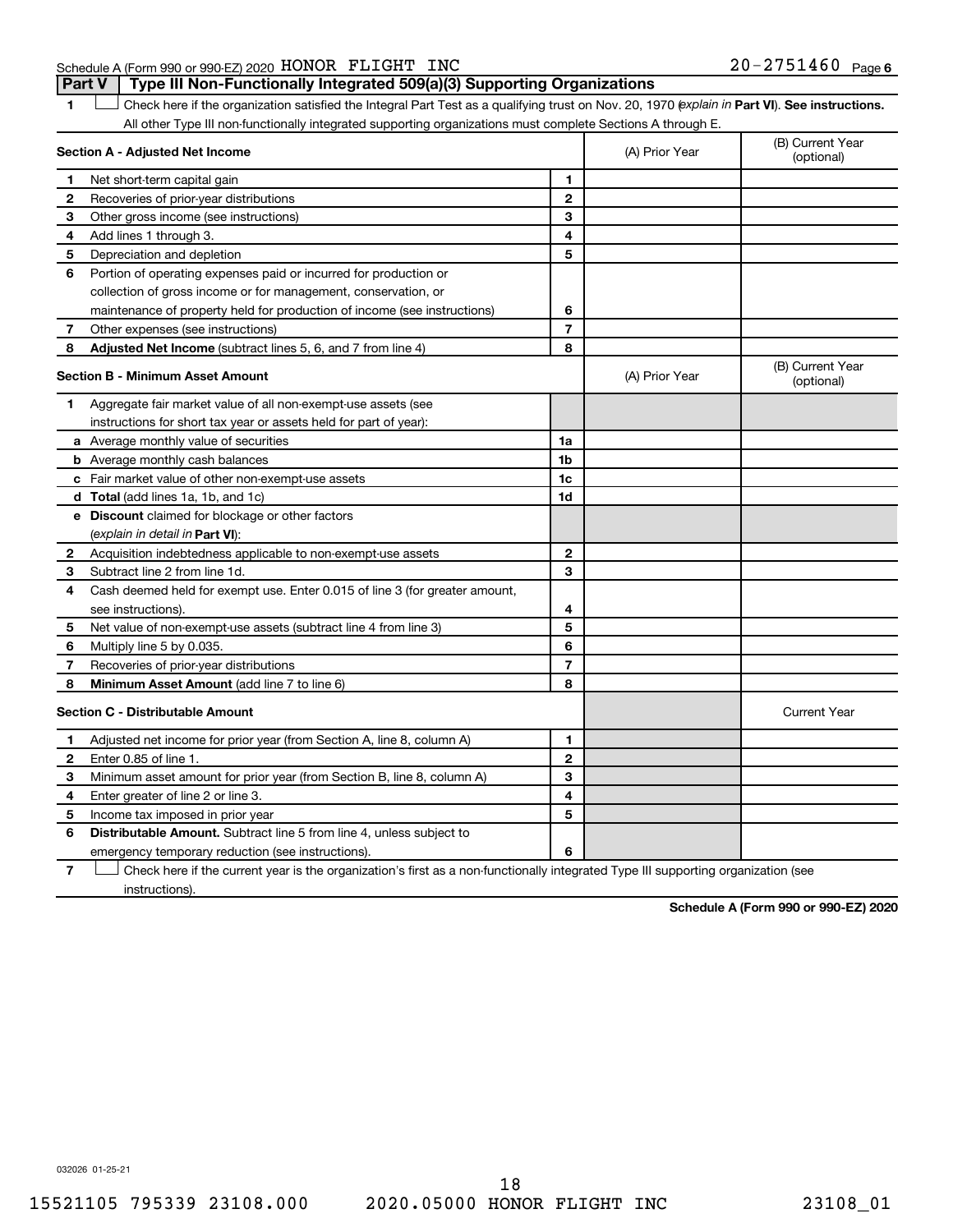|    | Type III Non-Functionally Integrated 509(a)(3) Supporting Organizations (continued)<br>Part V |                                    |                                               |                                                         |  |  |  |  |
|----|-----------------------------------------------------------------------------------------------|------------------------------------|-----------------------------------------------|---------------------------------------------------------|--|--|--|--|
|    | <b>Section D - Distributions</b>                                                              |                                    |                                               | <b>Current Year</b>                                     |  |  |  |  |
| 1  | Amounts paid to supported organizations to accomplish exempt purposes                         | 1                                  |                                               |                                                         |  |  |  |  |
| 2  | Amounts paid to perform activity that directly furthers exempt purposes of supported          |                                    |                                               |                                                         |  |  |  |  |
|    | organizations, in excess of income from activity                                              | 2                                  |                                               |                                                         |  |  |  |  |
| 3  | Administrative expenses paid to accomplish exempt purposes of supported organizations         | 3                                  |                                               |                                                         |  |  |  |  |
| 4  | Amounts paid to acquire exempt-use assets                                                     |                                    | 4                                             |                                                         |  |  |  |  |
| 5  | Qualified set-aside amounts (prior IRS approval required - provide details in Part VI)        |                                    | 5                                             |                                                         |  |  |  |  |
| 6  | Other distributions (describe in Part VI). See instructions.                                  |                                    | 6                                             |                                                         |  |  |  |  |
| 7  | Total annual distributions. Add lines 1 through 6.                                            |                                    | 7                                             |                                                         |  |  |  |  |
| 8  | Distributions to attentive supported organizations to which the organization is responsive    |                                    |                                               |                                                         |  |  |  |  |
|    | ( <i>provide details in</i> Part VI). See instructions.                                       |                                    | 8                                             |                                                         |  |  |  |  |
| 9  | Distributable amount for 2020 from Section C, line 6                                          |                                    | 9                                             |                                                         |  |  |  |  |
| 10 | Line 8 amount divided by line 9 amount                                                        |                                    | 10                                            |                                                         |  |  |  |  |
|    | <b>Section E - Distribution Allocations (see instructions)</b>                                | (i)<br><b>Excess Distributions</b> | (ii)<br><b>Underdistributions</b><br>Pre-2020 | (iii)<br><b>Distributable</b><br><b>Amount for 2020</b> |  |  |  |  |
| 1  | Distributable amount for 2020 from Section C, line 6                                          |                                    |                                               |                                                         |  |  |  |  |
| 2  | Underdistributions, if any, for years prior to 2020 (reason-                                  |                                    |                                               |                                                         |  |  |  |  |
|    | able cause required - explain in Part VI). See instructions.                                  |                                    |                                               |                                                         |  |  |  |  |
| 3  | Excess distributions carryover, if any, to 2020                                               |                                    |                                               |                                                         |  |  |  |  |
|    | a From 2015                                                                                   |                                    |                                               |                                                         |  |  |  |  |
|    | $b$ From 2016                                                                                 |                                    |                                               |                                                         |  |  |  |  |
|    | c From 2017                                                                                   |                                    |                                               |                                                         |  |  |  |  |
|    | <b>d</b> From 2018                                                                            |                                    |                                               |                                                         |  |  |  |  |
|    | e From 2019                                                                                   |                                    |                                               |                                                         |  |  |  |  |
|    | f Total of lines 3a through 3e                                                                |                                    |                                               |                                                         |  |  |  |  |
|    | g Applied to underdistributions of prior years                                                |                                    |                                               |                                                         |  |  |  |  |
|    | <b>h</b> Applied to 2020 distributable amount                                                 |                                    |                                               |                                                         |  |  |  |  |
| Ť. | Carryover from 2015 not applied (see instructions)                                            |                                    |                                               |                                                         |  |  |  |  |
|    | Remainder. Subtract lines 3g, 3h, and 3i from line 3f.                                        |                                    |                                               |                                                         |  |  |  |  |
| 4  | Distributions for 2020 from Section D,                                                        |                                    |                                               |                                                         |  |  |  |  |
|    | line $7:$                                                                                     |                                    |                                               |                                                         |  |  |  |  |
|    | a Applied to underdistributions of prior years                                                |                                    |                                               |                                                         |  |  |  |  |
|    | <b>b</b> Applied to 2020 distributable amount                                                 |                                    |                                               |                                                         |  |  |  |  |
|    | c Remainder. Subtract lines 4a and 4b from line 4.                                            |                                    |                                               |                                                         |  |  |  |  |
| 5  | Remaining underdistributions for years prior to 2020, if                                      |                                    |                                               |                                                         |  |  |  |  |
|    | any. Subtract lines 3g and 4a from line 2. For result greater                                 |                                    |                                               |                                                         |  |  |  |  |
|    | than zero, explain in Part VI. See instructions.                                              |                                    |                                               |                                                         |  |  |  |  |
| 6  | Remaining underdistributions for 2020. Subtract lines 3h                                      |                                    |                                               |                                                         |  |  |  |  |
|    | and 4b from line 1. For result greater than zero, explain in                                  |                                    |                                               |                                                         |  |  |  |  |
|    | <b>Part VI.</b> See instructions.                                                             |                                    |                                               |                                                         |  |  |  |  |
| 7  | Excess distributions carryover to 2021. Add lines 3j                                          |                                    |                                               |                                                         |  |  |  |  |
|    | and 4c.                                                                                       |                                    |                                               |                                                         |  |  |  |  |
| 8  | Breakdown of line 7:                                                                          |                                    |                                               |                                                         |  |  |  |  |
|    | a Excess from 2016                                                                            |                                    |                                               |                                                         |  |  |  |  |
|    | <b>b</b> Excess from 2017                                                                     |                                    |                                               |                                                         |  |  |  |  |
|    | c Excess from 2018                                                                            |                                    |                                               |                                                         |  |  |  |  |
|    | d Excess from 2019                                                                            |                                    |                                               |                                                         |  |  |  |  |
|    | e Excess from 2020                                                                            |                                    |                                               |                                                         |  |  |  |  |

**Schedule A (Form 990 or 990-EZ) 2020**

032027 01-25-21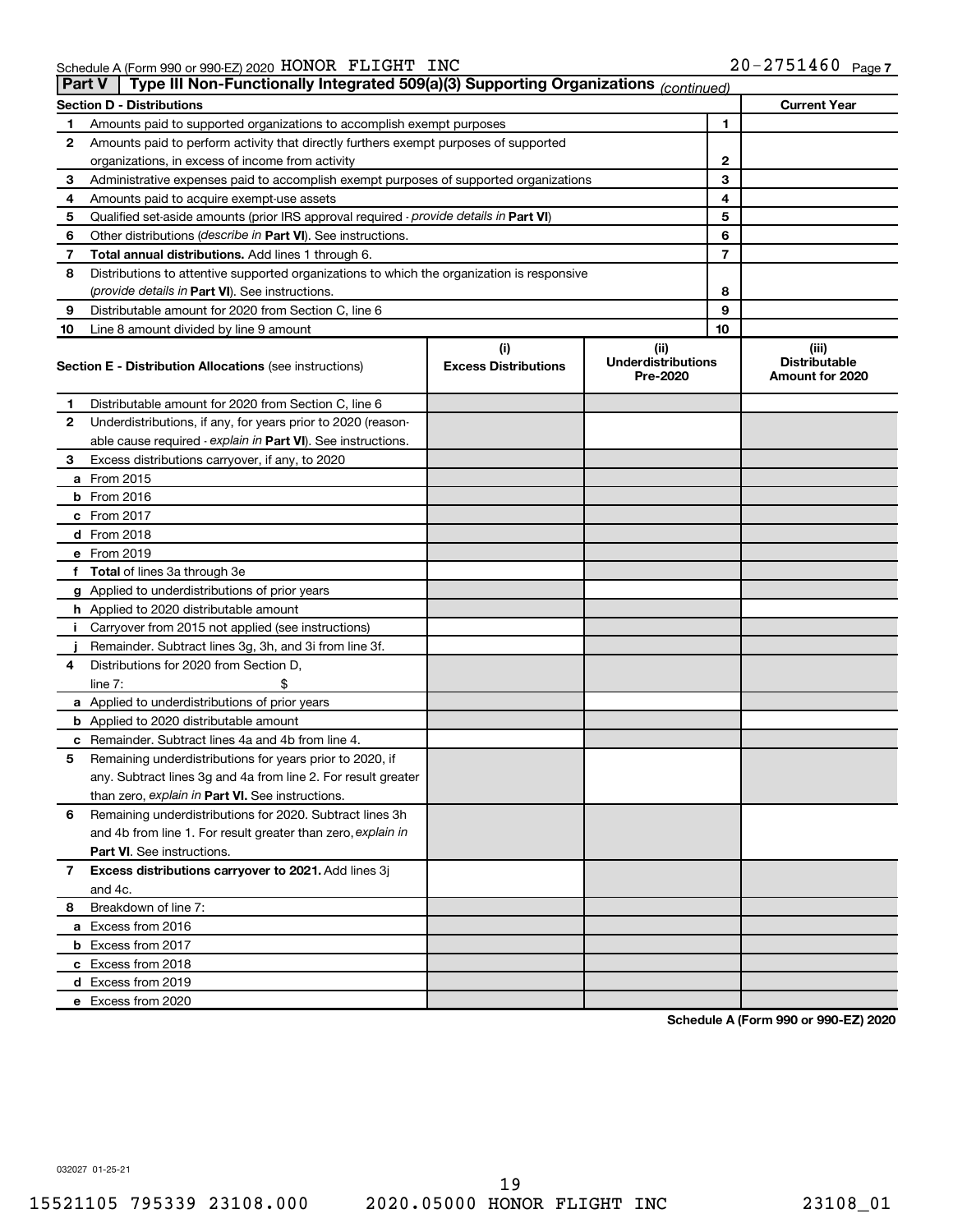| <b>Part VI</b><br>(See instructions.) |                             |    |  | <b>Supplemental Information.</b> Provide the explanations required by Part II, line 10; Part II, line 17a or 17b; Part III, line 12;<br>Part IV, Section A, lines 1, 2, 3b, 3c, 4b, 4c, 5a, 6, 9a, 9b, 9c, 11a, 11b, and 11c; Part IV, |
|---------------------------------------|-----------------------------|----|--|----------------------------------------------------------------------------------------------------------------------------------------------------------------------------------------------------------------------------------------|
|                                       |                             |    |  |                                                                                                                                                                                                                                        |
|                                       |                             |    |  |                                                                                                                                                                                                                                        |
|                                       |                             |    |  |                                                                                                                                                                                                                                        |
|                                       |                             |    |  |                                                                                                                                                                                                                                        |
|                                       |                             |    |  |                                                                                                                                                                                                                                        |
|                                       |                             |    |  |                                                                                                                                                                                                                                        |
|                                       |                             |    |  |                                                                                                                                                                                                                                        |
|                                       |                             |    |  |                                                                                                                                                                                                                                        |
|                                       |                             |    |  |                                                                                                                                                                                                                                        |
|                                       |                             |    |  |                                                                                                                                                                                                                                        |
|                                       |                             |    |  |                                                                                                                                                                                                                                        |
|                                       |                             |    |  |                                                                                                                                                                                                                                        |
|                                       |                             |    |  |                                                                                                                                                                                                                                        |
|                                       |                             |    |  |                                                                                                                                                                                                                                        |
|                                       |                             |    |  |                                                                                                                                                                                                                                        |
|                                       |                             |    |  |                                                                                                                                                                                                                                        |
|                                       |                             |    |  |                                                                                                                                                                                                                                        |
|                                       |                             |    |  |                                                                                                                                                                                                                                        |
|                                       |                             |    |  |                                                                                                                                                                                                                                        |
|                                       |                             |    |  |                                                                                                                                                                                                                                        |
|                                       |                             |    |  |                                                                                                                                                                                                                                        |
|                                       |                             |    |  |                                                                                                                                                                                                                                        |
|                                       |                             |    |  |                                                                                                                                                                                                                                        |
|                                       |                             |    |  |                                                                                                                                                                                                                                        |
|                                       |                             |    |  |                                                                                                                                                                                                                                        |
|                                       |                             |    |  |                                                                                                                                                                                                                                        |
|                                       |                             |    |  |                                                                                                                                                                                                                                        |
|                                       |                             |    |  |                                                                                                                                                                                                                                        |
|                                       |                             |    |  |                                                                                                                                                                                                                                        |
| 032028 01-25-21                       |                             |    |  | Schedule A (Form 990 or 990-EZ) 2020                                                                                                                                                                                                   |
| 15521105 795339 23108.000             | 2020.05000 HONOR FLIGHT INC | 20 |  | 23108_01                                                                                                                                                                                                                               |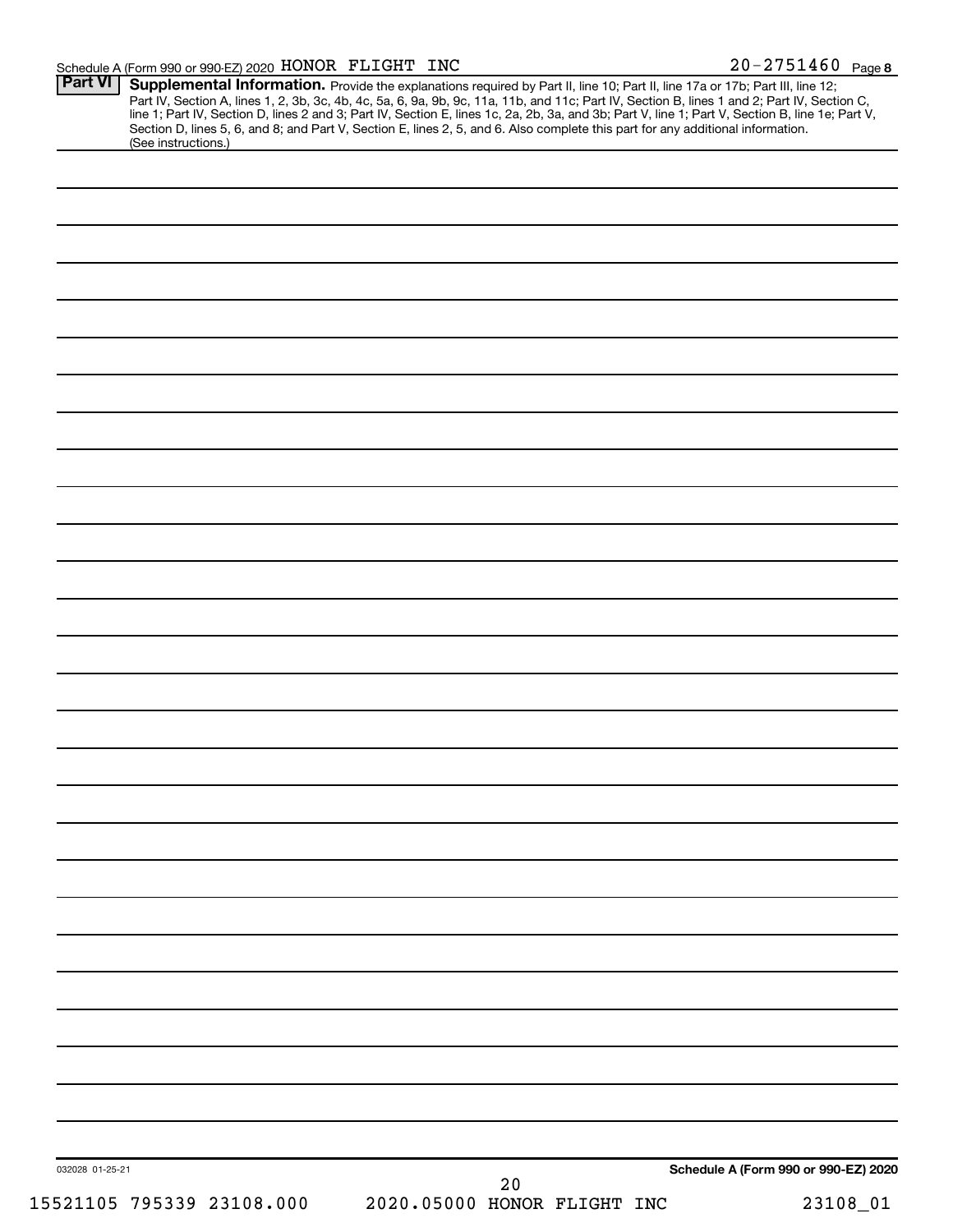| <b>SCHEDULE D</b><br>(Form 990)<br>Department of the Treasury<br>Internal Revenue Service |                                |                                                                 | <b>Supplemental Financial Statements</b><br>Complete if the organization answered "Yes" on Form 990,<br>Part IV, line 6, 7, 8, 9, 10, 11a, 11b, 11c, 11d, 11e, 11f, 12a, or 12b.<br>Attach to Form 990.<br>Go to www.irs.gov/Form990 for instructions and the latest information.                                                                                 |                | OMB No. 1545-0047<br><b>Open to Public</b><br>Inspection |
|-------------------------------------------------------------------------------------------|--------------------------------|-----------------------------------------------------------------|-------------------------------------------------------------------------------------------------------------------------------------------------------------------------------------------------------------------------------------------------------------------------------------------------------------------------------------------------------------------|----------------|----------------------------------------------------------|
|                                                                                           | Name of the organization       | HONOR FLIGHT INC                                                |                                                                                                                                                                                                                                                                                                                                                                   |                | <b>Employer identification number</b><br>$20 - 2751460$  |
| Part I                                                                                    |                                |                                                                 | Organizations Maintaining Donor Advised Funds or Other Similar Funds or Accounts. Complete if the                                                                                                                                                                                                                                                                 |                |                                                          |
|                                                                                           |                                | organization answered "Yes" on Form 990, Part IV, line 6.       |                                                                                                                                                                                                                                                                                                                                                                   |                |                                                          |
|                                                                                           |                                |                                                                 | (a) Donor advised funds                                                                                                                                                                                                                                                                                                                                           |                | (b) Funds and other accounts                             |
| 1                                                                                         |                                |                                                                 |                                                                                                                                                                                                                                                                                                                                                                   |                |                                                          |
| 2                                                                                         |                                | Aggregate value of contributions to (during year) <i>mimima</i> |                                                                                                                                                                                                                                                                                                                                                                   |                |                                                          |
| з                                                                                         |                                |                                                                 |                                                                                                                                                                                                                                                                                                                                                                   |                |                                                          |
| 4                                                                                         |                                |                                                                 |                                                                                                                                                                                                                                                                                                                                                                   |                |                                                          |
| 5                                                                                         |                                |                                                                 | Did the organization inform all donors and donor advisors in writing that the assets held in donor advised funds                                                                                                                                                                                                                                                  |                |                                                          |
|                                                                                           |                                |                                                                 |                                                                                                                                                                                                                                                                                                                                                                   |                | <b>No</b><br>Yes                                         |
| 6                                                                                         |                                |                                                                 | Did the organization inform all grantees, donors, and donor advisors in writing that grant funds can be used only                                                                                                                                                                                                                                                 |                |                                                          |
|                                                                                           |                                |                                                                 | for charitable purposes and not for the benefit of the donor or donor advisor, or for any other purpose conferring                                                                                                                                                                                                                                                |                |                                                          |
|                                                                                           | impermissible private benefit? |                                                                 |                                                                                                                                                                                                                                                                                                                                                                   |                | Yes<br>No                                                |
| Part II                                                                                   |                                |                                                                 | Conservation Easements. Complete if the organization answered "Yes" on Form 990, Part IV, line 7.                                                                                                                                                                                                                                                                 |                |                                                          |
| 1.                                                                                        |                                |                                                                 | Purpose(s) of conservation easements held by the organization (check all that apply).                                                                                                                                                                                                                                                                             |                |                                                          |
|                                                                                           |                                |                                                                 | Preservation of land for public use (for example, recreation or education)<br>Preservation of a historically important land area                                                                                                                                                                                                                                  |                |                                                          |
|                                                                                           |                                |                                                                 |                                                                                                                                                                                                                                                                                                                                                                   |                |                                                          |
|                                                                                           |                                | Protection of natural habitat                                   | Preservation of a certified historic structure                                                                                                                                                                                                                                                                                                                    |                |                                                          |
|                                                                                           |                                | Preservation of open space                                      |                                                                                                                                                                                                                                                                                                                                                                   |                |                                                          |
| $\mathbf{2}$                                                                              |                                |                                                                 | Complete lines 2a through 2d if the organization held a qualified conservation contribution in the form of a conservation easement on the last                                                                                                                                                                                                                    |                |                                                          |
|                                                                                           | day of the tax year.           |                                                                 |                                                                                                                                                                                                                                                                                                                                                                   |                |                                                          |
| a                                                                                         |                                |                                                                 |                                                                                                                                                                                                                                                                                                                                                                   | 2a             |                                                          |
| b                                                                                         |                                | Total acreage restricted by conservation easements              |                                                                                                                                                                                                                                                                                                                                                                   | 2 <sub>b</sub> | Held at the End of the Tax Year                          |
| с                                                                                         |                                |                                                                 | Number of conservation easements on a certified historic structure included in (a)                                                                                                                                                                                                                                                                                | 2c             |                                                          |
| d                                                                                         |                                |                                                                 |                                                                                                                                                                                                                                                                                                                                                                   |                |                                                          |
|                                                                                           |                                |                                                                 | Number of conservation easements included in (c) acquired after 7/25/06, and not on a historic structure                                                                                                                                                                                                                                                          | 2d             |                                                          |
| 3                                                                                         |                                |                                                                 | listed in the National Register [111] Marshall Register [11] Marshall Register [11] Marshall Register [11] Marshall Register [11] Marshall Register [11] Marshall Register [11] Marshall Register [11] Marshall Register [11]<br>Number of conservation easements modified, transferred, released, extinguished, or terminated by the organization during the tax |                |                                                          |

**4** Number of states where property subject to conservation easement is located >

| 5. | Does the organization have a written policy regarding the periodic monitoring, inspection, handling of                                    |
|----|-------------------------------------------------------------------------------------------------------------------------------------------|
|    | — ∣No<br><b>Yes</b><br>violations, and enforcement of the conservation easements it holds?                                                |
| 6. | Staff and volunteer hours devoted to monitoring, inspecting, handling of violations, and enforcing conservation easements during the year |
|    |                                                                                                                                           |
|    | Amount of expenses incurred in monitoring, inspecting, handling of violations, and enforcing conservation easements during the year       |
|    |                                                                                                                                           |

| 8 | conservation easement reported on line 2(d) above satisfy the requirements of section 17 |                |
|---|------------------------------------------------------------------------------------------|----------------|
|   |                                                                                          | N <sub>c</sub> |

| 9 In Part XIII, describe how the organization reports conservation easements in its revenue and expense statement and             |
|-----------------------------------------------------------------------------------------------------------------------------------|
| balance sheet, and include, if applicable, the text of the footnote to the organization's financial statements that describes the |
| organization's accounting for conservation easements.                                                                             |

| Part III   Organizations Maintaining Collections of Art, Historical Treasures, or Other Similar Assets. |  |
|---------------------------------------------------------------------------------------------------------|--|
| Complete if the organization answered "Yes" on Form 990, Part IV, line 8.                               |  |

| 1a If the organization elected, as permitted under FASB ASC 958, not to report in its revenue statement and balance sheet works   |
|-----------------------------------------------------------------------------------------------------------------------------------|
| of art, historical treasures, or other similar assets held for public exhibition, education, or research in furtherance of public |
| service, provide in Part XIII the text of the footnote to its financial statements that describes these items.                    |

| <b>b</b> If the organization elected, as permitted under FASB ASC 958, to report in its revenue statement and balance sheet works of    |     |  |
|-----------------------------------------------------------------------------------------------------------------------------------------|-----|--|
| art, historical treasures, or other similar assets held for public exhibition, education, or research in furtherance of public service, |     |  |
| provide the following amounts relating to these items:                                                                                  |     |  |
| (i) Revenue included on Form 990 Part VIII line 1                                                                                       | ► ৎ |  |

| .<br>.<br>$\sim$                                                                                                               |                         |  |
|--------------------------------------------------------------------------------------------------------------------------------|-------------------------|--|
|                                                                                                                                |                         |  |
| <b>a</b> Revenue included on Form 990, Part VIII, line 1                                                                       | $\blacktriangleright$ s |  |
| the following amounts required to be reported under FASB ASC 958 relating to these items:                                      |                         |  |
| 2 If the organization received or held works of art, historical treasures, or other similar assets for financial gain, provide |                         |  |
| (ii) Assets included in Form 990, Part X [110] [2010] [2010] [2010] Assets included in Form 990, Part X                        |                         |  |
| Revenue included on Form 990, Part VIII, line 1<br>(i)                                                                         |                         |  |

| LHA For Paperwork Reduction Act Notice, see the Instructions for Form 990. |
|----------------------------------------------------------------------------|
| 032051 12-01-20                                                            |

**Schedule D (Form 990) 2020** 

25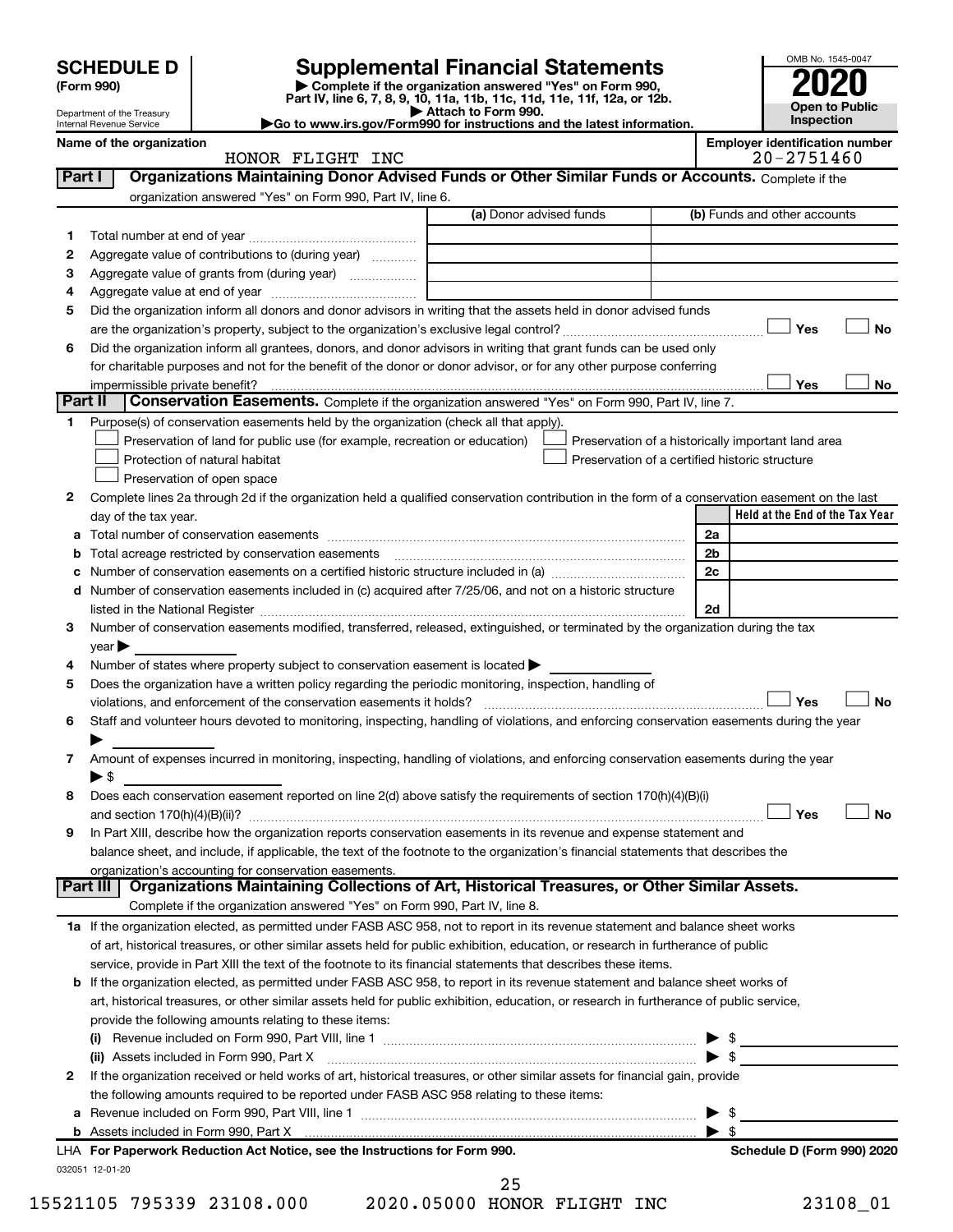|               | Schedule D (Form 990) 2020                                                                                                                                                                                                     | HONOR FLIGHT INC   |   |                |                                                 |                 | $20 - 2751460$ Page 2      |                     |     |           |
|---------------|--------------------------------------------------------------------------------------------------------------------------------------------------------------------------------------------------------------------------------|--------------------|---|----------------|-------------------------------------------------|-----------------|----------------------------|---------------------|-----|-----------|
|               | Organizations Maintaining Collections of Art, Historical Treasures, or Other Similar Assets (continued)<br>Part III                                                                                                            |                    |   |                |                                                 |                 |                            |                     |     |           |
| 3             | Using the organization's acquisition, accession, and other records, check any of the following that make significant use of its                                                                                                |                    |   |                |                                                 |                 |                            |                     |     |           |
|               | collection items (check all that apply):                                                                                                                                                                                       |                    |   |                |                                                 |                 |                            |                     |     |           |
| a             | Public exhibition                                                                                                                                                                                                              |                    |   |                | Loan or exchange program                        |                 |                            |                     |     |           |
| b             | Scholarly research                                                                                                                                                                                                             | e                  |   |                | Other <b>Communication</b>                      |                 |                            |                     |     |           |
| c             | Preservation for future generations                                                                                                                                                                                            |                    |   |                |                                                 |                 |                            |                     |     |           |
| 4             | Provide a description of the organization's collections and explain how they further the organization's exempt purpose in Part XIII.                                                                                           |                    |   |                |                                                 |                 |                            |                     |     |           |
| 5             | During the year, did the organization solicit or receive donations of art, historical treasures, or other similar assets                                                                                                       |                    |   |                |                                                 |                 |                            |                     |     |           |
|               |                                                                                                                                                                                                                                |                    |   |                |                                                 |                 |                            | Yes                 |     | No        |
|               | Part IV I<br>Escrow and Custodial Arrangements. Complete if the organization answered "Yes" on Form 990, Part IV, line 9, or                                                                                                   |                    |   |                |                                                 |                 |                            |                     |     |           |
|               | reported an amount on Form 990, Part X, line 21.                                                                                                                                                                               |                    |   |                |                                                 |                 |                            |                     |     |           |
|               | 1a Is the organization an agent, trustee, custodian or other intermediary for contributions or other assets not included                                                                                                       |                    |   |                |                                                 |                 |                            |                     |     |           |
|               |                                                                                                                                                                                                                                |                    |   |                |                                                 |                 |                            | Yes                 |     | <b>No</b> |
|               | b If "Yes," explain the arrangement in Part XIII and complete the following table:                                                                                                                                             |                    |   |                |                                                 |                 |                            |                     |     |           |
|               |                                                                                                                                                                                                                                |                    |   |                |                                                 |                 |                            | Amount              |     |           |
| с             | Beginning balance measurements and contain the contract of the contract of the contract of the contract of the                                                                                                                 |                    |   |                |                                                 | 1c              |                            |                     |     |           |
|               |                                                                                                                                                                                                                                |                    |   |                |                                                 | 1d              |                            |                     |     |           |
| е             | Distributions during the year manufactured and an account of the year manufactured and the year manufactured and the year manufactured and the year manufactured and the year manufactured and the year manufactured and the y |                    |   |                |                                                 | 1e              |                            |                     |     |           |
| Ť.            |                                                                                                                                                                                                                                |                    |   |                |                                                 | 1f              |                            |                     |     |           |
|               | 2a Did the organization include an amount on Form 990, Part X, line 21, for escrow or custodial account liability?                                                                                                             |                    |   |                |                                                 |                 |                            | Yes                 |     | No        |
| <b>Part V</b> | <b>b</b> If "Yes," explain the arrangement in Part XIII. Check here if the explanation has been provided on Part XIII<br>Endowment Funds. Complete if the organization answered "Yes" on Form 990, Part IV, line 10.           |                    |   |                |                                                 |                 |                            |                     |     |           |
|               |                                                                                                                                                                                                                                |                    |   |                |                                                 |                 |                            |                     |     |           |
|               |                                                                                                                                                                                                                                | (a) Current year   |   | (b) Prior year | (c) Two years back $ $ (d) Three years back $ $ |                 |                            | (e) Four years back |     |           |
|               | 1a Beginning of year balance                                                                                                                                                                                                   |                    |   |                |                                                 |                 |                            |                     |     |           |
| b             |                                                                                                                                                                                                                                |                    |   |                |                                                 |                 |                            |                     |     |           |
| с             | Net investment earnings, gains, and losses                                                                                                                                                                                     |                    |   |                |                                                 |                 |                            |                     |     |           |
| d             | Grants or scholarships                                                                                                                                                                                                         |                    |   |                |                                                 |                 |                            |                     |     |           |
|               | e Other expenditures for facilities                                                                                                                                                                                            |                    |   |                |                                                 |                 |                            |                     |     |           |
|               | and programs                                                                                                                                                                                                                   |                    |   |                |                                                 |                 |                            |                     |     |           |
|               | f Administrative expenses                                                                                                                                                                                                      |                    |   |                |                                                 |                 |                            |                     |     |           |
| g             | Provide the estimated percentage of the current year end balance (line 1g, column (a)) held as:                                                                                                                                |                    |   |                |                                                 |                 |                            |                     |     |           |
| 2             | Board designated or quasi-endowment                                                                                                                                                                                            |                    | % |                |                                                 |                 |                            |                     |     |           |
| а             | Permanent endowment                                                                                                                                                                                                            | %                  |   |                |                                                 |                 |                            |                     |     |           |
| b             | Term endowment $\blacktriangleright$                                                                                                                                                                                           | %                  |   |                |                                                 |                 |                            |                     |     |           |
| с             | The percentages on lines 2a, 2b, and 2c should equal 100%.                                                                                                                                                                     |                    |   |                |                                                 |                 |                            |                     |     |           |
|               | 3a Are there endowment funds not in the possession of the organization that are held and administered for the organization                                                                                                     |                    |   |                |                                                 |                 |                            |                     |     |           |
|               | by:                                                                                                                                                                                                                            |                    |   |                |                                                 |                 |                            |                     | Yes | No.       |
|               | (i)                                                                                                                                                                                                                            |                    |   |                |                                                 |                 |                            | 3a(i)               |     |           |
|               |                                                                                                                                                                                                                                |                    |   |                |                                                 |                 |                            | 3a(ii)              |     |           |
|               |                                                                                                                                                                                                                                |                    |   |                |                                                 |                 |                            | 3b                  |     |           |
| 4             | Describe in Part XIII the intended uses of the organization's endowment funds.                                                                                                                                                 |                    |   |                |                                                 |                 |                            |                     |     |           |
|               | Land, Buildings, and Equipment.<br><b>Part VI</b>                                                                                                                                                                              |                    |   |                |                                                 |                 |                            |                     |     |           |
|               | Complete if the organization answered "Yes" on Form 990, Part IV, line 11a. See Form 990, Part X, line 10.                                                                                                                     |                    |   |                |                                                 |                 |                            |                     |     |           |
|               | Description of property                                                                                                                                                                                                        | (a) Cost or other  |   |                | (b) Cost or other                               | (c) Accumulated |                            | (d) Book value      |     |           |
|               |                                                                                                                                                                                                                                | basis (investment) |   |                | basis (other)                                   | depreciation    |                            |                     |     |           |
|               |                                                                                                                                                                                                                                |                    |   |                |                                                 |                 |                            |                     |     |           |
| b             |                                                                                                                                                                                                                                |                    |   |                |                                                 |                 |                            |                     |     |           |
| c             | Leasehold improvements                                                                                                                                                                                                         |                    |   |                |                                                 |                 |                            |                     |     |           |
|               |                                                                                                                                                                                                                                |                    |   |                |                                                 |                 |                            |                     |     |           |
|               |                                                                                                                                                                                                                                |                    |   |                |                                                 |                 |                            |                     |     |           |
|               | Total. Add lines 1a through 1e. (Column (d) must equal Form 990, Part X, column (B), line 10c.)                                                                                                                                |                    |   |                |                                                 |                 |                            |                     |     | 0.        |
|               |                                                                                                                                                                                                                                |                    |   |                |                                                 |                 | Schedule D (Form 990) 2020 |                     |     |           |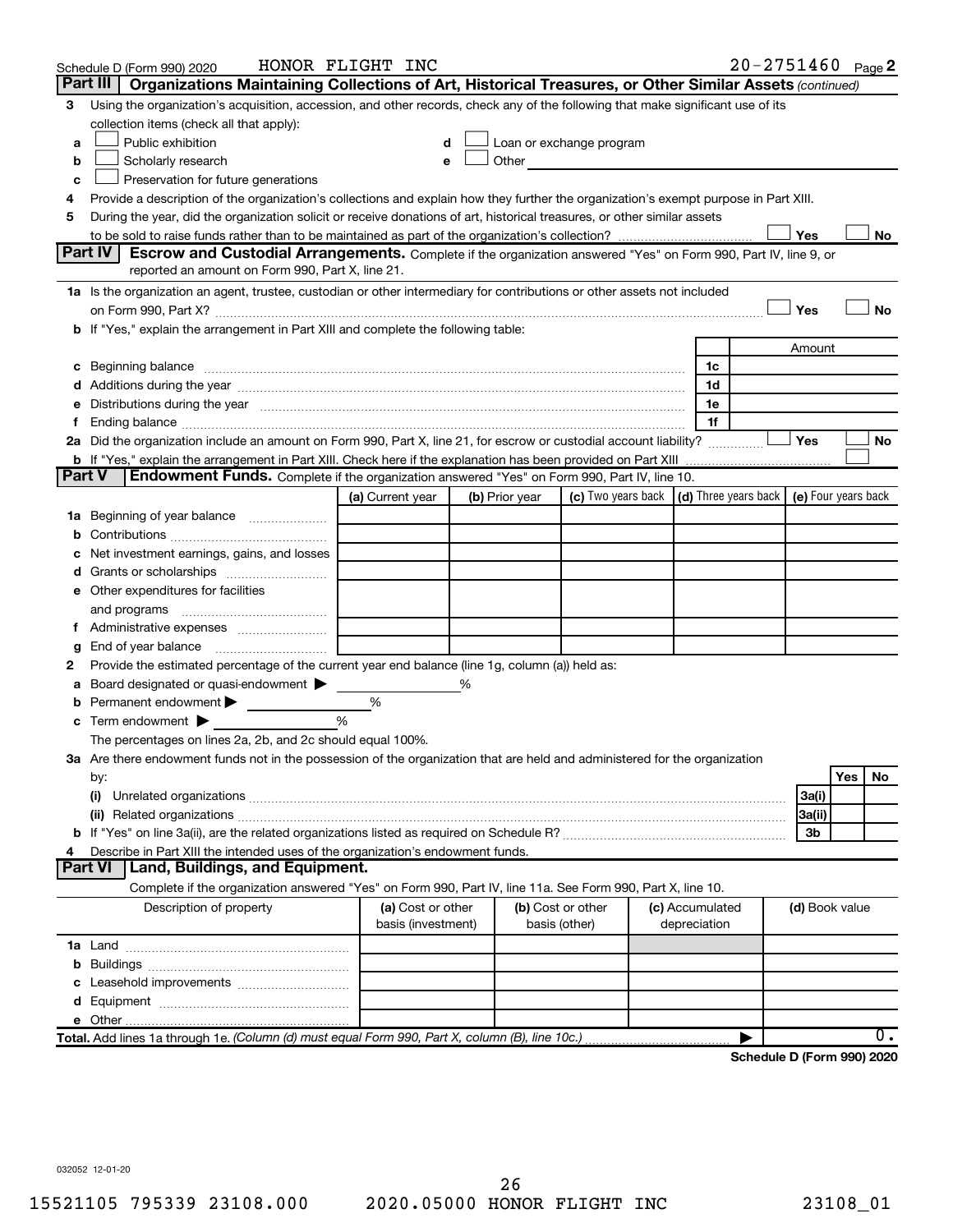| Complete if the organization answered "Yes" on Form 990, Part IV, line 11b. See Form 990, Part X, line 12.<br>(a) Description of security or category (including name of security) | (b) Book value  | (c) Method of valuation: Cost or end-of-year market value |                |
|------------------------------------------------------------------------------------------------------------------------------------------------------------------------------------|-----------------|-----------------------------------------------------------|----------------|
|                                                                                                                                                                                    |                 |                                                           |                |
| (1) Financial derivatives                                                                                                                                                          |                 |                                                           |                |
| (2) Closely held equity interests                                                                                                                                                  |                 |                                                           |                |
| (3) Other                                                                                                                                                                          |                 |                                                           |                |
| (A)                                                                                                                                                                                |                 |                                                           |                |
| (B)                                                                                                                                                                                |                 |                                                           |                |
| (C)                                                                                                                                                                                |                 |                                                           |                |
| (D)                                                                                                                                                                                |                 |                                                           |                |
| (E)                                                                                                                                                                                |                 |                                                           |                |
| (F)                                                                                                                                                                                |                 |                                                           |                |
| (G)                                                                                                                                                                                |                 |                                                           |                |
| (H)                                                                                                                                                                                |                 |                                                           |                |
|                                                                                                                                                                                    |                 |                                                           |                |
| Total. (Col. (b) must equal Form 990, Part X, col. (B) line 12.) $\blacktriangleright$                                                                                             |                 |                                                           |                |
| Part VIII Investments - Program Related.                                                                                                                                           |                 |                                                           |                |
| Complete if the organization answered "Yes" on Form 990, Part IV, line 11c. See Form 990, Part X, line 13.                                                                         |                 |                                                           |                |
| (a) Description of investment                                                                                                                                                      | (b) Book value  | (c) Method of valuation: Cost or end-of-year market value |                |
| (1)                                                                                                                                                                                |                 |                                                           |                |
| (2)                                                                                                                                                                                |                 |                                                           |                |
| (3)                                                                                                                                                                                |                 |                                                           |                |
| (4)                                                                                                                                                                                |                 |                                                           |                |
| (5)                                                                                                                                                                                |                 |                                                           |                |
|                                                                                                                                                                                    |                 |                                                           |                |
| (6)                                                                                                                                                                                |                 |                                                           |                |
| (7)                                                                                                                                                                                |                 |                                                           |                |
| (8)                                                                                                                                                                                |                 |                                                           |                |
| (9)                                                                                                                                                                                |                 |                                                           |                |
| Total. (Col. (b) must equal Form 990, Part X, col. (B) line 13.)                                                                                                                   |                 |                                                           |                |
| <b>Other Assets.</b><br>Part IX                                                                                                                                                    |                 |                                                           |                |
| Complete if the organization answered "Yes" on Form 990, Part IV, line 11d. See Form 990, Part X, line 15.                                                                         |                 |                                                           |                |
|                                                                                                                                                                                    | (a) Description |                                                           | (b) Book value |
| BENEFICIAL INTERESTS<br>(1)                                                                                                                                                        | IN TRUSTS       |                                                           | 307, 237.      |
| (2)                                                                                                                                                                                |                 |                                                           |                |
| (3)                                                                                                                                                                                |                 |                                                           |                |
| (4)                                                                                                                                                                                |                 |                                                           |                |
|                                                                                                                                                                                    |                 |                                                           |                |
| (5)                                                                                                                                                                                |                 |                                                           |                |
| (6)                                                                                                                                                                                |                 |                                                           |                |
| (7)                                                                                                                                                                                |                 |                                                           |                |
| (8)                                                                                                                                                                                |                 |                                                           |                |
| (9)                                                                                                                                                                                |                 |                                                           |                |
|                                                                                                                                                                                    |                 |                                                           |                |
| Total. (Column (b) must equal Form 990, Part X, col. (B) line 15.)                                                                                                                 |                 |                                                           |                |
| <b>Other Liabilities.</b><br>Part X                                                                                                                                                |                 |                                                           | 307, 237.      |
| Complete if the organization answered "Yes" on Form 990, Part IV, line 11e or 11f. See Form 990, Part X, line 25.                                                                  |                 |                                                           |                |
| (a) Description of liability<br>1.                                                                                                                                                 |                 |                                                           | (b) Book value |
|                                                                                                                                                                                    |                 |                                                           |                |
| (1)<br>Federal income taxes                                                                                                                                                        |                 |                                                           |                |
| (2)                                                                                                                                                                                |                 |                                                           |                |
| (3)                                                                                                                                                                                |                 |                                                           |                |
| (4)                                                                                                                                                                                |                 |                                                           |                |
| (5)                                                                                                                                                                                |                 |                                                           |                |
| (6)                                                                                                                                                                                |                 |                                                           |                |
| (7)                                                                                                                                                                                |                 |                                                           |                |
| (8)                                                                                                                                                                                |                 |                                                           |                |
| (9)                                                                                                                                                                                |                 |                                                           |                |

**2.** Liability for uncertain tax positions. In Part XIII, provide the text of the footnote to the organization's financial statements that reports the organization's liability for uncertain tax positions under FASB ASC 740. Check here if the text of the footnote has been provided in Part XIII...  $\boxed{\mathrm{X}}$ 

**Schedule D (Form 990) 2020**

032053 12-01-20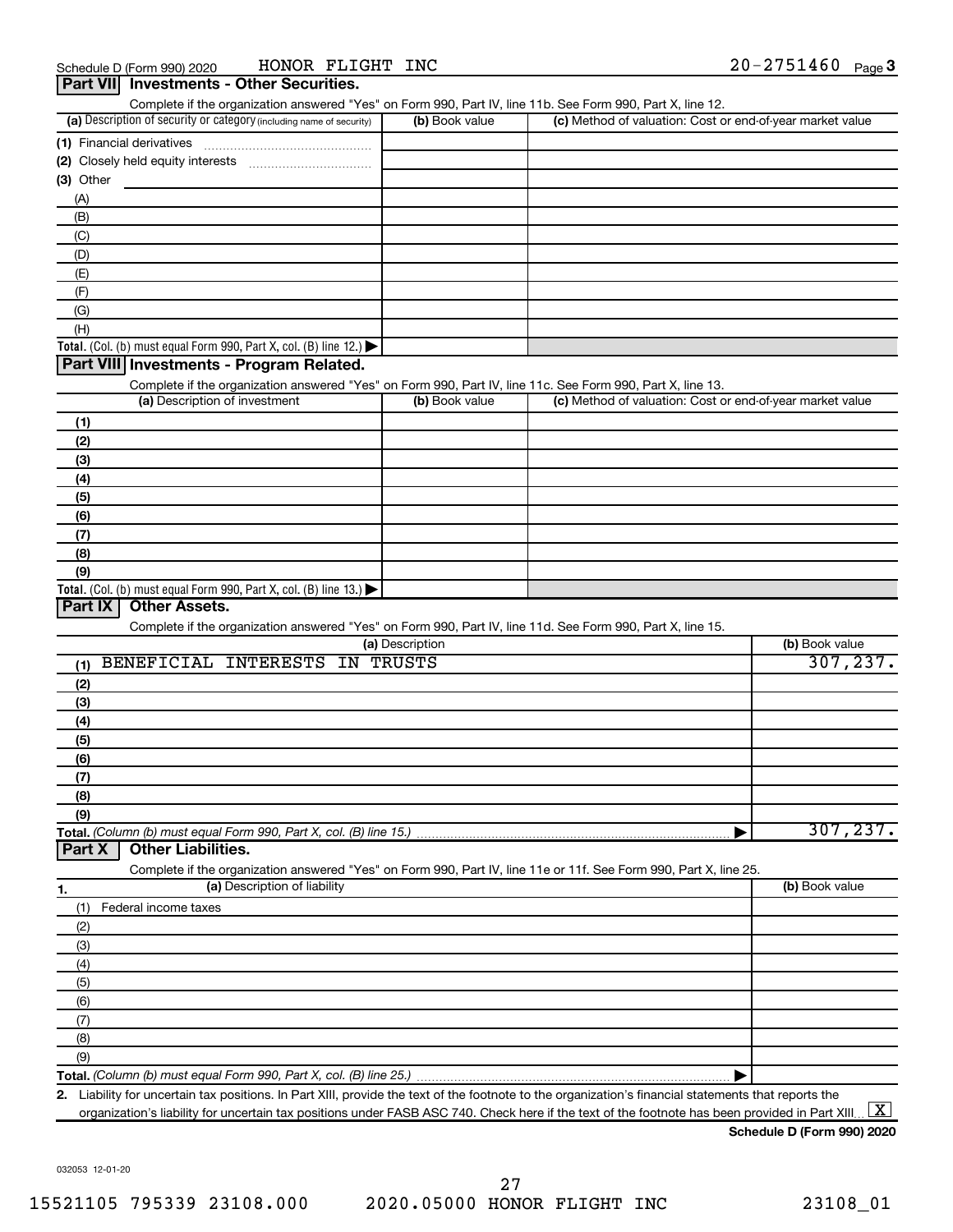|    | HONOR FLIGHT INC<br>Schedule D (Form 990) 2020                                                                                                                                                                                      |                |            |                | 20-2751460 Page 4 |
|----|-------------------------------------------------------------------------------------------------------------------------------------------------------------------------------------------------------------------------------------|----------------|------------|----------------|-------------------|
|    | <b>Reconciliation of Revenue per Audited Financial Statements With Revenue per Return.</b><br> Part XI                                                                                                                              |                |            |                |                   |
|    | Complete if the organization answered "Yes" on Form 990, Part IV, line 12a.                                                                                                                                                         |                |            |                |                   |
| 1  |                                                                                                                                                                                                                                     |                |            | $\overline{1}$ | 1,452,280.        |
| 2  | Amounts included on line 1 but not on Form 990, Part VIII, line 12:                                                                                                                                                                 |                |            |                |                   |
| a  |                                                                                                                                                                                                                                     | 2a             |            |                |                   |
| b  |                                                                                                                                                                                                                                     | 2 <sub>b</sub> |            |                |                   |
| с  |                                                                                                                                                                                                                                     | 2c             |            |                |                   |
| d  |                                                                                                                                                                                                                                     | 2d             |            |                |                   |
| е  | Add lines 2a through 2d <b>[10]</b> University of the state of the state of the state of the state of the state of the state of the state of the state of the state of the state of the state of the state of the state of the stat |                |            | 2e             | $0 \cdot$         |
| з  |                                                                                                                                                                                                                                     |                |            | 3              | 1,452,280.        |
|    | Amounts included on Form 990, Part VIII, line 12, but not on line 1:                                                                                                                                                                |                |            |                |                   |
| a  |                                                                                                                                                                                                                                     | 4a             |            |                |                   |
| b  |                                                                                                                                                                                                                                     | 4 <sub>b</sub> | $-5, 363.$ |                |                   |
|    | Add lines 4a and 4b                                                                                                                                                                                                                 |                |            | 4c             | $-5, 363.$        |
| 5. |                                                                                                                                                                                                                                     |                |            |                | 1,446,917.        |
|    |                                                                                                                                                                                                                                     |                |            |                |                   |
|    | Part XII   Reconciliation of Expenses per Audited Financial Statements With Expenses per Return.                                                                                                                                    |                |            |                |                   |
|    | Complete if the organization answered "Yes" on Form 990, Part IV, line 12a.                                                                                                                                                         |                |            |                |                   |
| 1  |                                                                                                                                                                                                                                     |                |            | $\blacksquare$ | 1,058,387.        |
| 2  | Amounts included on line 1 but not on Form 990, Part IX, line 25:                                                                                                                                                                   |                |            |                |                   |
| a  |                                                                                                                                                                                                                                     | 2a             |            |                |                   |
| b  |                                                                                                                                                                                                                                     | 2 <sub>b</sub> |            |                |                   |
| c  |                                                                                                                                                                                                                                     | 2 <sub>c</sub> |            |                |                   |
|    | Other (Describe in Part XIII.) (2000) (2000) (2000) (2010) (2010) (2010) (2010) (2010) (2010) (2010) (2010) (20                                                                                                                     | 2d             |            |                |                   |
| e  | Add lines 2a through 2d <b>contained a contained a contained a contained a</b> contained a contact the state of the state of the state of the state of the state of the state of the state of the state of the state of the state o |                |            | 2e             | 0.                |
| з  | Subtract line 2e from line 1 <b>manufacture in the contract of the 2e</b> from line 1                                                                                                                                               |                |            | $\mathbf{a}$   | 1,058,387.        |
| 4  | Amounts included on Form 990, Part IX, line 25, but not on line 1:                                                                                                                                                                  |                |            |                |                   |
| a  |                                                                                                                                                                                                                                     | 4a             |            |                |                   |
|    |                                                                                                                                                                                                                                     | 4h             |            |                |                   |
|    | Add lines 4a and 4b                                                                                                                                                                                                                 |                |            | 4c             |                   |
| 5  | Part XIII Supplemental Information.                                                                                                                                                                                                 |                |            | 5              | $1,058,387$ .     |

Provide the descriptions required for Part II, lines 3, 5, and 9; Part III, lines 1a and 4; Part IV, lines 1b and 2b; Part V, line 4; Part X, line 2; Part XI, lines 2d and 4b; and Part XII, lines 2d and 4b. Also complete this part to provide any additional information.

## PART X, LINE 2:

| ACCOUNTING STANDARDS REQUIRE THE EVALUATION OF TAX POSITIONS TAKEN, OR     |
|----------------------------------------------------------------------------|
| EXPECTED TO BE TAKEN, IN THE COURSE OF PREPARING THE ORGANIZATION'S TAX    |
| RETURNS, TO DETERMINE WHETHER THE TAX POSITIONS ARE "MORE-LIKELY-THAN-NOT" |
| OF BEING SUSTAINED BY THE APPLICABLE TAX AUTHORITY. THIS STATEMENT         |
| PROVIDES THAT A TAX BENEFIT FROM AN UNCERTAIN TAX POSITION MAY BE          |
| RECOGNIZED IN THE FINANCIAL STATEMENTS ONLY WHEN IT IS                     |
| "MORE-LIKELY-THAN-NOT" THE POSITION WILL BE SUSTAINED UPON EXAMINATION,    |
| INCLUDING RESOLUTION OF ANY RELATED APPEALS OR LITIGATION PROCESSES, BASED |
| UPON THE TECHNICAL MERITS AND CONSIDERATION OF ALL AVAILABLE INFORMATION.  |
| ONCE THE RECOGNITION THRESHOLD IS MET, THE PORTION OF THE TAX BENEFIT THAT |
| IS RECORDED REPRESENTS THE LARGEST AMOUNT OF TAX BENEFIT THAT IS GREATER   |
| Schedule D (Form 990) 2020<br>032054 12-01-20<br>28                        |
| 23108 01                                                                   |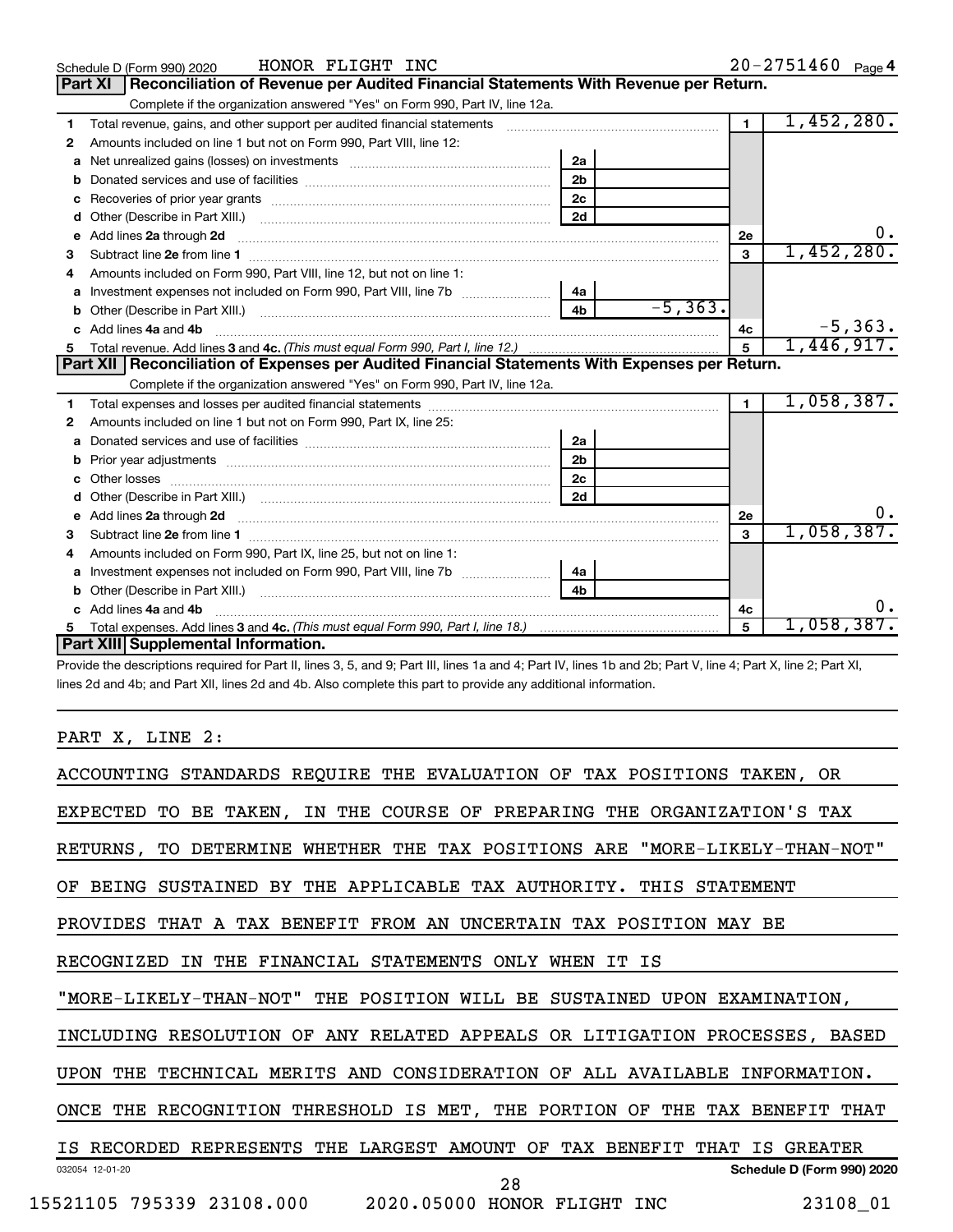| <b>Part XIII   Supplemental Information (continued)</b>                    |
|----------------------------------------------------------------------------|
| THAN 50 PERCENT LIKELY TO BE REALIZED UPON SETTLEMENT WITH A TAXING        |
| AUTHORITY. BASED ON ITS REVIEW, MANAGEMENT DOES NOT BELIEVE THE            |
| ORGANIZATION HAS TAKEN ANY MATERIAL UNCERTAIN TAX POSITIONS, INCLUDING ANY |
| POSITION THAT WOULD PLACE THE ORGANIZATION'S EXEMPT STATUS IN JEOPARDY AS  |
| OF DECEMBER 31, 2020.<br><u> 1989 - Johann Barbara, martin a</u>           |
|                                                                            |
| PART XI, LINE 4B - OTHER ADJUSTMENTS:                                      |
| $-5, 363.$<br>CHANGE IN VALUE OF BENEFICIAL INTEREST IN TRUSTS             |
|                                                                            |
|                                                                            |
|                                                                            |
|                                                                            |
|                                                                            |
|                                                                            |
|                                                                            |
|                                                                            |
|                                                                            |
|                                                                            |
|                                                                            |
|                                                                            |
|                                                                            |
|                                                                            |
|                                                                            |
|                                                                            |
|                                                                            |
|                                                                            |
|                                                                            |
|                                                                            |
| Schedule D (Form 990) 2020<br>032055 12-01-20                              |
| 29<br>15521105 795339 23108.000<br>2020.05000 HONOR FLIGHT INC<br>23108_01 |

Schedule D (Form 990) 2020 HONOK FLIGHT INC Z U-Z 7 5 L 4 b U Page

HONOR FLIGHT INC 20-2751460

20-2751460 Page 5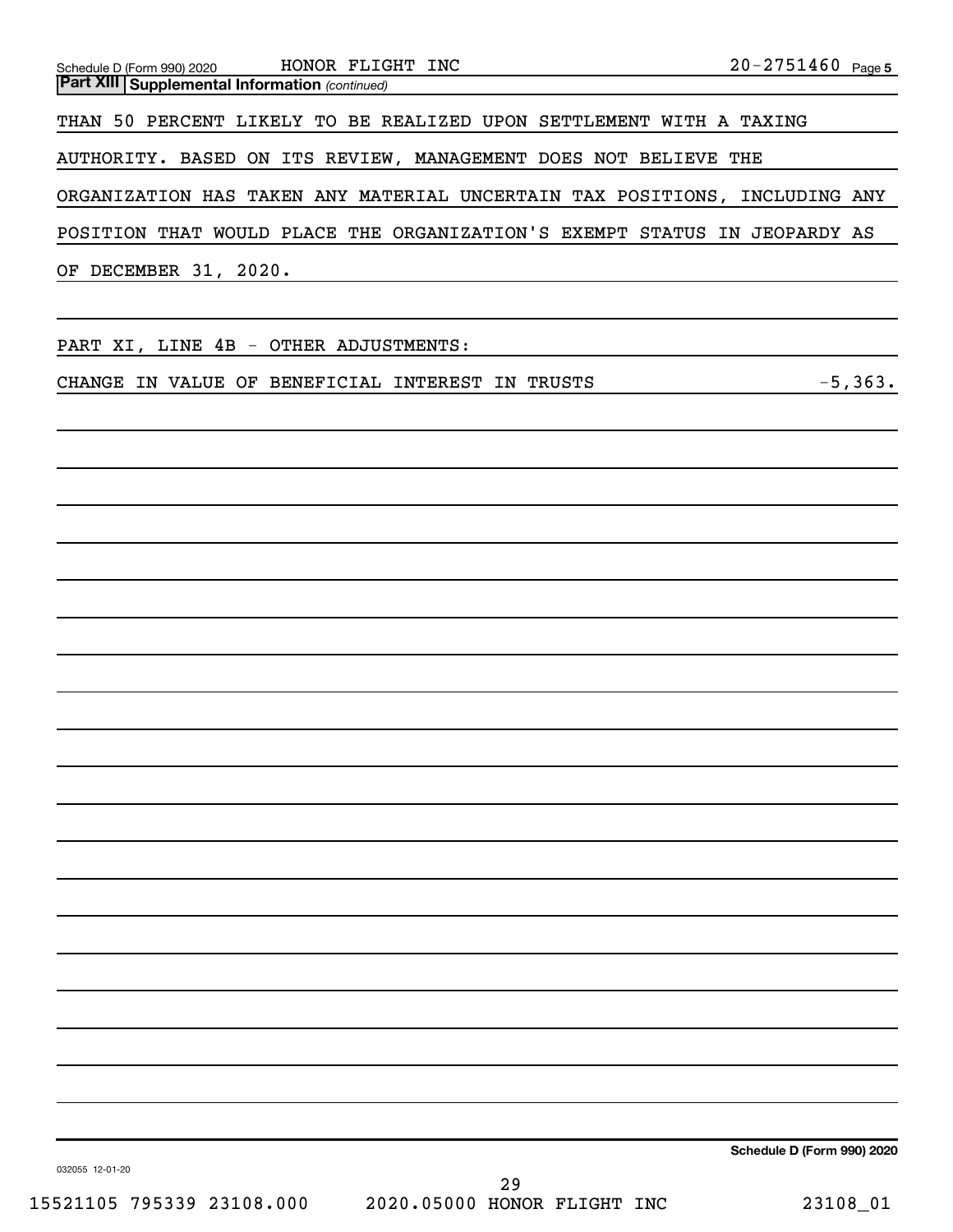| <b>SCHEDULE I</b><br>(Form 990)<br>Department of the Treasury<br><b>Internal Revenue Service</b>                                                                                                                                                                                                                         | <b>Grants and Other Assistance to Organizations,</b><br>Governments, and Individuals in the United States<br>Complete if the organization answered "Yes" on Form 990, Part IV, line 21 or 22.<br>Attach to Form 990.<br>Go to www.irs.gov/Form990 for the latest information. |                                    |                             |                                         |                                                                |                                          |                                                     |  |
|--------------------------------------------------------------------------------------------------------------------------------------------------------------------------------------------------------------------------------------------------------------------------------------------------------------------------|-------------------------------------------------------------------------------------------------------------------------------------------------------------------------------------------------------------------------------------------------------------------------------|------------------------------------|-----------------------------|-----------------------------------------|----------------------------------------------------------------|------------------------------------------|-----------------------------------------------------|--|
| Name of the organization                                                                                                                                                                                                                                                                                                 |                                                                                                                                                                                                                                                                               |                                    |                             |                                         |                                                                |                                          | Inspection<br><b>Employer identification number</b> |  |
| HONOR FLIGHT INC                                                                                                                                                                                                                                                                                                         |                                                                                                                                                                                                                                                                               |                                    |                             |                                         |                                                                |                                          | $20 - 2751460$                                      |  |
| Part I<br><b>General Information on Grants and Assistance</b>                                                                                                                                                                                                                                                            |                                                                                                                                                                                                                                                                               |                                    |                             |                                         |                                                                |                                          |                                                     |  |
| Does the organization maintain records to substantiate the amount of the grants or assistance, the grantees' eligibility for the grants or assistance, and the selection<br>$\mathbf 1$<br>Describe in Part IV the organization's procedures for monitoring the use of grant funds in the United States.<br>$\mathbf{2}$ |                                                                                                                                                                                                                                                                               |                                    |                             |                                         |                                                                |                                          | $\boxed{\text{X}}$ Yes<br>l No                      |  |
| Part II<br>Grants and Other Assistance to Domestic Organizations and Domestic Governments. Complete if the organization answered "Yes" on Form 990, Part IV, line 21, for any                                                                                                                                            |                                                                                                                                                                                                                                                                               |                                    |                             |                                         |                                                                |                                          |                                                     |  |
| recipient that received more than \$5,000. Part II can be duplicated if additional space is needed.                                                                                                                                                                                                                      |                                                                                                                                                                                                                                                                               |                                    |                             |                                         |                                                                |                                          |                                                     |  |
| 1 (a) Name and address of organization<br>or government                                                                                                                                                                                                                                                                  | $(b)$ EIN                                                                                                                                                                                                                                                                     | (c) IRC section<br>(if applicable) | (d) Amount of<br>cash grant | (e) Amount of<br>non-cash<br>assistance | (f) Method of<br>valuation (book,<br>FMV, appraisal,<br>other) | (g) Description of<br>noncash assistance | (h) Purpose of grant<br>or assistance               |  |
| CENTRAL & SW VA HONOR FLIGHT<br>2523 SHEEP CREED ROAD<br>BEDFORD, VA 24523                                                                                                                                                                                                                                               | 82-3365360                                                                                                                                                                                                                                                                    | 501(C)(3)                          | 8,472.                      | $\mathbf{0}$                            |                                                                |                                          | HUB ASSISTANCE GRANT                                |  |
| COLLIER LEE COUNTY HONOR FLIGHT<br>P.O. BOX 8001<br>NAPLES, FL 34101                                                                                                                                                                                                                                                     | $46-4031697$ $501(C)(3)$                                                                                                                                                                                                                                                      |                                    | 5,650                       | $\mathbf 0$                             |                                                                |                                          | HUB ASSISTANCE GRANT                                |  |
| HONOR FLIGHT BLUEGRASS<br>P.O. BOX 991364<br>LOUISVILLE, KY 40269                                                                                                                                                                                                                                                        | 26-2237257                                                                                                                                                                                                                                                                    | 501(C)(3)                          | 15,442.                     | $\mathbf 0$                             |                                                                |                                          | HUB ASSISTANCE GRANT                                |  |
| HONOR FLIGHT CENTRAL FLORIDA<br>5036 DR PHILLIPS BLVD #191<br>ORLANDO, FL 32819                                                                                                                                                                                                                                          | 80-0779168                                                                                                                                                                                                                                                                    | 501(C)(3)                          | 10,278.                     | $\mathbf 0$                             |                                                                |                                          | HUB ASSISTANCE GRANT                                |  |
| HONOR FLIGHT CHICAGO<br>9701 W. HIGGINS, SUITE 310<br>ROSEMONT, IL 60018                                                                                                                                                                                                                                                 | 26-1978570                                                                                                                                                                                                                                                                    | 501(C)(3)                          | 14,756.                     | $\mathbf 0$                             |                                                                |                                          | HUB ASSISTANCE GRANT                                |  |
| HONOR FLIGHT CLEVELAND<br>724 CORALBERRY LANE<br>MADISON, OH 44057                                                                                                                                                                                                                                                       | 32-0275599                                                                                                                                                                                                                                                                    | 501(C)(3)                          | 15,938.                     | 0.                                      |                                                                |                                          | HUB ASSISTANCE GRANT                                |  |
| $\mathbf{2}$<br>3                                                                                                                                                                                                                                                                                                        |                                                                                                                                                                                                                                                                               |                                    |                             |                                         |                                                                |                                          |                                                     |  |

**For Paperwork Reduction Act Notice, see the Instructions for Form 990. Schedule I (Form 990) 2020** LHA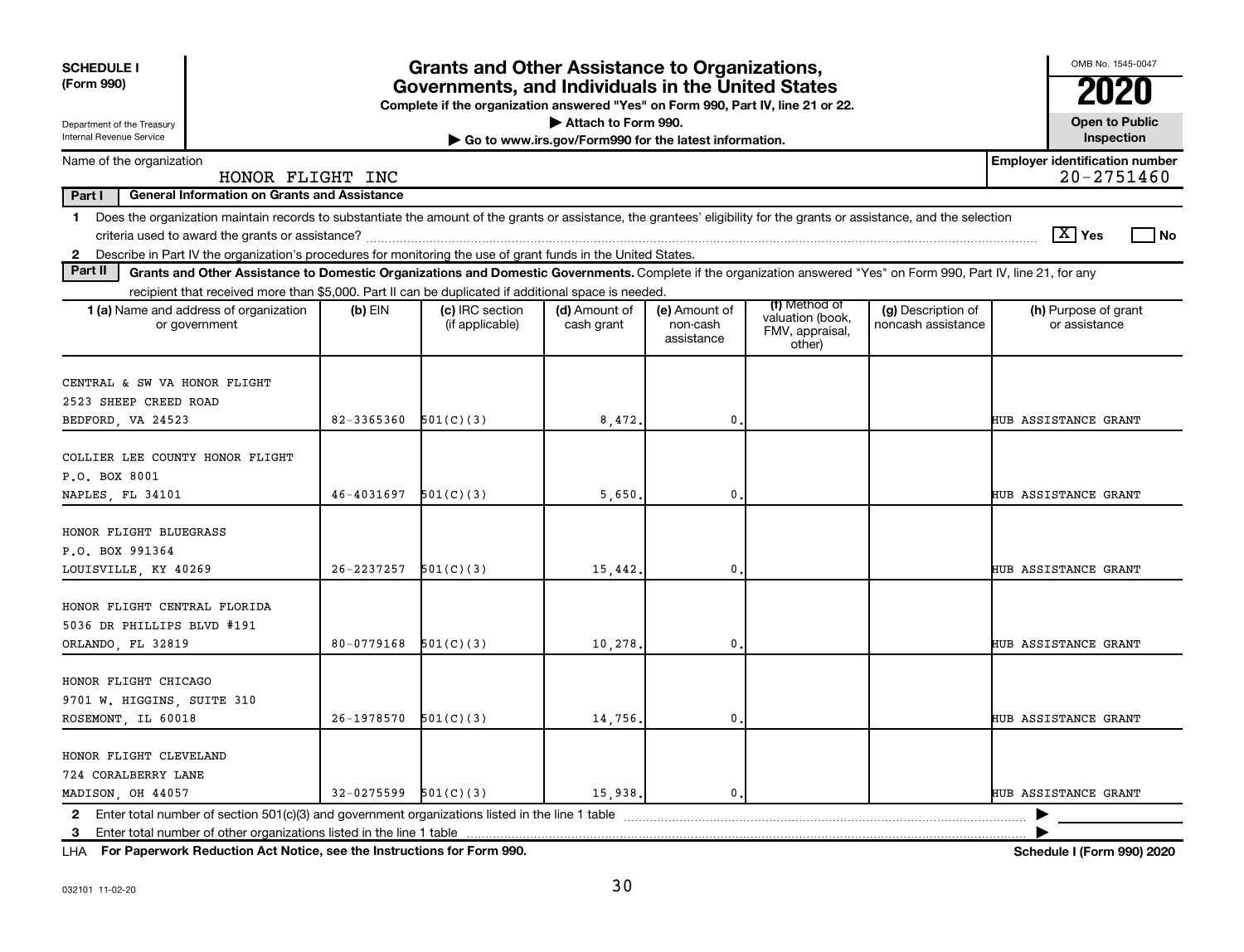#### **Part II Continuation of Grants and Other Assistance to Domestic Organizations and Domestic Governments (Schedule L(Equation of Grants and Other Assistance to Domestic Organizations and Domestic Governments (Schedule L(Equ** Schedule I (Form 990) HONOR FLIGHT INC 20-2751460 <sub>Page 1</sub>

| Part II<br>Continuation of Grants and Other Assistance to Domestic Organizations and Domestic Governments (Schedule I (Form 990), Part II.) |                            |                                  |                             |                                         |                                                                |                                           |                                       |
|---------------------------------------------------------------------------------------------------------------------------------------------|----------------------------|----------------------------------|-----------------------------|-----------------------------------------|----------------------------------------------------------------|-------------------------------------------|---------------------------------------|
| (a) Name and address of<br>organization or government                                                                                       | $(b)$ EIN                  | (c) IRC section<br>if applicable | (d) Amount of<br>cash grant | (e) Amount of<br>non-cash<br>assistance | (f) Method of<br>valuation<br>(book, FMV,<br>appraisal, other) | (g) Description of<br>non-cash assistance | (h) Purpose of grant<br>or assistance |
| HONOR FLIGHT OF SOUTHERN NEW<br>JERSEY - 176 DORADO AVENUE -<br>SEWELL, NJ 08080                                                            | $26-2343575$ $501(C)(3)$   |                                  | 9,670.                      | 0.                                      |                                                                |                                           | HUB ASSISTANCE GRANT                  |
| HONOR FLIGHT NORTHEAST INDIANA<br>P.O. BOX 5<br>HUNTERTOWN, IN 46748                                                                        | $26 - 2115082$ $501(C)(3)$ |                                  | 5,676                       | $\mathbf{0}$ .                          |                                                                |                                           | HUB ASSISTANCE GRANT                  |
| HONOR FLIGHT PITTSBURGH<br>P.O. BOX 266<br>WEST SUNBURY, PA 16061                                                                           | 81-3164437                 | 501(C)(3)                        | 7,628                       | $\mathbf{0}$                            |                                                                |                                           | HUB ASSISTANCE GRANT                  |
| HONOR FLIGHT SOUTH FLORIDA<br>P.O. BOX 16821<br>PLANTATION, FL 33318                                                                        | $46 - 2939611$ $501(C)(3)$ |                                  | 10,130                      | $\mathbf{0}$ .                          |                                                                |                                           | HUB ASSISTANCE GRANT                  |
| SOUTHEAST FLORIDA HONOR FLIGHT<br>P.O. BOX 1503<br>STUART, FL 34995                                                                         | 26-4321349                 | 501(C)(3)                        | 6,134                       | $\mathbf{0}$                            |                                                                |                                           | HUB ASSISTANCE GRANT                  |
| HONOR FLIGHT OF SOUTHERN INDIANA<br>P.O. BOX 8234<br>EVANSVILLE, IN 47716                                                                   | 47-2534203                 | 501(C)(3)                        | 11,134                      | 0.                                      |                                                                |                                           | <b>HUB ASSISTANCE GRANT</b>           |
| HONOR FLIGHT TOP OF VIRGINIA<br>P.O. BOX 163<br>MIDDLETOWN, VA 22645                                                                        | 81-3108279 $501(C)(3)$     |                                  | 37,570                      | $\mathbf{0}$ .                          |                                                                |                                           | <b>HUB ASSISTANCE GRANT</b>           |
| HONOR FLIGHT TRI-STATE<br>8627 CALUMET WAY<br>CINCINNATI, OH 45249                                                                          | 27-2172958                 | 501(C)(3)                        | 4,064                       | $\mathbf{0}$                            |                                                                |                                           | HUB ASSISTANCE GRANT                  |
| HONOR FLIGHT OF MIDDLE TENNESSEE<br>P.O. BOX 1926<br>TULLAHOMA, TN 37388                                                                    | $46-3997643$ $501(C)(3)$   |                                  | 8,256.                      | $\mathbf{0}$ .                          |                                                                |                                           | HUB ASSISTANCE GRANT                  |

**Schedule I (Form 990)**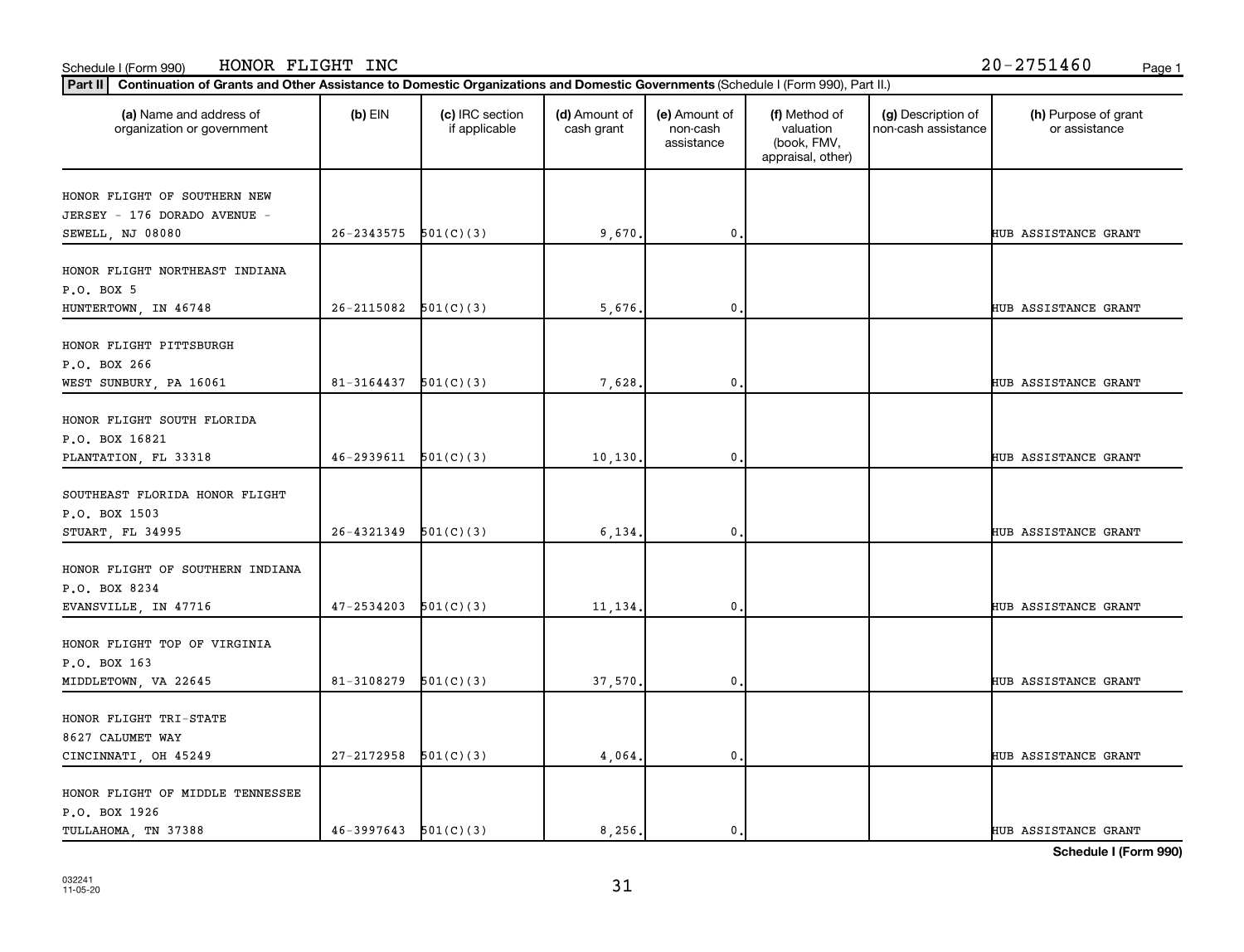#### Schedule I (Form 990) HONOR FLIGHT INC 20-2751460 <sub>Page 1</sub>

| (a) Name and address of<br>organization or government | $(b)$ EIN                  | (c) IRC section<br>if applicable | (d) Amount of<br>cash grant | (e) Amount of<br>non-cash<br>assistance | (f) Method of<br>valuation<br>(book, FMV,<br>appraisal, other) | (g) Description of<br>non-cash assistance | (h) Purpose of grant<br>or assistance |
|-------------------------------------------------------|----------------------------|----------------------------------|-----------------------------|-----------------------------------------|----------------------------------------------------------------|-------------------------------------------|---------------------------------------|
| LAKE COUNTY HONOR FLIGHT                              |                            |                                  |                             |                                         |                                                                |                                           |                                       |
| P.O. BOX 1187                                         |                            |                                  |                             |                                         |                                                                |                                           |                                       |
| NORTH CHICAGO, IL 60064                               | $47-3858397$ $501(C)(3)$   |                                  | 3,962                       | 0.                                      |                                                                |                                           | HUB ASSISTANCE GRANT                  |
| OLD DOMINION HF                                       |                            |                                  |                             |                                         |                                                                |                                           |                                       |
| 4001 VIRGINIA BEACH BLVD. #117, BOX                   |                            |                                  |                             |                                         |                                                                |                                           |                                       |
| VIRGINIA BEACH, VA 23452                              | 83-3365762 $501(C)(3)$     |                                  | 40,528                      | 0.                                      |                                                                |                                           | HUB ASSISTANCE GRANT                  |
|                                                       |                            |                                  |                             |                                         |                                                                |                                           |                                       |
| STARS AND STRIPES HONOR FLIGHT                        |                            |                                  |                             |                                         |                                                                |                                           |                                       |
| P.O. BOX 867                                          |                            |                                  |                             |                                         |                                                                |                                           |                                       |
| MENOMONEE FALLS, WI 53052                             | $26 - 3760475$             | 501(C)(3)                        | 6,952                       | $\mathbf{0}$ .                          |                                                                |                                           | HUB ASSISTANCE GRANT                  |
| HONOR FLIGHT TALLAHASSEE                              |                            |                                  |                             |                                         |                                                                |                                           |                                       |
| P.O. BOX 12033                                        |                            |                                  |                             |                                         |                                                                |                                           |                                       |
| TALLAHASSEE, FL 32317                                 | $45 - 4310842$ $501(C)(3)$ |                                  | 10,858                      | $\mathbf{0}$ .                          |                                                                |                                           | HUB ASSISTANCE GRANT                  |
|                                                       |                            |                                  |                             |                                         |                                                                |                                           |                                       |
| HONOR FLIGHT OF WEST CENTRAL                          |                            |                                  |                             |                                         |                                                                |                                           |                                       |
| FLORIDA - P.O. BOX 55661 - ST.                        |                            |                                  |                             |                                         |                                                                |                                           |                                       |
| PETERSBURG, FL 33732                                  | $27-3701199$ 501(C)(3)     |                                  | 19,406                      | 0.                                      |                                                                |                                           | HUB ASSISTANCE GRANT                  |
|                                                       |                            |                                  |                             |                                         |                                                                |                                           |                                       |
| CONNECTICUT HONOR FLIGHT                              |                            |                                  |                             |                                         |                                                                |                                           |                                       |
| 27 TWIN OAK TRAIL                                     |                            |                                  |                             |                                         |                                                                |                                           |                                       |
| BEACON FALLS, CT 06403                                | 84-1982605                 | 501(C)(3)                        | 3,600                       | $\mathbf 0$ .                           |                                                                |                                           | HUB ASSISTANCE GRANT                  |
| FIRST COAST HONOR FLIGHT                              |                            |                                  |                             |                                         |                                                                |                                           |                                       |
| P.O. BOX 600785                                       |                            |                                  |                             |                                         |                                                                |                                           |                                       |
| ST. JOHNS, FL 32260                                   | $82 - 4667182$ $501(C)(3)$ |                                  | 9,274                       | $\mathbf 0$ .                           |                                                                |                                           | HUB ASSISTANCE GRANT                  |
|                                                       |                            |                                  |                             |                                         |                                                                |                                           |                                       |
| HONOR FLIGHT OF THE CAPE FEAR AREA                    |                            |                                  |                             |                                         |                                                                |                                           |                                       |
| 310 N. FRONT ST. #292                                 |                            |                                  |                             |                                         |                                                                |                                           |                                       |
| WILMINGTON, NC 28401                                  | 85-0840448                 | 501(C)(3)                        | 28,146                      | $\mathbf{0}$ .                          |                                                                |                                           | HUB ASSISTANCE GRANT                  |
|                                                       |                            |                                  |                             |                                         |                                                                |                                           |                                       |
|                                                       |                            |                                  |                             |                                         |                                                                |                                           |                                       |
|                                                       |                            |                                  |                             |                                         |                                                                |                                           |                                       |

**Schedule I (Form 990)**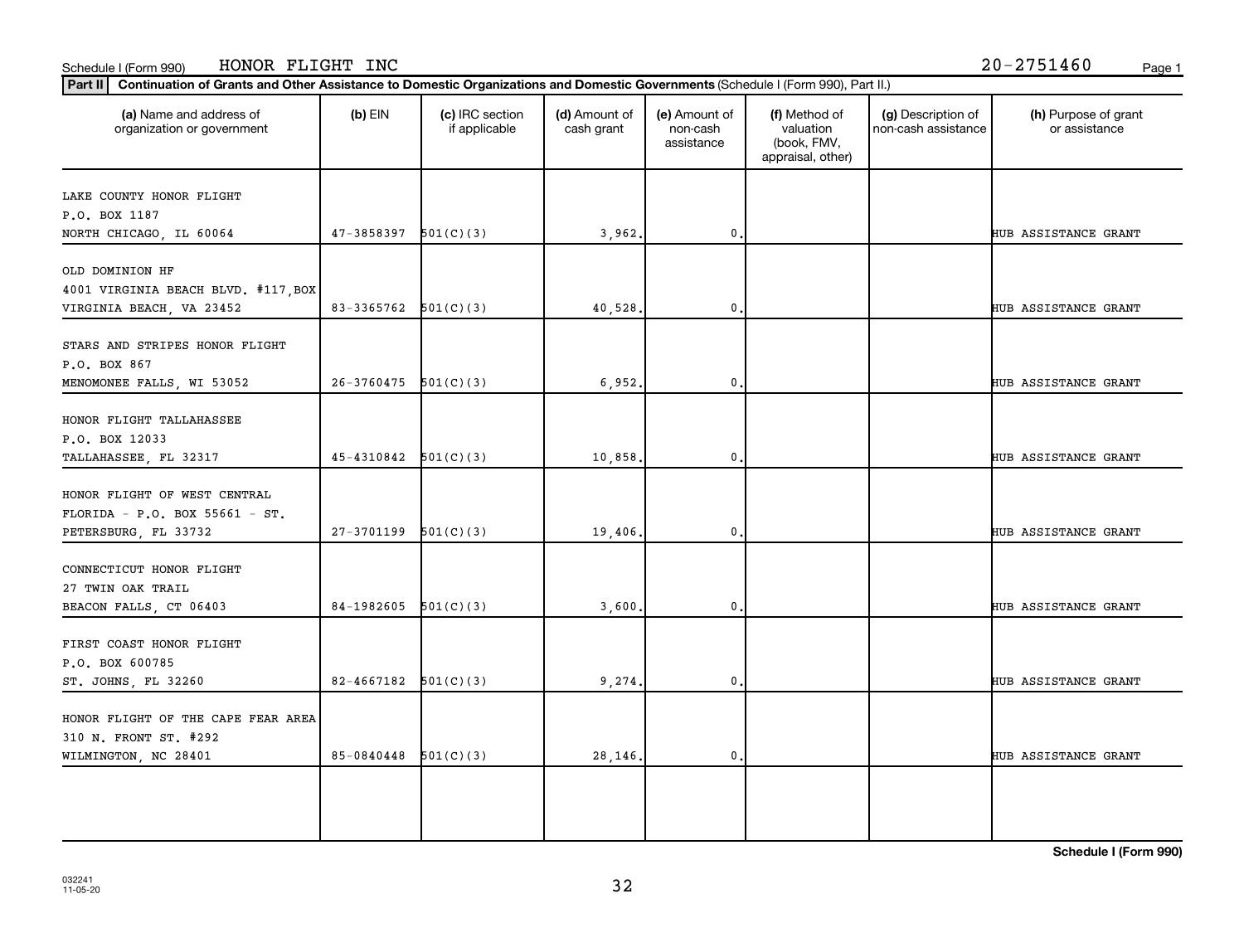Schedule I (Form 990) 2020 HONOR FLIGHT INC  $20-2751460$ HONOR FLIGHT INC

**2**

Part III | Grants and Other Assistance to Domestic Individuals. Complete if the organization answered "Yes" on Form 990, Part IV, line 22. Part III can be duplicated if additional space is needed.

| (a) Type of grant or assistance | (b) Number of<br>recipients | (c) Amount of<br>cash grant | (d) Amount of non-<br>cash assistance | (e) Method of valuation<br>(book, FMV, appraisal, other) | (f) Description of noncash assistance |
|---------------------------------|-----------------------------|-----------------------------|---------------------------------------|----------------------------------------------------------|---------------------------------------|
|                                 |                             |                             |                                       |                                                          |                                       |
|                                 |                             |                             |                                       |                                                          |                                       |
|                                 |                             |                             |                                       |                                                          |                                       |
|                                 |                             |                             |                                       |                                                          |                                       |
|                                 |                             |                             |                                       |                                                          |                                       |
|                                 |                             |                             |                                       |                                                          |                                       |
|                                 |                             |                             |                                       |                                                          |                                       |
|                                 |                             |                             |                                       |                                                          |                                       |
|                                 |                             |                             |                                       |                                                          |                                       |
|                                 |                             |                             |                                       |                                                          |                                       |

Part IV | Supplemental Information. Provide the information required in Part I, line 2; Part III, column (b); and any other additional information.

PART I, LINE 2:

BEFORE ANY HUB ASSISTANCE MONIES ARE EXPENDED A CHECK TO SEE IF THE

ORGANIZATION IS IN GOOD STANDING IS PERFORMED. IF THE ORGANIZATION IS NOT

IN GOOD STANDING NO GRANT MONIES ARE AWARDED.